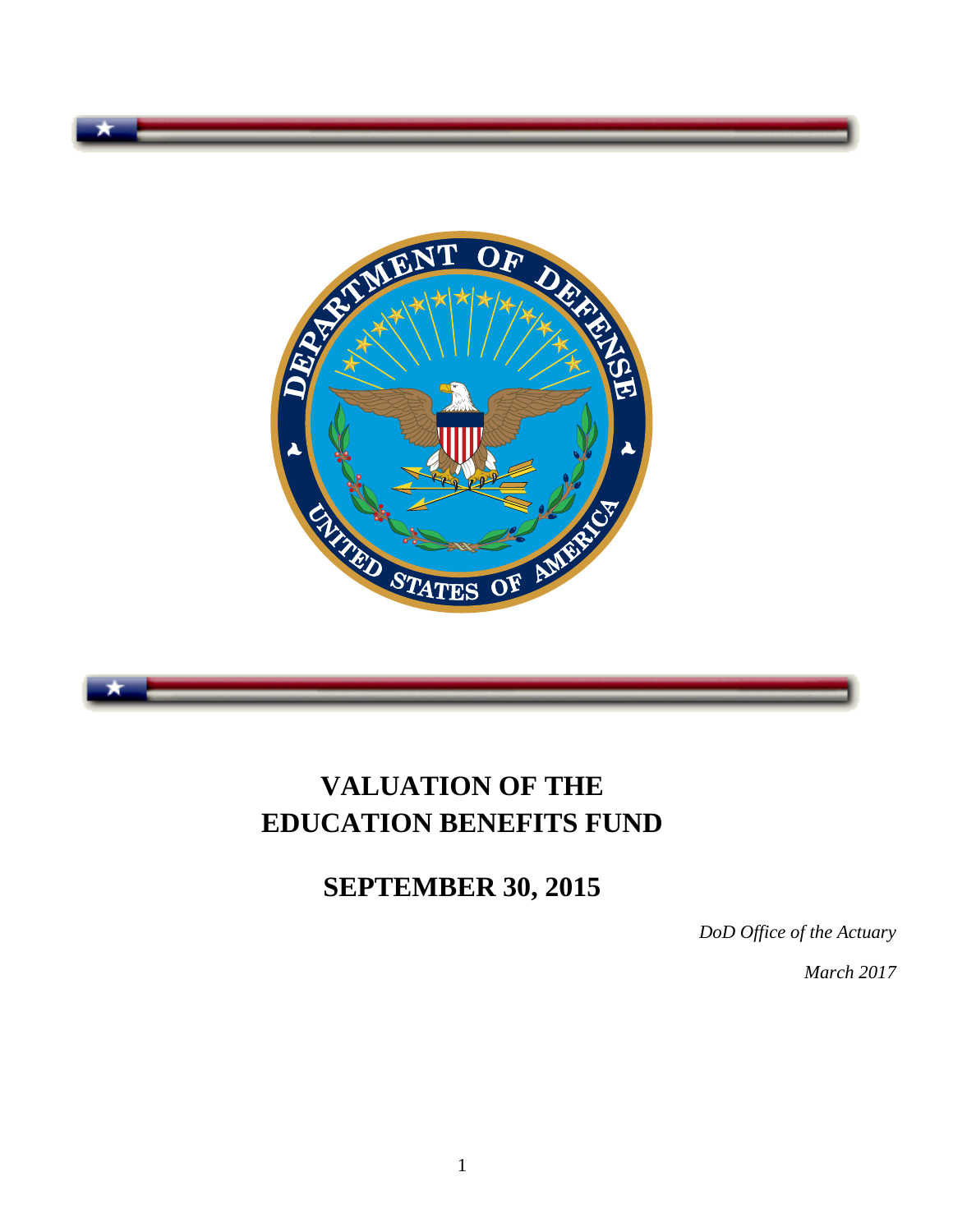#### **ACTUARIAL CERTIFICATION**

This September 30, 2015 report on the Education Benefits Fund (Fund) has been prepared in accordance with generally accepted actuarial principles and practices. In preparing the report, we have relied upon information maintained by the Department of Defense and Department of Veteran Affairs regarding plan provisions, assets, eligible members, and benefit usage. The purpose of this report is to document the actuarial status of the Fund and develop actuarial liability and funding amounts to support the Secretary of Defense and the DoD Board of Actuaries (Board) in meeting the requirements of Section 2006, Title 10, United States Code. Use of these results for other purposes may not be appropriate.

We have performed the valuation using methods and assumptions approved by the Board. In general, the decrement rates used in the valuation are based on actual experience of the Fund. The annual economic assumptions include an interest rate of 3.5%, an ultimate Consumer Price Index increase of 2.2%, and a National Center for Education Statistics' Index increase of 5.0%.

In our opinion, the actuarial assumptions are reasonable and the valuation results present a fair picture of the financial condition of the Fund, given the material limitations to available data as detailed in Section 3.

Joel Sitrin \* Chief Actuary ASA, MAAA US Dept of Defense Office of the Actuary 4800 Mark Center Drive, Suite 05E22 Alexandria, VA 22350 Joel.B.Sitrin.civ@mail.mil

Brad Ryder<sup>\*</sup> Actuary ASA, MAAA US Dept of Defense Office of the Actuary 4800 Mark Center Drive, Suite 05E22 Alexandria, VA 22350 John.B.Ryder2.civ@mail.mil

Richard Allen<sup>\*</sup> Actuary **ASA** US Dept of Defense Office of the Actuary 4800 Mark Center Drive, Suite 05E22 Alexandria, VA 22350 Richard.S.Allen40.civ@mail.mil

\* Meets the qualification standards of the American Academy of Actuaries to render the actuarial opinion referenced above.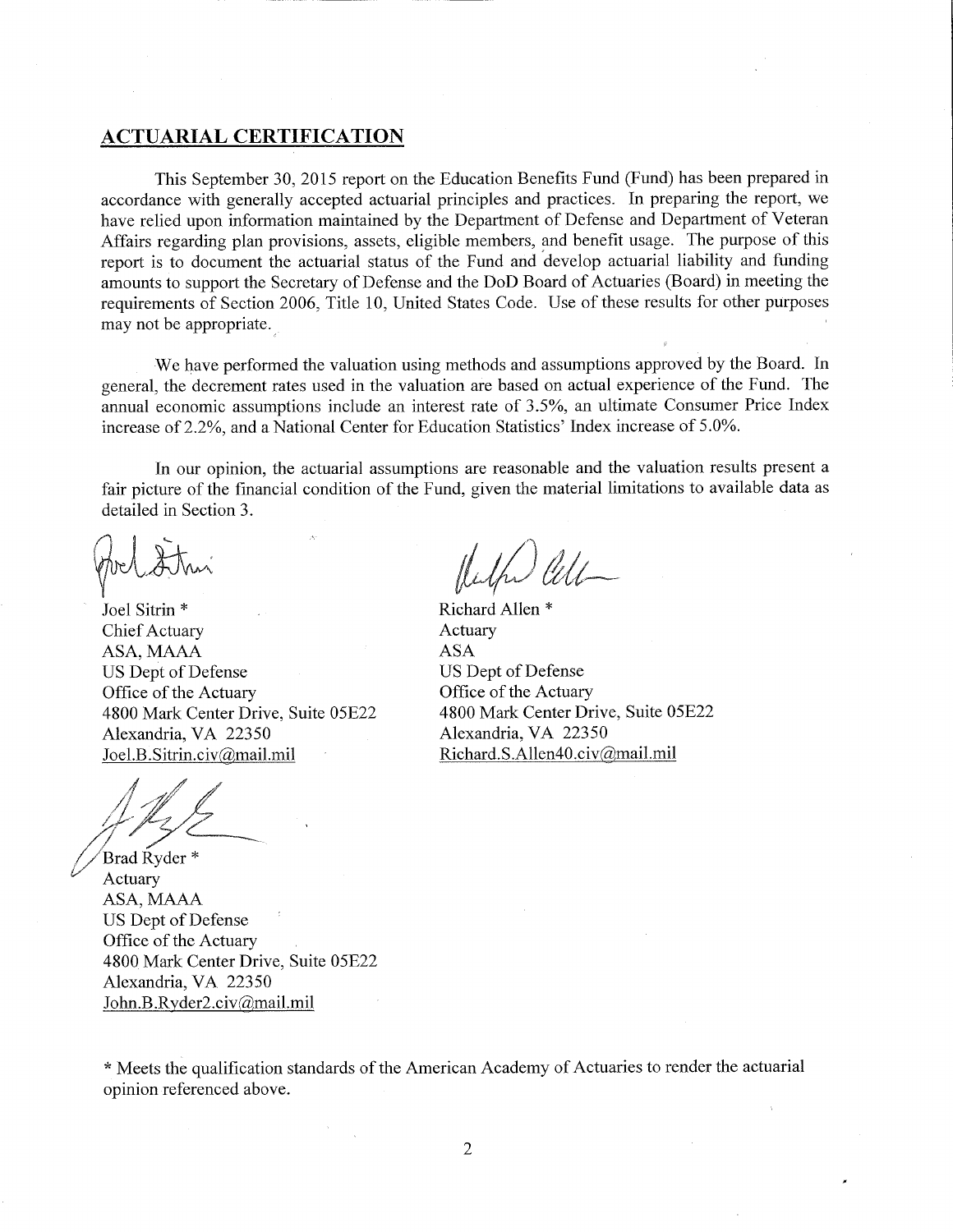## **EDUCATION BENEFITS FUND REPORT**

## **TABLE OF CONTENTS**

| <b>Sections</b>                                              | Page           |
|--------------------------------------------------------------|----------------|
| <b>Actuarial Certification</b>                               | $\overline{2}$ |
| <b>Table of Contents</b>                                     | 3              |
| Section 1 – Introduction                                     | $\overline{4}$ |
| Section 2 – Executive Summary                                | 5              |
| Section 3 – Valuation Data                                   | 6              |
| Section 4 – Assets, Unfunded Liabilities, and Annual Changes | 8              |
| Section 5 – Amortization Payments                            | 13             |
| Section 6 – Per Capita Costs                                 | 15             |
| Section 7 – Transaction Process                              | 17             |
| <b>Appendices</b>                                            | <b>Page</b>    |
|                                                              |                |
| Appendix A – Description of Benefits                         | 20             |
| Appendix B – Population Data                                 | 26             |
| Appendix $C -$ Assumptions and Methods                       | 31             |
| Appendix D – Fund History                                    | 39             |
| Appendix $E -$ Legislative History                           | 43             |
| Appendix F – Benefit Payment Projections                     | 48             |
| Appendix G - SFFAS Accounting Statement                      | 50             |
| Appendix H - Glossary                                        | 52             |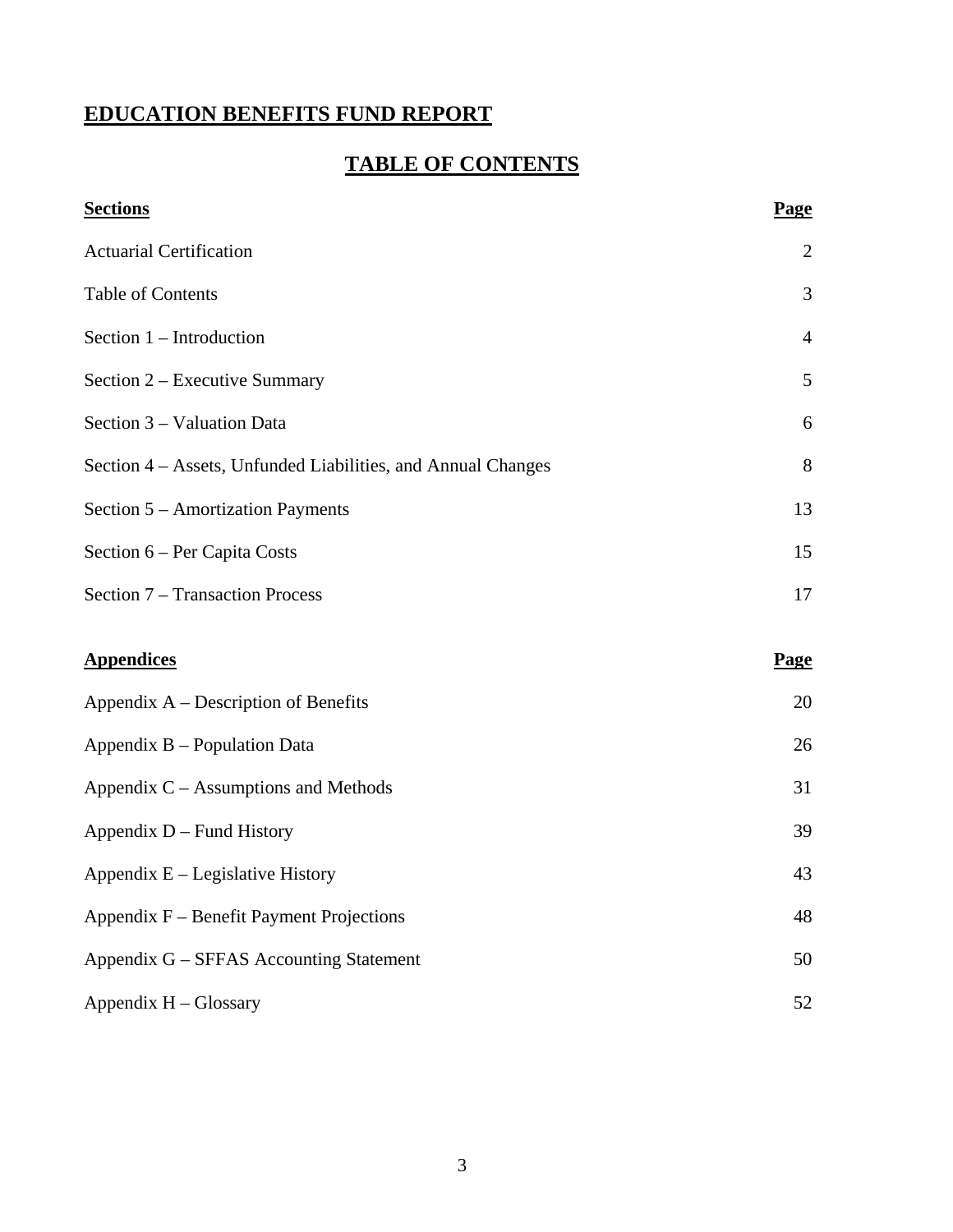## **SECTION 1 – INTRODUCTION**

 The Fund was established on July 1, 1985 to pay education benefits to members of the armed forces. Benefits covered by the Fund have been expanded many times (see Appendix D) and the Fund can now pay for the following benefits:

- Title 38, Chapter 30/33 kicker and transferred kicker benefits
- Title 10, Chapter 1606 basic and transferred basic benefits<sup>1</sup>
- Title 10, Chapter 1606 kicker and transferred kicker benefits<sup>1</sup>
- Title 10, Chapter 1607 basic and transferred basic benefits<sup>1,4</sup>
- Title 38, Chapter 30 basic benefits for Post-Vietnam Era and Involuntary Separatees (Category III)
- Title 10, Chapter 31, Section 510 National Call to Service<sup>2</sup>
- Title 38, Chapter 30, Section 3020 transferred benefits<sup>2</sup>

The Board<sup>3</sup>, whose members are appointed by the Secretary of Defense, approves methods and assumptions used in the Fund valuation, reports to the Secretary of Defense annually on the actuarial status of the Fund, and recommends changes needed to maintain the Fund on a sound actuarial basis.

## **How to Use this Report**

- An executive summary of the Fund can be found in Section 2.
- Annual amortization payments for each component can be found in Section 5.
- The per capita costs for newly eligible members can be found in Section 6.
- A projection of future years' benefit payments can be found in Appendix F.
- In various places in the report, numbers may not add exactly due to rounding.
- Supplementary explanation can be obtained by contacting the Office of the Actuary as detailed on page 2.

<sup>&</sup>lt;sup>1</sup> Transferred benefits are not currently offered under Chapters 1606 and Chapter 1607 directly, but if transferability is achieved through Chapter 33, Chapter 1606 kicker benefits can be transferred.

 $2^2$  Due to the relatively small size of benefits for National Call to Service and Chapter 30, Section 3020 transferability, liability amounts for those programs have not been estimated.

<sup>&</sup>lt;sup>3</sup> Assumptions and methodologies for this valuation were reviewed and approved by DoD Board of Actuaries members James Verlautz (Chairman), Marcia Dush, and John Moore.

<sup>&</sup>lt;sup>4</sup> Public Law 114-92 (November 25, 2015), The National Defense Authorization Act of 2016, ended Chapter 1607 (also known as Reserve Educational Assistance Program, or REAP) benefits on November 25, 2015. Some individuals will remain eligible for REAP benefits until November 25, 2019, while others are no longer eligible for REAP benefits.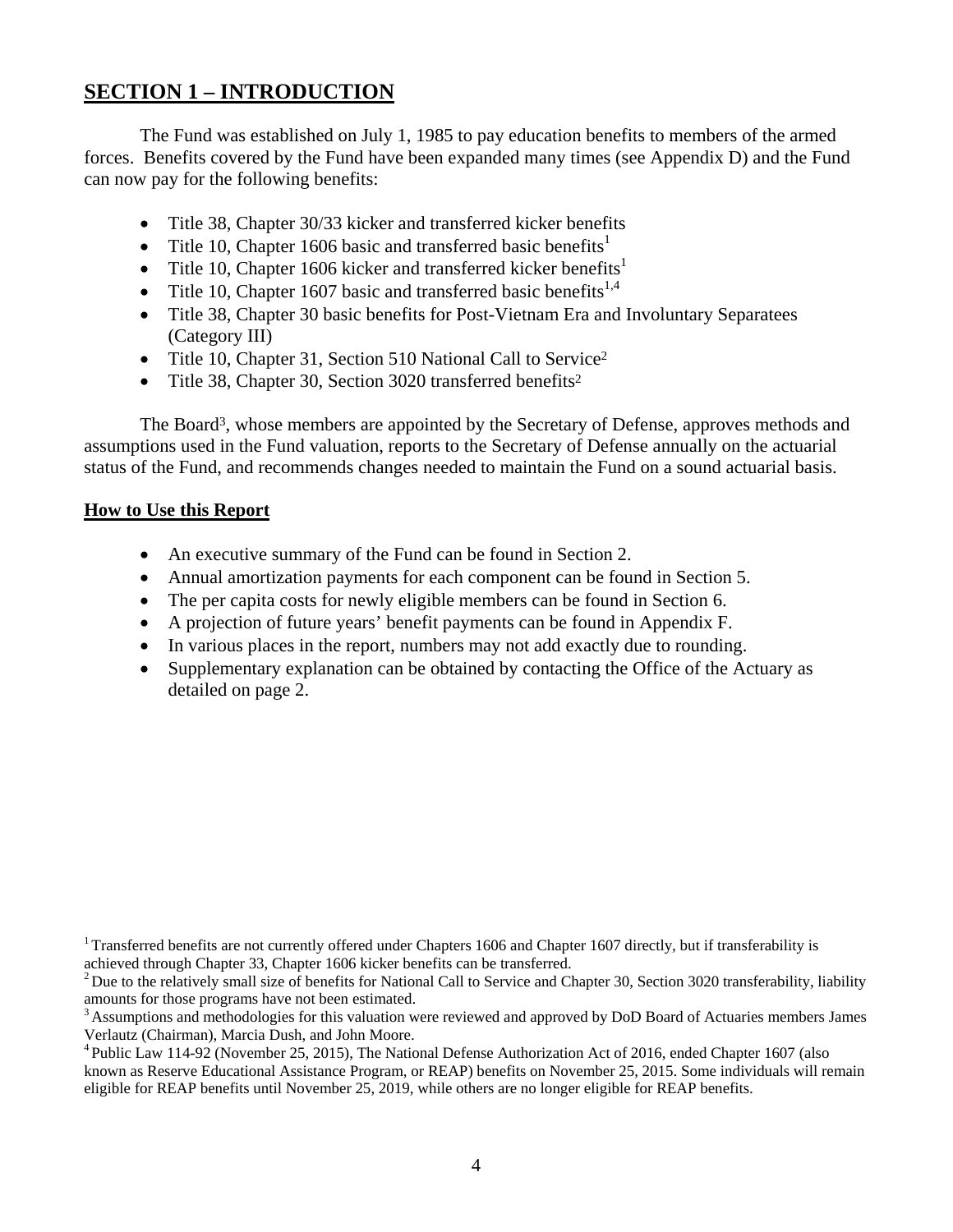## **SECTION 2 – EXECUTIVE SUMMARY**

(\$ in millions)

|                                          | <b>Chapter 30/33</b> | <b>Chapter 1606</b> | <b>Chapter 1607</b> | Other <sup>2</sup> | <b>Total</b> |
|------------------------------------------|----------------------|---------------------|---------------------|--------------------|--------------|
| Sept. 30, 2015 Eligibles <sup>1</sup>    | 220,530              | 500,892             | 4,225               | 2,649              | 728,296      |
| Sept. 30, 2015 Fund Balance              |                      |                     |                     |                    |              |
| Sept. 30, 2014 Fund Balance              | \$682.8              | \$697.5             | \$295.9             | \$7.5              | \$1,683.7    |
| FY15 Asset Transfer                      | \$0.0                | \$62.9              | \$(62.9)            | \$0.0              | \$0.0        |
| FY15 Amortization Payments               | 27.5                 | 0.0                 | 0.0                 | 0.7                | 28.2         |
| FY15 Per Capita Contributions            | 0.0                  | 48.7                | 0.0                 | 0.0                | 48.7         |
| FY15 Benefit Payments                    | (127.7)              | (165.1)             | (40.8)              | (0.8)              | (334.3)      |
| <b>FY15</b> Interest                     | <u>15.4</u>          | 16.8                | <u>5.1</u>          | 0.2                | 37.5         |
| <b>FY15</b> Total Charges                | \$(84.7)             | \$(36.7)            | \$(98.6)            | \$0.1              | \$(219.9)    |
| Sept. 30, 2015 Fund Balance <sup>3</sup> | \$598.1              | \$660.9             | \$197.3             | \$7.6              | \$1,463.8    |
| Sept. 30, 2015 Snapshot                  |                      |                     |                     |                    |              |
| Actuarial Liability (AL)                 | \$831.9              | \$431.2             | \$76.0              | \$2.4              | \$1,341.5    |
| Fund Balance <sup>3</sup>                | (598.1)              | (660.9)             | (197.3)             | (7.6)              | (1,463.8)    |
| Unfunded AL (Surplus)                    | \$233.9              | \$(229.7)           | \$(121.3)           | \$(5.2)            | \$(122.2)    |

 The above summarizes FY 2015 Fund experience and actuarial valuation results as of September 30, 2015. The majority of liabilities detailed in this report stem from active duty kickers, reserve kickers, and reserve basic benefits.

 These results depend on the underlying data and assumptions. We relied without audit on the data provided by the Defense Manpower Data Center (DMDC) and the Defense Finance and Accounting Service (DFAS). Current results may vary if data are inaccurate and future results will vary to the extent experience differs from assumptions.

<sup>1</sup> Members eligible for multiple programs are counted separately for each program.

<sup>&</sup>lt;sup>2</sup> While the fund balances for National Call to Service and Chapter 30 transferability have been included in this column, liabilities for those programs have not been included. Due to the relatively small size of benefits for National Call to Service and Chapter 30 transferability, liability amounts for those programs have not been estimated. Liability amounts in this column represent only the Cat III liability. Fund balances and eligible counts for National Call to Service and Chapter 30 transferability are reflected in this column but are based on older data and may not be accurate. 3

Officially, there is only one Fund. The DoD Office of the Actuary allocates the Fund into separate accounts for the various programs, using reported contributions and benefit payments by program and allocating reported interest earnings by program.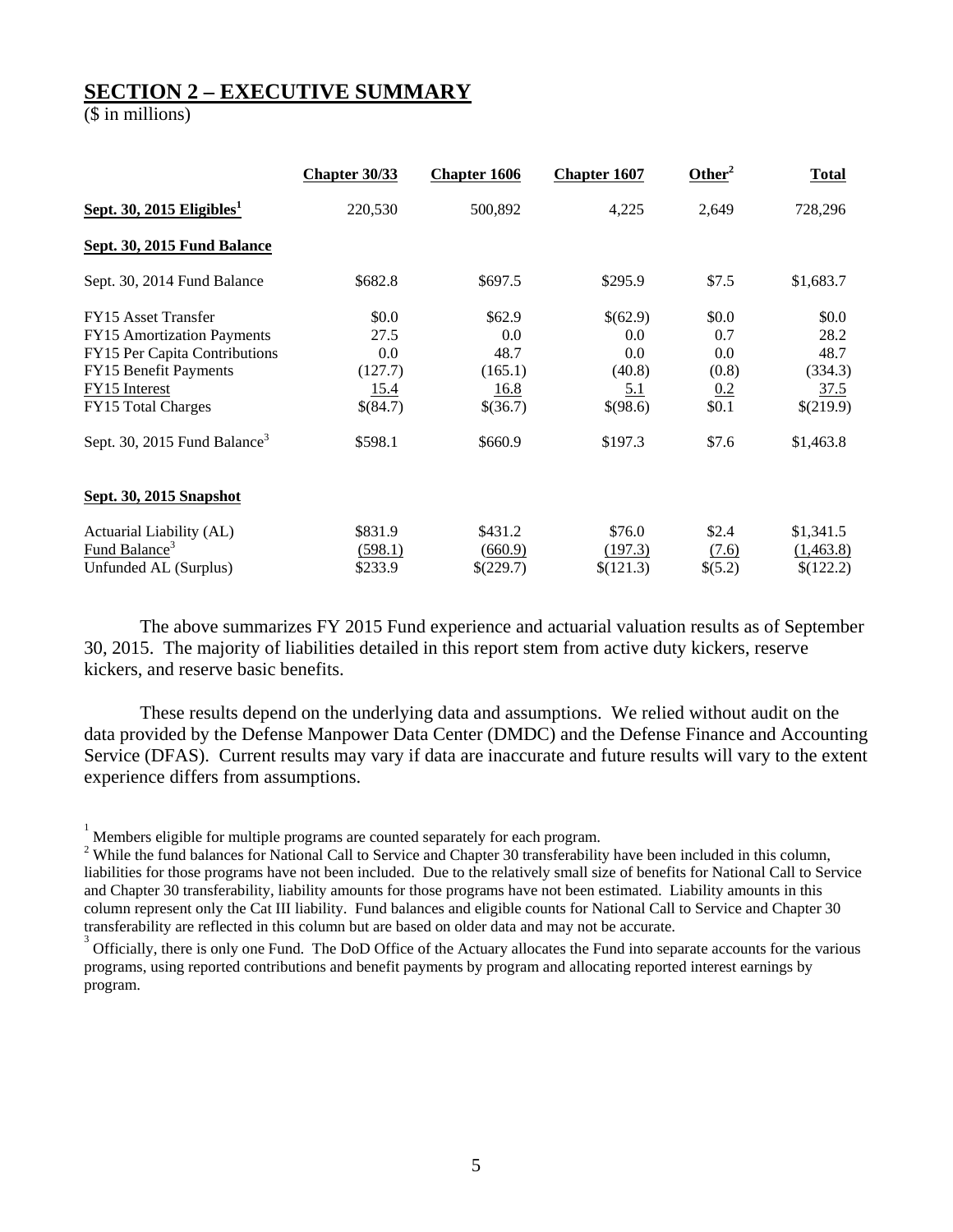## **SECTION 3 – VALUATION DATA**

 The valuation data are taken from files maintained by DMDC along with financial data from DFAS. Data on members of the Chapter 30 (active duty)/Chapter 33 (active duty and reserve), Chapter 1606 (reserve), and Chapter 1607 (reserve) programs are taken from DMDC, DFAS, Office of the Secretary of Defense (OSD) (Reserve Affairs), and OSD (Comptroller). An overview of the number of members in each program and their status can be found in Appendix B. Data on benefit payments and contributions are from DFAS, in some cases supplemented by Department of Veteran Affairs (VA) reports. In the case of benefit payments, VA makes payments to members and receives reimbursement from the Fund where appropriate; DFAS reports information submitted to them by VA. In the case of Fund contributions, DFAS reports monies and associated information received from the military components.

 The Office of the Actuary (OACT) has unresolved concerns with VA regarding the inability of VA to make member level data available to DoD. The missing data creates large and material limitations to valuation accuracy.

|                       |                     | Member              |                                            |
|-----------------------|---------------------|---------------------|--------------------------------------------|
|                       |                     | Level               |                                            |
|                       |                     | Data                | <b>Experience Used Because Member Data</b> |
| <b>Benefit Valued</b> | Benefit taken with: | Available?          | Unavailable                                |
| Chap 30 Kicker        | Chap 30 Basic       | Yes                 |                                            |
|                       | Chap 33 Basic       | No <sup>1</sup>     | Chap 30 Kicker taken with 30 Basic         |
| Chap 1606 Basic       | No Kicker           | Yes                 |                                            |
|                       | Chap 1606 Kicker    | Yes                 |                                            |
|                       | Chap 33 Kicker      | <b>Possible but</b> | Chap 1606 Basic taken with 1606 Kicker     |
|                       |                     | not Offered         |                                            |
| Chap 1606 Kicker      | Chap 1606 Basic     | Yes                 |                                            |
|                       | Chap 33 Basic       | N <sub>0</sub>      | Chap 1606 Kicker taken with Chapter 1606   |
|                       |                     |                     | <b>Basic</b>                               |
| Chap 1607 Basic       | No Kicker           | Yes <sup>1</sup>    |                                            |
|                       | Chap 1606 Kicker    | $\bf No$            | Chap 1607 Basic                            |
|                       | Chap 33 Kicker      | <b>Possible but</b> | Chap 1607 Basic                            |
|                       |                     | not Offered         |                                            |

 The data given has been reviewed for reasonableness and consistency including a reasonableness check of eligible counts, modifications for codes that conflict with dates given, adjustments for unreasonable benefit amounts, and adjustments to months used to account for discrepancies between DMDC and DFAS total benefit usage. However, the data has not been audited by OACT and OACT is not responsible for the validity of the data. Responsibility for the validity of the member data lies with the components who report eligibility and demographic data to DMDC. Responsibility for financial data related to Fund transactions and benefit usage is shared between the components, VA, and DFAS.

<sup>&</sup>lt;sup>1</sup> While some Chapter 30 kicker data and some Chapter 1607 data is now available, usage is not yet reported accurately for all participants who use it.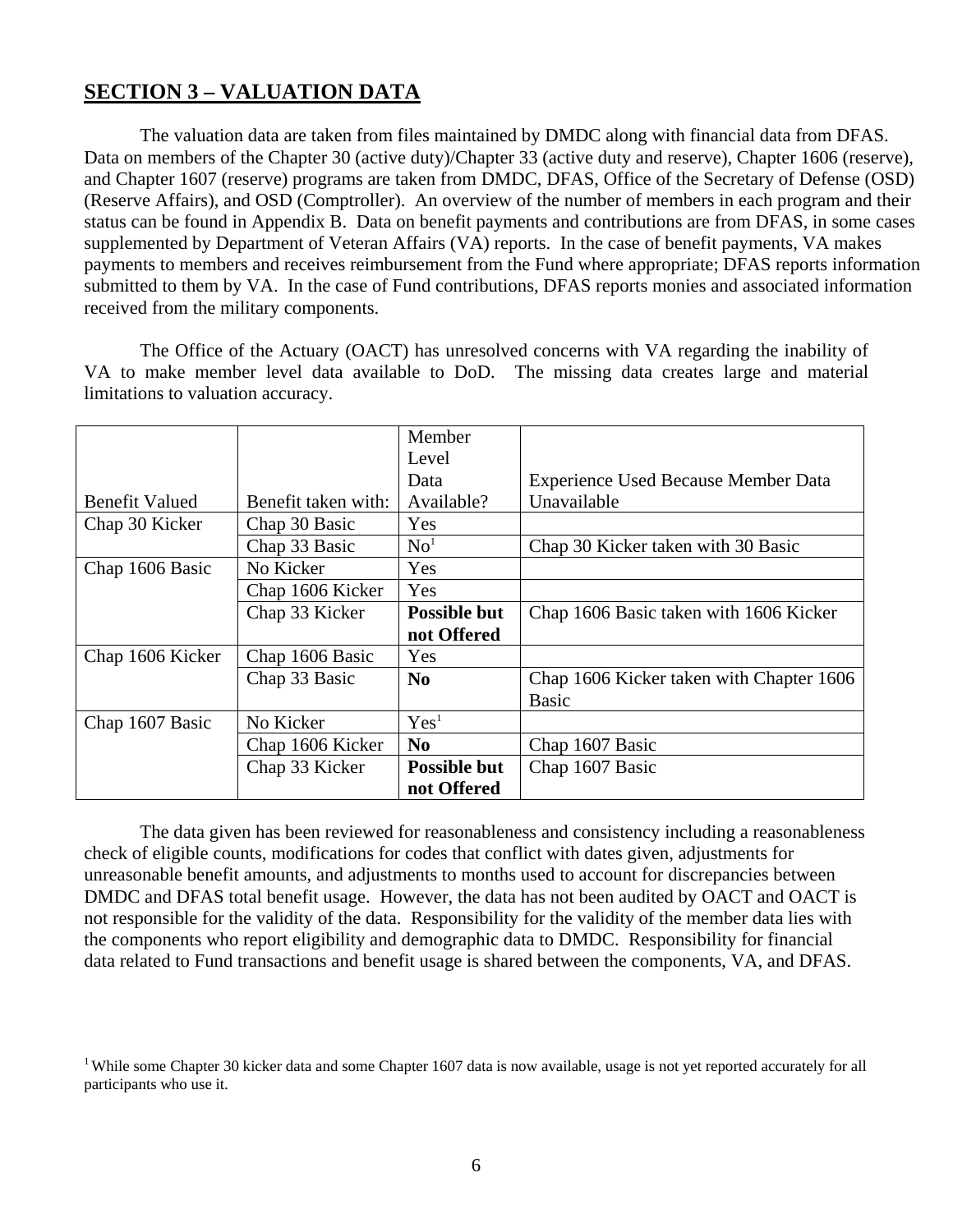## **SECTION 3 – VALUATION DATA (cont.)**

OACT has multiple unresolved data concerns, not limited to the following potentially material concerns:

1) **DFAS vs VA:** DoD OACT receives approximately 15% of the data needed for MGIB-AD and 50% of the data needed for MGIB-SR as compared to DFAS reported payments.

2) **Lumping:** As of the valuation date, VA is lumping the DoD education kicker benefit payment data in with the VA housing benefit data in reporting benefit payments to DMDC.

3) **Disappearing transactions:** As of the valuation date, VA is losing old transactions on cumulative benefit amounts if the total number of transactions is beyond a set number of transactions.

 4) **PHS/NOAA:** It is not clear to what extent Public Health Service (PHS) and the National Oceanic and Atmospheric administration (NOAA) members have received benefits through the EBF--by law EBF can only pay benefits for DoD and Coast Guard members--and billed these benefits to the Armed Forces.

5) **Relinquishment:** It is not clear to what extent VA has offered service members Chapter 33 benefits in exchange for a debt owed for benefit received through the EBF.

6) **Overpayments:** As of the valuation date, refund of overpayments are not being captured in the individual data.

7) **Kicker Labels:** As a note, only Chapter 1606 kickers and Chapter 30 kickers are currently being used by the services. Labels for Chapter 33 kickers and Chapter 1607 kickers can be misleading. For OACT's purposes Chapter 30 kickers are labeled Chapter 30/33 kickers and Chapter 1606 kickers are labeled Chapter 1606 kickers.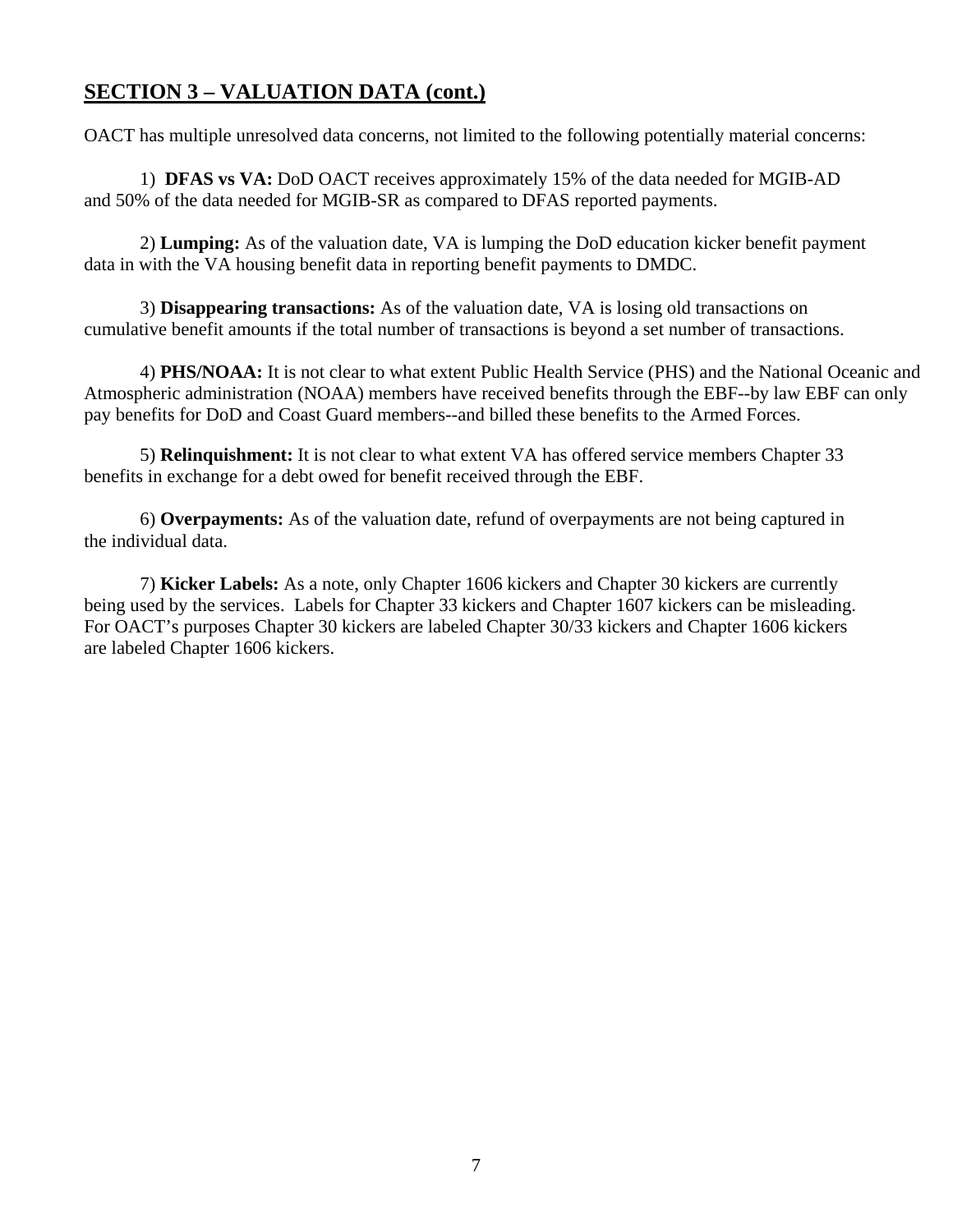Using the input data described in the previous section and Appendix B, OACT computed the actuarial liability for the Chapter 30/33 kicker benefit, the Chapter 1606 basic benefit, the Chapter 1606 kicker benefit, and the Chapter 1607 benefit. The total value of assets on the valuation date (September 30, 2015) was obtained from the Fund's investment manager at DFAS. For official accounting, the assets and liabilities are pooled into one Fund. However, OACT tracks assets and liabilities separately by program and component and may transfer assets between programs (not components) with Board approval. The assets are given at book value, rather than at market value. The programs' unfunded liabilities or surpluses are as follows:

## **Chapter 30/Chapter 33 Kicker Benefits as of September 30, 2015**

|                    |                                      |               | <b>Unfunded</b>                  |
|--------------------|--------------------------------------|---------------|----------------------------------|
| Program            | <b>Actuarial</b><br><b>Liability</b> | <b>Assets</b> | <b>Liability</b><br>or (Surplus) |
| Army               | \$585.3                              | \$(516.6)     | \$68.7                           |
| <b>Navy</b>        | 137.8                                | (29.1)        | 108.7                            |
| Marine Corps       | 106.6                                | (51.8)        | 54.8                             |
| <b>Coast Guard</b> | <u>2.2</u>                           | (0.6)         | <u>1.6</u>                       |
| Total              | \$831.9                              | \$(598.1)     | \$233.9                          |

#### **Chapter 1606 Basic and Kicker Benefits as of September 30, 2015**

|                            |                  |               | <b>Unfunded</b>  |
|----------------------------|------------------|---------------|------------------|
|                            | <b>Actuarial</b> |               | <b>Liability</b> |
| <b>Program</b>             | <b>Liability</b> | <b>Assets</b> | or (Surplus)     |
| <b>Army National Guard</b> | \$189.7          | \$(317.5)     | \$(127.7)        |
| <b>Army Reserve</b>        | 102.4            | (136.2)       | (33.8)           |
| Navy Reserve               | 13.6             | (19.6)        | (6.0)            |
| Marine Corps Reserve       | 24.7             | (48.4)        | (23.7)           |
| <b>Air National Guard</b>  | 68.1             | (84.7)        | (16.6)           |
| Air Force Reserve          | 31.6             | (50.5)        | (18.9)           |
| <b>Coast Guard Reserve</b> | 1.1              | (4.0)         | (2.9)            |
| Total                      | \$431.2          | \$(660.9)     | \$(229.7)        |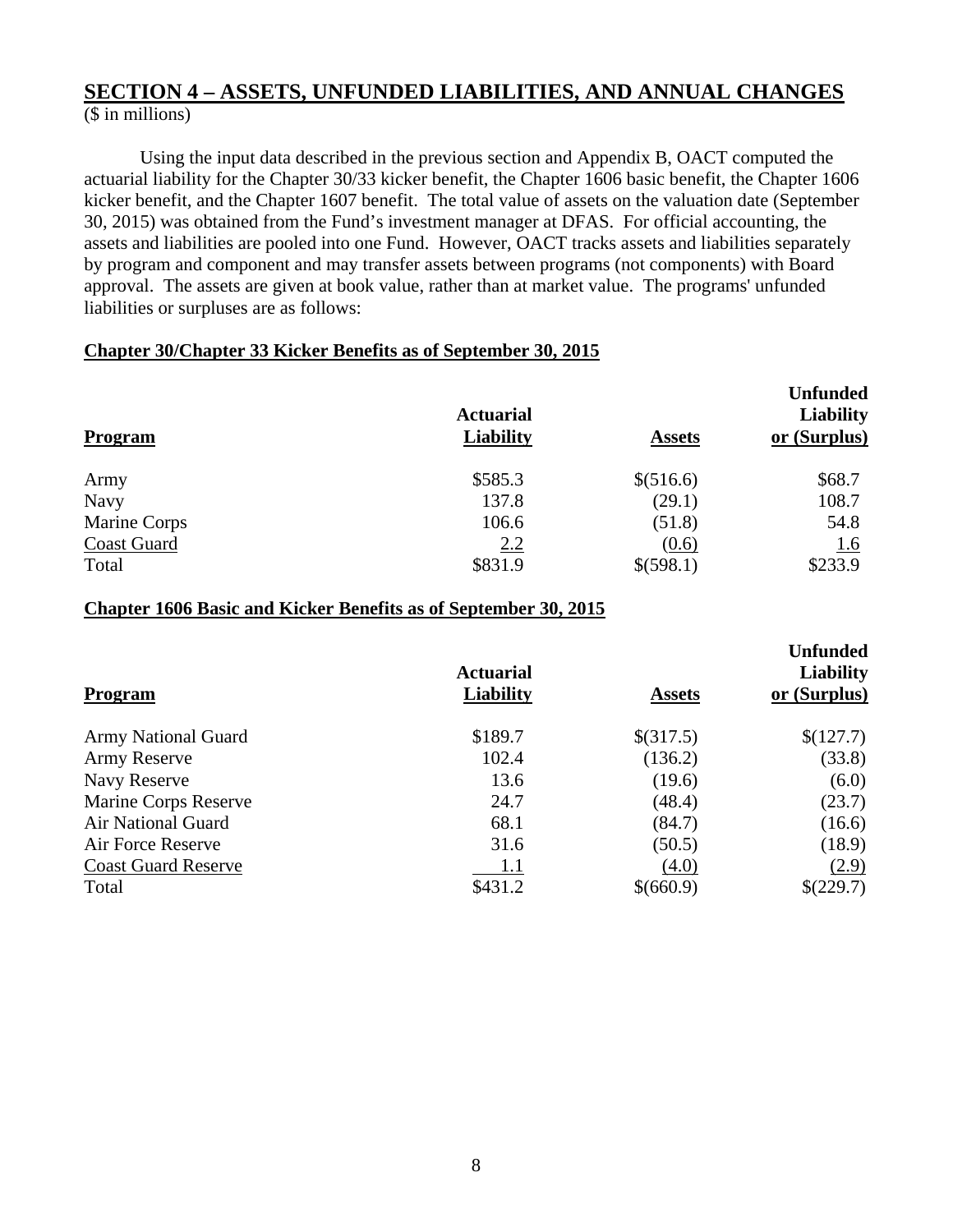(\$ in millions)

## **Chapter 1607 Basic Benefits as of September 30, 2015**

| <b>Program</b>             | <b>Actuarial</b><br><b>Liability</b> | <b>Assets</b> | <b>Unfunded</b><br><b>Liability</b><br>or (Surplus) |
|----------------------------|--------------------------------------|---------------|-----------------------------------------------------|
| <b>Army National Guard</b> | \$48.5                               | \$(77.2)      | \$(28.7)                                            |
| Army Reserve               | 15.8                                 | (42.8)        | (27.0)                                              |
| Navy Reserve               | 1.2                                  | (19.3)        | (18.1)                                              |
| Marine Corps Reserve       | 1.0                                  | (11.8)        | (10.8)                                              |
| Air National Guard         | 7.5                                  | (24.2)        | (16.7)                                              |
| Air Force Reserve          | 1.9                                  | (21.3)        | (19.4)                                              |
| <b>Coast Guard Reserve</b> | 0.1                                  | (0.6)         | (0.5)                                               |
| Total                      | \$76.0                               | \$(197.3)     | \$(121.3)                                           |

 In addition to the above assets and liabilities, there are 15 items not reflected in this report (some of which are zero), one for each active duty component for Category III, National Call to Service, and Chapter 30 Section 3020 transferred benefits paid from the Fund. However, OACT tracks the assets and liabilities by each combination of component and program. This Fund allocation is dependent on the accuracy of the reported Fund transactions; errors and missing information directly impact the accuracy of the allocation.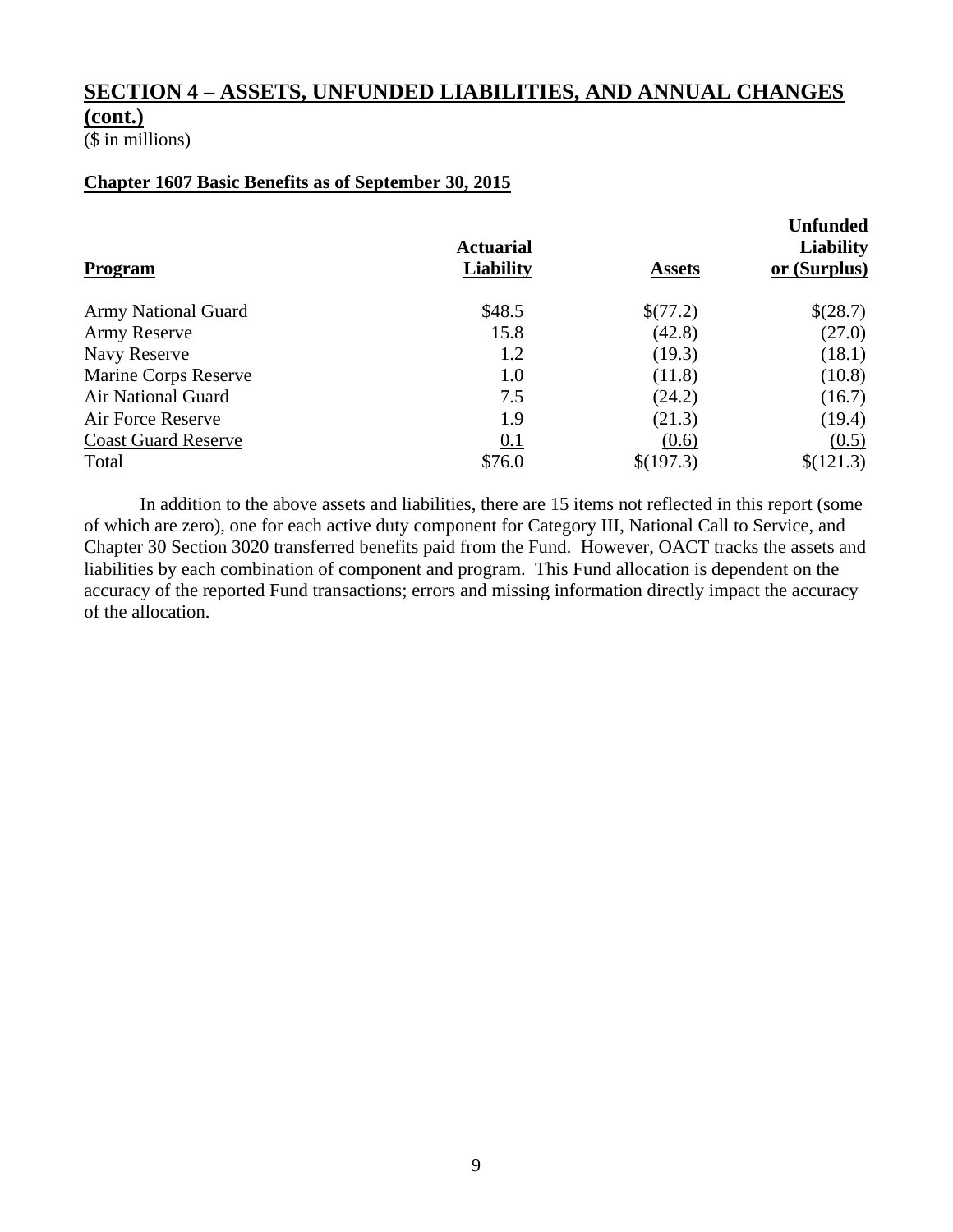(\$ in millions)

On the following three pages, (gain)/loss is presented as a (gain)/loss on the unfunded liability. The total (gain)/loss is the sum of the liability (gain)/loss and the asset (gain)/loss. Within the asset (gain)/loss, contribution experience reflects the extent to which actual contributions for new entrants differ from what was projected in the last valuation, based on information provided to OACT.

| <b>Chapter 30/33 Annual Changes</b>             | <b>Actuarial</b><br><b>Liability</b> | % of Projected<br><b>Actuarial</b><br><b>Liability</b> |
|-------------------------------------------------|--------------------------------------|--------------------------------------------------------|
| Projected September 30, 2015 Assets             | \$609.0                              |                                                        |
| Projected September 30, 2015 Liability          | \$750.6                              |                                                        |
| Projected September 30, 2015 Unfunded Liability | \$141.6                              |                                                        |
| Actual September 30, 2015 Assets                | \$598.1                              |                                                        |
| Actual September 30, 2015 Liability             | \$831.9                              |                                                        |
| Actual September 30, 2015 Unfunded Liability    | \$233.9                              |                                                        |
| September 30, 2015 (Gain)/Loss                  | \$92.3                               | 12.3%                                                  |
| (Gain)/Loss Due to Liability                    |                                      |                                                        |
| Withdrawal Experience & Census Changes          | \$27.1                               | 3.6%                                                   |
| <b>Interest Rate Assumption Change</b>          | \$0.0                                | 0.0%                                                   |
| <b>Usage Rate and Other Assumption Changes</b>  | \$54.2                               | 7.2%                                                   |
| 2015 Population Changes                         | (\$0.0)                              | 0.0%                                                   |
| <b>Total Liability (Gain)/Loss</b>              | \$81.4                               | 10.8%                                                  |
| (Gain)/Loss Due to Assets                       |                                      |                                                        |
| <b>Benefit Usage Experience</b>                 | \$3.5                                | 0.5%                                                   |
| <b>Contribution Experience</b>                  | \$0.0                                | 0.0%                                                   |
| Interest Experience <sup>1</sup>                | \$7.4                                | 1.2%                                                   |
| Total Assets (Gain)/Loss                        | \$10.9                               | 1.5%                                                   |

 The development above reflects the changes in actuarial liability from the last valuation (projected) to the latest valuation (actual) for Chapter 30/33. Rates are reviewed each year to reflect the most recent experience. In FY 2015, member level data for benefit usage of active duty kickers used with a Chapter 33 basic benefit was not available. Changes in projected future usage of benefits by dependents is the largest driver of the Chapter 30/33 loss included in "Usage Rate and Other Assumption Changes."

<sup>1</sup>The percentage change for Interest Experience is expressed as a percent of "Projected September 30, 2015 Assets".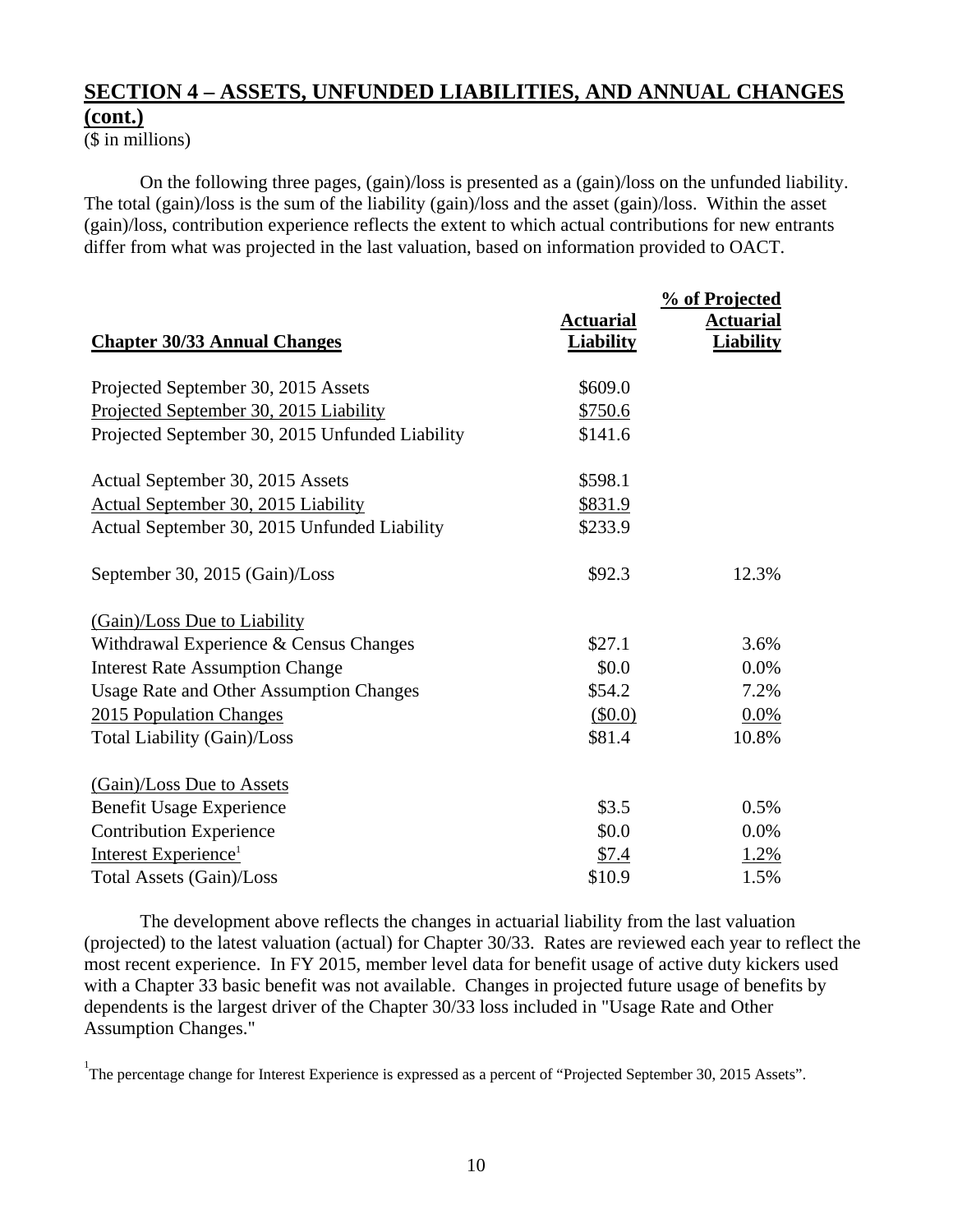(\$ in millions)

|                                                 |                  | % of Projected   |
|-------------------------------------------------|------------------|------------------|
|                                                 | <b>Actuarial</b> | <b>Actuarial</b> |
| <b>Chapter 1606 Annual Changes</b>              | <b>Liability</b> | <b>Liability</b> |
| Projected September 30, 2015 Assets             | \$685.6          |                  |
| Projected September 30, 2015 Liability          | \$278.2          |                  |
| Projected September 30, 2015 Unfunded Liability | $(\$407.5)$      |                  |
| Actual September 30, 2015 Assets                | \$660.9          |                  |
| <b>Actual September 30, 2015 Liability</b>      | \$431.2          |                  |
| Actual September 30, 2015 Unfunded Liability    | $(\$229.7)$      |                  |
| September 30, 2015 (Gain)/Loss                  | \$177.8          | 63.9%            |
| (Gain)/Loss Due to Liability                    |                  |                  |
| Withdrawal Experience & Census Changes          | $(\$35.6)$       | $-12.8%$         |
| <b>Interest Rate Assumption Change</b>          | \$0.0            | 0.0%             |
| <b>Usage Rate and Other Assumption Changes</b>  | \$165.1          | 59.4%            |
| 2015 Population Changes                         | \$23.5           | 8.4%             |
| <b>Total Liability (Gain)/Loss</b>              | \$153.0          | 55.0%            |
| (Gain)/Loss Due to Assets                       |                  |                  |
| <b>Benefit Usage Experience</b>                 | \$37.7           | 13.6%            |
| <b>Contribution Experience</b>                  | $(\$21.1)$       | $-7.6%$          |
| Interest Experience <sup>1</sup>                | \$8.1            | 1.2%             |
| Total Assets (Gain)/Loss                        | \$24.8           | 8.9%             |

 The development above reflects the changes in actuarial liability from the last valuation to the latest valuation for Chapter 1606. Rates are updated each year to reflect the most recent experience. The organizations responsible for administering transferability under Chapter 1606 have communicated to the Office of the Actuary that transferability is not currently offered through Chapter 1606. A full true up of the 1606 model to benefit payments reported by DFAS is the largest driver of the loss included in "Usage Rate and Other Assumption Changes."

<sup>1</sup>The percentage change for Interest Experience is expressed as a percent of "Projected September 30, 2015 Assets".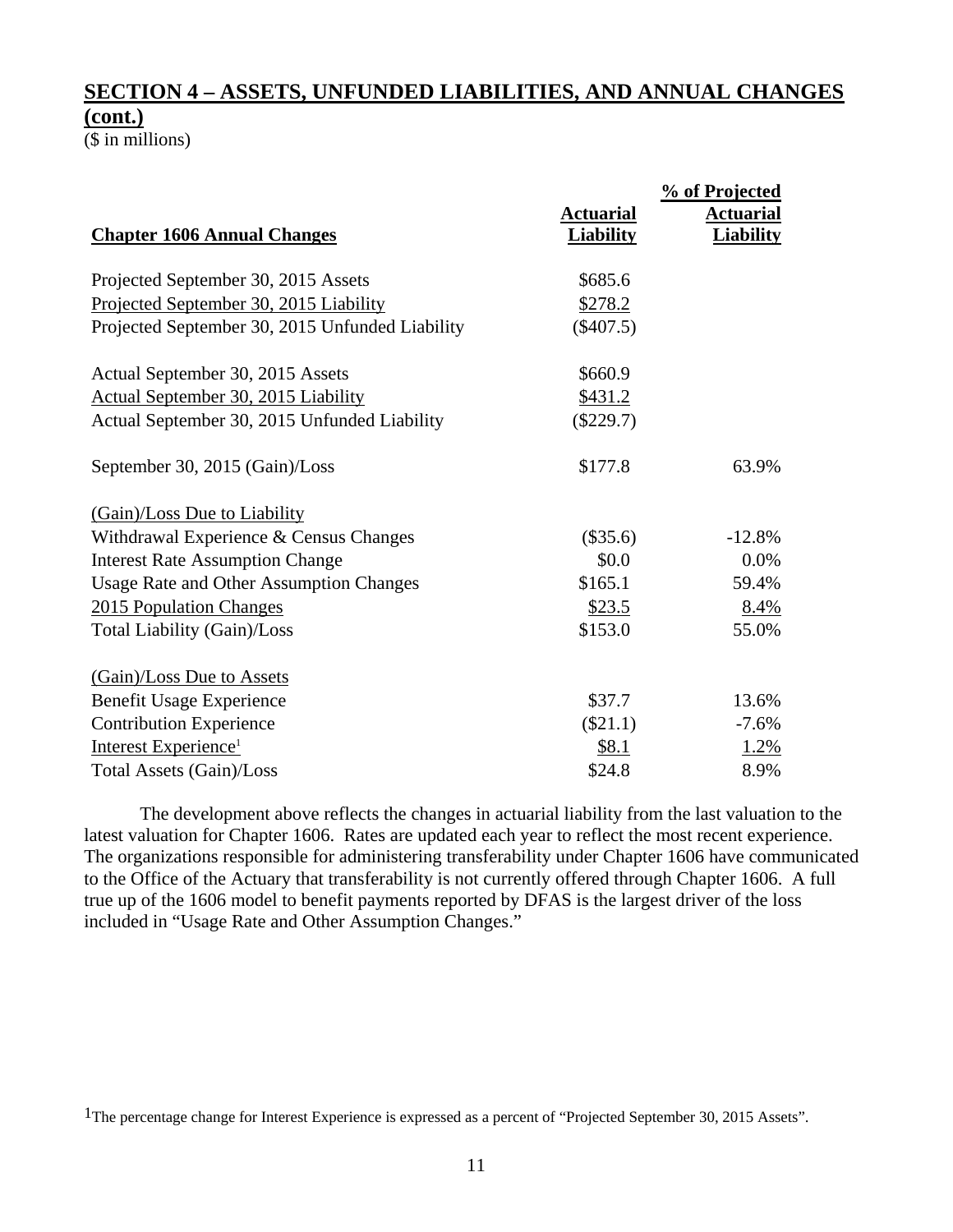(\$ in millions)

| <b>Chapter 1607 Annual Changes</b>              | <b>Actuarial Liability</b> | <b>% of Projected</b><br><b>Actuarial Liability</b> |
|-------------------------------------------------|----------------------------|-----------------------------------------------------|
|                                                 |                            |                                                     |
| Projected September 30, 2015 Assets             | \$200.1                    |                                                     |
| Projected September 30, 2015 Liability          | \$107.1                    |                                                     |
| Projected September 30, 2015 Unfunded Liability | $(\$92.9)$                 |                                                     |
| Actual September 30, 2015 Assets                | \$197.3                    |                                                     |
| Actual September 30, 2015 Liability             | \$76.0                     |                                                     |
| Actual September 30, 2015 Unfunded Liability    | (\$121.3)                  |                                                     |
| September 30, 2015 (Gain)/Loss                  | (\$28.3)                   | $-26.5%$                                            |
| (Gain)/Loss Due to Liability                    |                            |                                                     |
| Withdrawal Experience & Census Changes          | \$0.0                      | $0.0\%$                                             |
| <b>Interest Rate Assumption Change</b>          | \$0.0                      | 0.0%                                                |
| <b>Usage Rate and Other Assumption Changes</b>  | \$0.0                      | 0.0%                                                |
| <b>Plan Changes</b>                             | (\$31.2)                   | $-29.1%$                                            |
| Total Liability (Gain)/Loss                     | (\$31.2)                   | $-29.1%$                                            |
| $(Gain)/Loss$ Due to Assets <sup>1</sup>        |                            |                                                     |
| <b>Benefit Usage Experience</b>                 | $(\$0.4)$                  | $-0.4%$                                             |
| <b>Contribution Experience</b>                  | \$0.8                      | 0.8%                                                |
| <b>Interest Experience</b>                      | \$2.4                      | 1.2%                                                |
| Total Assets (Gain)/Loss                        | \$2.8                      | 2.6%                                                |

 The development above reflects the changes in actuarial liability from the last valuation to the latest valuation for Chapter 1607. Rates are updated each year to reflect the most recent experience. The organizations responsible for administering transferability under Chapter 1607 have communicated to the Office of the Actuary that transferability is not currently offered through that chapter.

 The "Plan Changes" line reflects the passage of Public Law 114-92, The National Defense Authorization Act of 2016, which ended the Chapter 1607 (also know as Reserve Educational Program, or REAP) program on November 25, 2015. Some individuals will remain eligible for REAP benefits until November 25, 2019, while others are no longer eligible for REAP benefits.

<sup>1</sup> The components of (Gain)/Loss Due to Assets represents the difference between expected and actual amounts for each item. The percentage change for Interest Experience is expressed as a percent of "Projected September 30, 2015 Assets."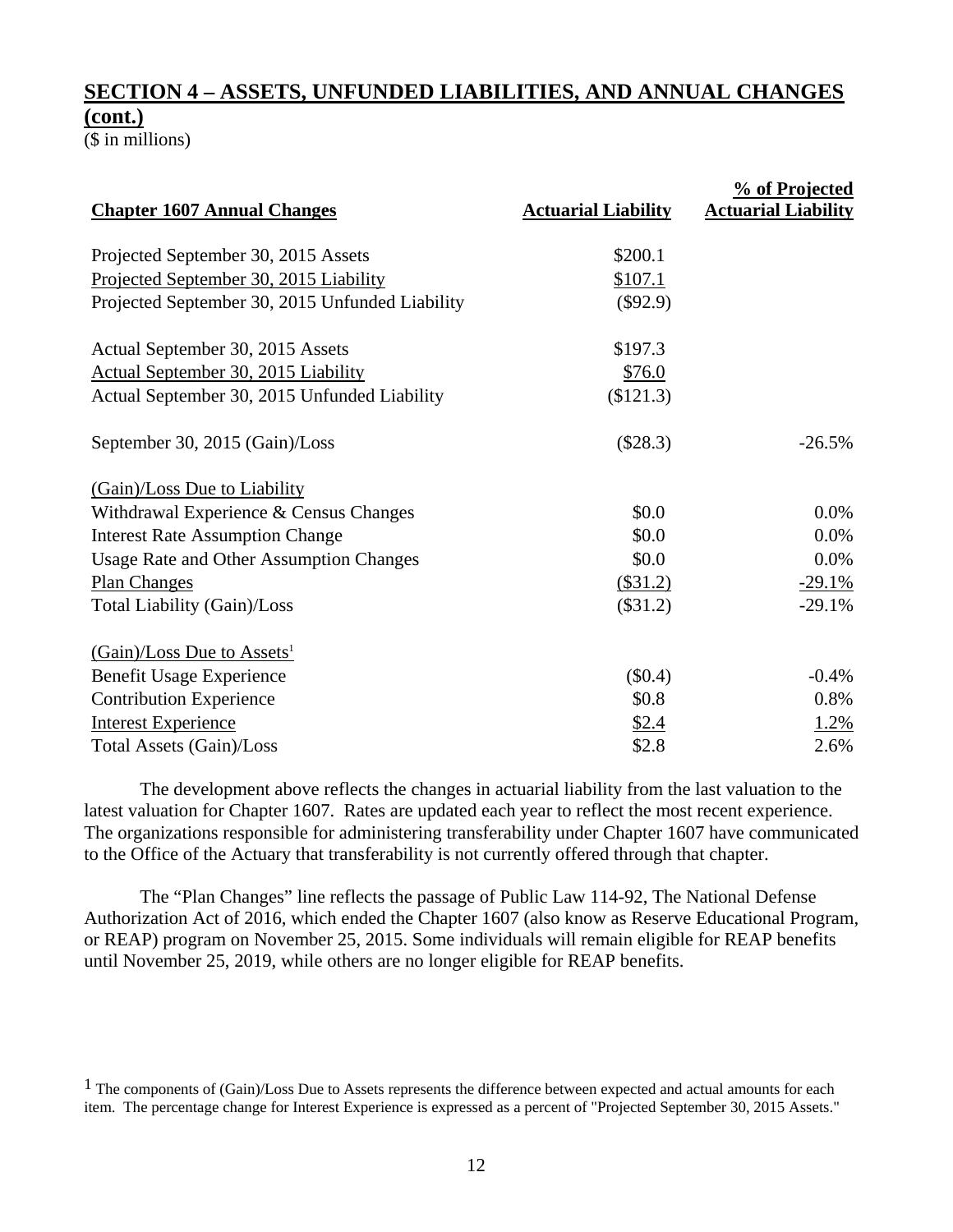## **SECTION 5 – AMORTIZATION PAYMENTS**

 When a program is projected to have an unfunded liability, an amortization payment is scheduled to be paid into the Fund. This payment is the first year's payment of a 5 year amortization schedule at the valuation interest rate. The amortization schedule is reset each year, i.e. the schedule is given a "fresh start" every year. For budgetary reasons, annual amortization payments are determined two years in advance and therefore do not reflect all information available as of the date the amortization payments are made.

 The amortization payments for FY 2017 (determined in the September 30, 2014 valuation) and FY 2018 (determined in the September 30, 2015 valuation) are shown in the following tables. The amortization payments for the Chapter 1606 basic program and the Chapter 1606 kicker program are calculated together as a single Chapter 1606 amortization payment.

 Because of Public Law 114-92, The National Defense Authorization Act of 2016, which ended Chapter 1607 (REAP) on November 25, 2015, and because there are enough funds to pay the projected benefits to those individuals who are eligible to receive REAP benefits through the sunset date of November 25, 2019, OACT does not expect there to be any amortization payments for Chapter 1607.

 Note that the payment for Category III is determined differently. The payment for October 1, 2016 for Involuntary Separatees and Voluntary Separation Incentive/Special Separation Bonus recipients (i.e., Category III) was determined by estimating FY 2016 benefits and by bringing forward any surplus or liability from October 1, 2015. Both items were adjusted by interest and then added together to determine the October 1, 2016 payment.

#### **Chapter 30/33 Annual Amortization Amounts**

|                    | <b>Fiscal Year</b> | 2017         | 2018         |
|--------------------|--------------------|--------------|--------------|
|                    | <b>Due Date</b>    | 10/1/2016    | 10/1/2017    |
| Army               |                    | \$293,270    | \$15,868,099 |
| Navy               |                    | \$16,282,785 | \$16,576,127 |
| Marine Corps       |                    | \$7,092,207  | \$8,583,387  |
| <b>Coast Guard</b> |                    | \$277,845    | \$243,937    |

#### **Chapter 1606 Annual Amortization Amounts**

|                            | <b>Fiscal Year</b><br><b>Due Date</b> | 2017<br>10/1/2016 | 2018<br>10/1/2017 |
|----------------------------|---------------------------------------|-------------------|-------------------|
| <b>Army National Guard</b> |                                       | \$0               | \$0               |
| Army Reserve               |                                       | \$0               | \$0               |
| Navy Reserve               |                                       | \$0               | \$0               |
| Marine Corps Reserve       |                                       | \$0               | \$0               |
| <b>Air National Guard</b>  |                                       | \$0               | \$1,697,265       |
| Air Force Reserve          |                                       | \$0               | \$0               |
| <b>Coast Guard Reserve</b> |                                       | \$0               | \$0               |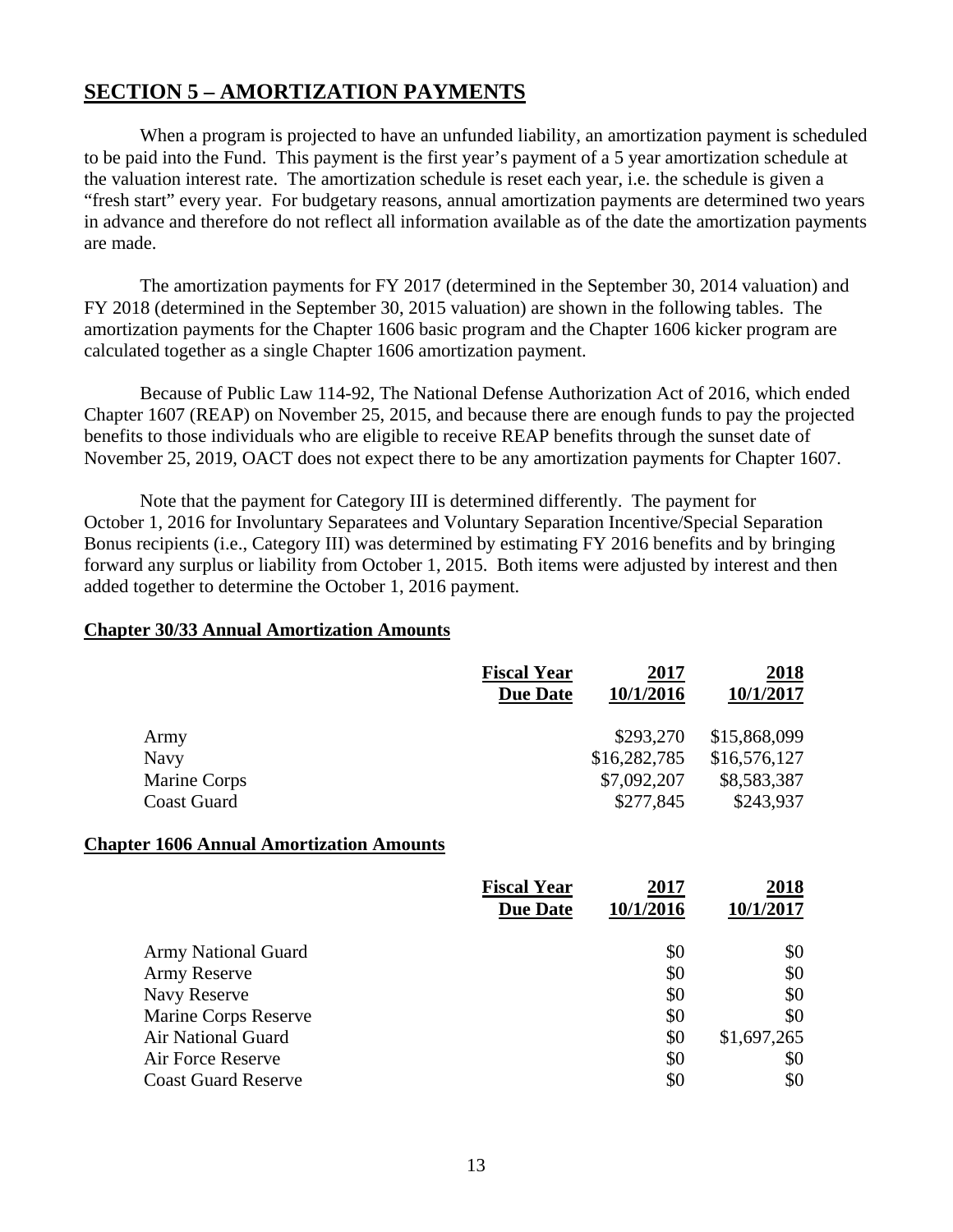## **SECTION 5 – AMORTIZATION PAYMENTS (cont.)**

## **Chapter 1607 Basic Benefits Annual Amortization Amounts**

|                            | <b>Fiscal Year</b> | 2017      | 2018      |
|----------------------------|--------------------|-----------|-----------|
|                            | <b>Due Date</b>    | 10/1/2016 | 10/1/2017 |
| <b>Army National Guard</b> |                    | \$0       | \$0       |
| <b>Army Reserve</b>        |                    | \$0       | \$0       |
| Navy Reserve               |                    | \$0       | \$0       |
| Marine Corps Reserve       |                    | \$0       | \$0       |
| Air National Guard         |                    | \$0       | \$0       |
| Air Force Reserve          |                    | \$0       | \$0       |
| <b>Coast Guard Reserve</b> |                    | \$0       | \$0       |

## **Category III Basic Annual Amortization Amounts1**

|                    | <b>Fiscal Year</b><br><b>Due Date</b> | 2017<br>10/1/2016 | 2018<br>10/1/2017 |
|--------------------|---------------------------------------|-------------------|-------------------|
| Army               |                                       | \$272,755         | Set next year     |
| <b>Navy</b>        |                                       | \$192,634         | Set next year     |
| Marine Corps       |                                       | \$0               | Set next year     |
| Air Force          |                                       | \$100,005         | Set next year     |
| <b>Coast Guard</b> |                                       | \$7,973           | Set next year     |

1 Payments for Category III are not pre-funded, but are calculated based on actual benefit payments during the previous year.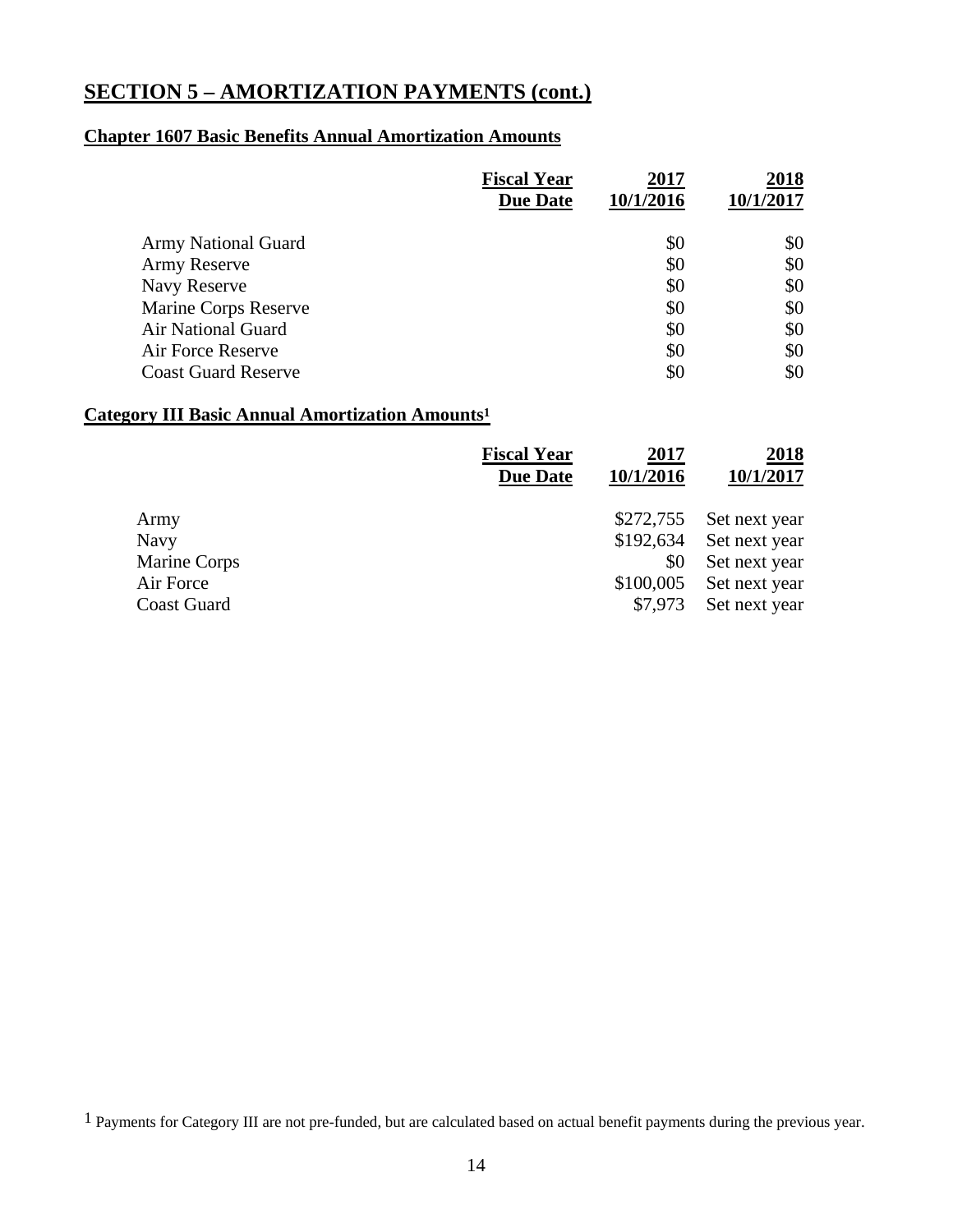## **SECTION 6 – PER CAPITA COSTS**

 The per capita costs for the Chapter 30/33 and Chapter 1606 programs are given below. A separate per capita cost is set for each component, program, and benefit amount. Per capita costs are usually determined once per year, but may be calculated more often if there are extenuating circumstances, such as major legislative changes. The per capita costs below have corresponding normal costs that are shown in Appendix C. Note that there are not any per capita costs for Category III because the cost for that benefit is determined in aggregate after benefits are paid and there are not any per capita costs for Chapter 1607 because the program is closed to new entrants.

 When a program is expected to have a surplus, a portion of the surplus is used to decrease the per capita cost. This portion is the first year's payment of a 5 year amortization schedule at the valuation interest rate for reserve programs, and the first year's payment of a 10 year amortization schedule at the valuation interest rate for active duty programs. The amortization schedule is reset each year, i.e. the schedule is given a "fresh start" every year. The Chapter 30/33 kicker amortization offset is capped at 50% of the projected normal costs, thus the per capita costs are at least 50% of the normal cost. For budgetary reasons, expected surpluses (and unfunded liabilities) are determined two years in advance and therefore do not reflect all data available as of the date the per capita costs are paid.

#### **Chapter 30/33 Kicker Benefit Per Capita Costs During FY 2017**

|       | Army     | Army    | Army     | Army    | Army    | <b>Navy</b> | <u>M.C.</u> | <u>M.C.</u> | <u>M.C.</u> | C.G.4       |
|-------|----------|---------|----------|---------|---------|-------------|-------------|-------------|-------------|-------------|
|       | 2 Year   | 3 Year  | 4 Year   | 5 Year  | 6 Year  | 4 Year      | 4 Year      | 5 Year      | 6 Year      | <b>Year</b> |
| \$150 | \$2,408  | \$1,398 | \$1,658  | \$1,179 | \$1,210 | \$2,029     | \$1,915     | \$1,956     | \$1,897     | \$2,412     |
| \$250 | \$4,053  | \$2,355 | \$2,785  | \$1,983 | \$2,029 | \$3,405     | \$3,215     | \$3,291     | \$3,186     | \$4,054     |
| \$350 | \$5,728  | \$3,329 | \$3,928  | \$2,800 | \$2,856 | \$4,801     | \$4,535     | \$4,648     | \$4,494     | \$5,722     |
| \$450 | \$7,432  | \$4,322 | \$5,087  | \$3,631 | \$3,693 | \$6,214     | \$5,873     | \$6,028     | \$5,820     | \$7,417     |
| \$550 | \$9,165  | \$5,333 | \$6,261  | \$4,474 | \$4,537 | \$7,644     | \$7,228     | \$7,429     | \$7.164     | \$9.136     |
| \$650 | \$10.925 | \$6,361 | \$7,449  | \$5,329 | \$5,390 | \$9,090     | \$8,600     | \$8,851     | \$8,524     | \$10,879    |
| \$750 | \$12.711 | \$7,405 | \$8,652  | \$6,195 | \$6,250 | \$10,553    | \$9,989     | \$10,292    | \$9,901     | \$12,645    |
| \$850 | \$14,521 | \$8,466 | \$9,869  | \$7,073 | \$7,118 | \$12,030    | \$11,393    | \$11,753    | \$11.294    | \$14,435    |
| \$950 | \$16,357 | \$9,542 | \$11,099 | \$7,962 | \$7,993 | \$13,523    | \$12,811    | \$13,233    | \$12,702    | \$16,246    |

#### **Chapter 30/33 Kicker Benefit Per Capita Costs During FY 2018**

|       | Army     | Army     | Army     | Army    | Army    | <b>Navy</b> | <u>M.C.</u> | <u>M.C.</u> | <u>M.C.</u> | C.G.4    |
|-------|----------|----------|----------|---------|---------|-------------|-------------|-------------|-------------|----------|
|       | 2 Year   | 3 Year   | 4 Year   | 5 Year  | 6 Year  | 4 Year      | 4 Year      | 5 Year      | 6 Year      | Year     |
| \$150 | \$2,511  | \$1.471  | \$1,702  | \$1,280 | \$1,267 | \$2,038     | \$1,940     | \$2,079     | \$1,763     | \$2,355  |
| \$250 | \$4,223  | \$2,481  | \$2,861  | \$2,153 | \$2,127 | \$3,425     | \$3,261     | \$3,502     | \$2,962     | \$3,965  |
| \$350 | \$5,965  | \$3,513  | \$4,039  | \$3,040 | \$2,998 | \$4,832     | \$4,604     | \$4,952     | \$4,179     | \$5,607  |
| \$450 | \$7.735  | \$4.565  | \$5,234  | \$3,942 | \$3,881 | \$6,259     | \$5,968     | \$6.428     | \$5,412     | \$7,279  |
| \$550 | \$9,532  | \$5,639  | \$6,447  | \$4,857 | \$4,774 | \$7,705     | \$7,351     | \$7,930     | \$6,662     | \$8,980  |
| \$650 | \$11,354 | \$6,733  | \$7,676  | \$5,785 | \$5,678 | \$9,170     | \$8.753     | \$9.456     | \$7.927     | \$10,710 |
| \$750 | \$13,200 | \$7,846  | \$8,921  | \$6,725 | \$6,592 | \$10,652    | \$10,173    | \$11,006    | \$9,207     | \$12,468 |
| \$850 | \$15,070 | \$8,978  | \$10,182 | \$7,676 | \$7,515 | \$12,152    | \$11,611    | \$12,578    | \$10,502    | \$14,253 |
| \$950 | \$16,962 | \$10,128 | \$11.457 | \$8,639 | \$8,448 | \$13,667    | \$13,065    | \$14,171    | \$11,810    | \$16,063 |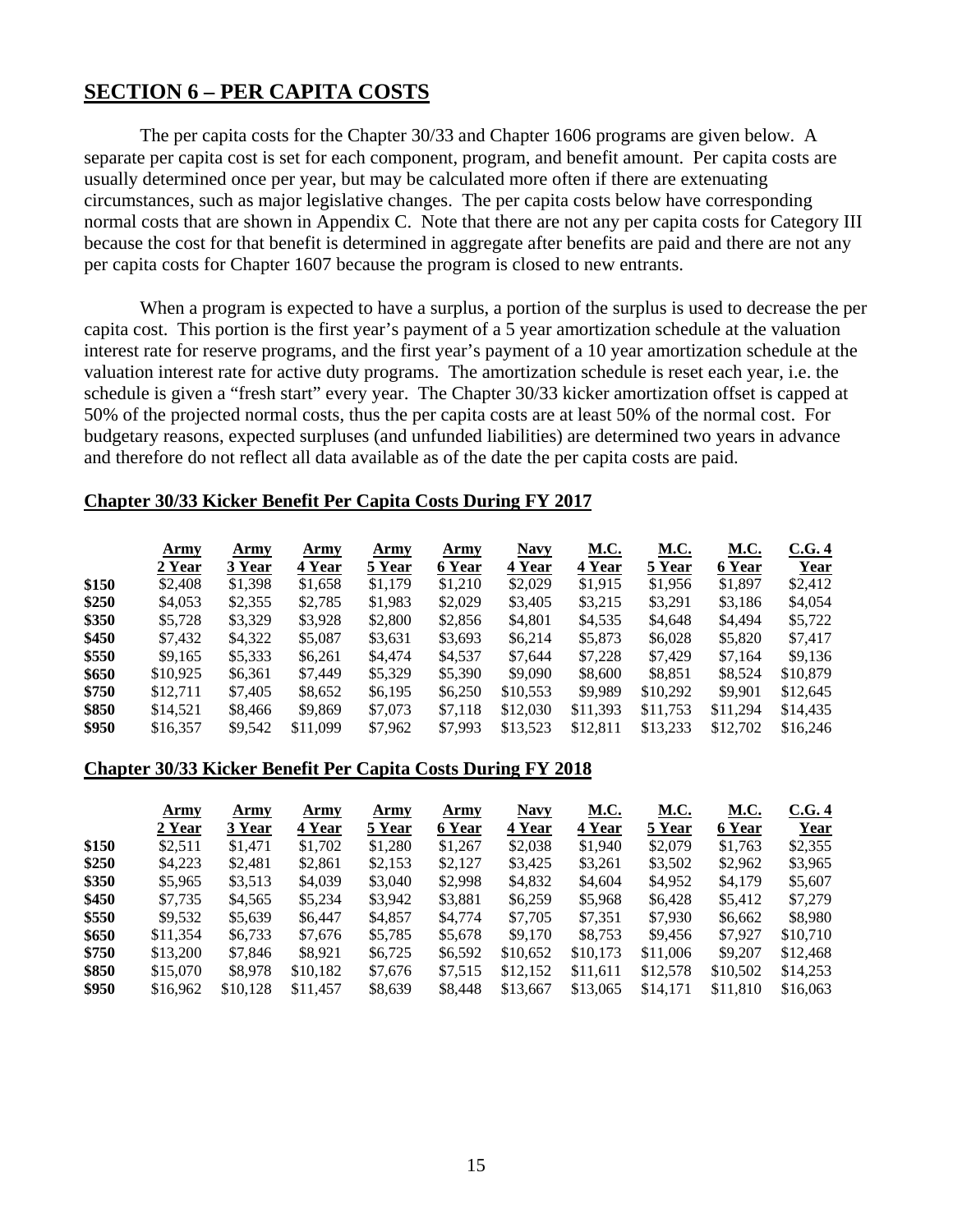## **SECTION 6 – PER CAPITA COSTS (cont.)**

## **Chapter 1606 Basic and Kicker Benefit Per Capita Costs During FY 2017**

|              | Army    | Army           | Navy           | <b>Marine</b>  | <u>Air</u> | Air            | Coast   |
|--------------|---------|----------------|----------------|----------------|------------|----------------|---------|
|              | Guard   | <b>Reserve</b> | <b>Reserve</b> | <b>Reserve</b> | Guard      | <b>Reserve</b> | Guard   |
| Basic        | \$0     | \$0            | \$0            | \$0            | \$0        | \$0            | \$0     |
| \$100 Kicker | \$654   | \$646          | \$868          | \$825          | \$977      | \$901          | \$659   |
| \$200 Kicker | \$1,261 | \$1,431        | \$2,017        | \$1,825        | \$1,531    | \$1,627        | \$1,237 |
| \$350 Kicker | \$3,392 | \$2,465        | \$4,460        | \$3,084        | \$2,945    | \$2,321        | \$1,997 |

## **Chapter 1606 Basic and Kicker Benefit Per Capita Costs During FY 2018**

|              | Army    | Army           | <b>Navy</b>    | <b>Marine</b>  | Air     | Air            | Coast   |
|--------------|---------|----------------|----------------|----------------|---------|----------------|---------|
|              | Guard   | <b>Reserve</b> | <b>Reserve</b> | <b>Reserve</b> | Guard   | <b>Reserve</b> | Guard   |
| <b>Basic</b> | \$1,817 | \$1,541        | \$0            | \$644          | \$3,772 | \$0            | \$0     |
| \$100 Kicker | \$766   | \$769          | \$1,033        | \$1,064        | \$1,128 | \$1,148        | \$795   |
| \$200 Kicker | \$1,620 | \$1,786        | \$2,090        | \$1,854        | \$2,324 | \$2,376        | \$1,939 |
| \$350 Kicker | \$4,795 | \$3,259        | \$4,604        | \$4,025        | \$4,867 | \$4,752        | \$4,425 |

## **Chapter 1607 Basic Benefit Per Capita Costs During FY 2017**

|                | Army  | Army           | <b>Navy</b>    | <b>Marine</b>  | Air   | Air            | Coast |
|----------------|-------|----------------|----------------|----------------|-------|----------------|-------|
|                | Guard | <b>Reserve</b> | <b>Reserve</b> | <b>Reserve</b> | Guard | <b>Reserve</b> | Guard |
| 40% of MGIB-AD | N/A   | N/A            | N/A            | N/A            | N/A   | N/A            | N/A   |
| 60% of MGIB-AD | N/A   | N/A            | N/A            | N/A            | N/A   | N/A            | N/A   |
| 80% of MGIB-AD | N/A   | N/A            | N/A            | N/A            | N/A   | N/A            | N/A   |

## **Chapter 1607 Basic Benefit Per Capita Costs During FY 2018**

|                | Army  | Army           | <b>Navy</b>    | <b>Marine</b>  | Air   | Air            | Coast |
|----------------|-------|----------------|----------------|----------------|-------|----------------|-------|
|                | Guard | <b>Reserve</b> | <b>Reserve</b> | <b>Reserve</b> | Guard | <b>Reserve</b> | Guard |
| 40% of MGIB-AD | N/A   | N/A            | N/A            | N/A            | N/A   | N/A            | N/A   |
| 60% of MGIB-AD | N/A   | N/A            | N/A            | N/A            | N/A   | N/A            | N/A   |
| 80% of MGIB-AD | N/A   | N/A            | N/A            | N/A            | N/A   | N/A            | N/A   |

 Note there are not any per capita costs for Chapter 1607 because the program is closed to new entrants.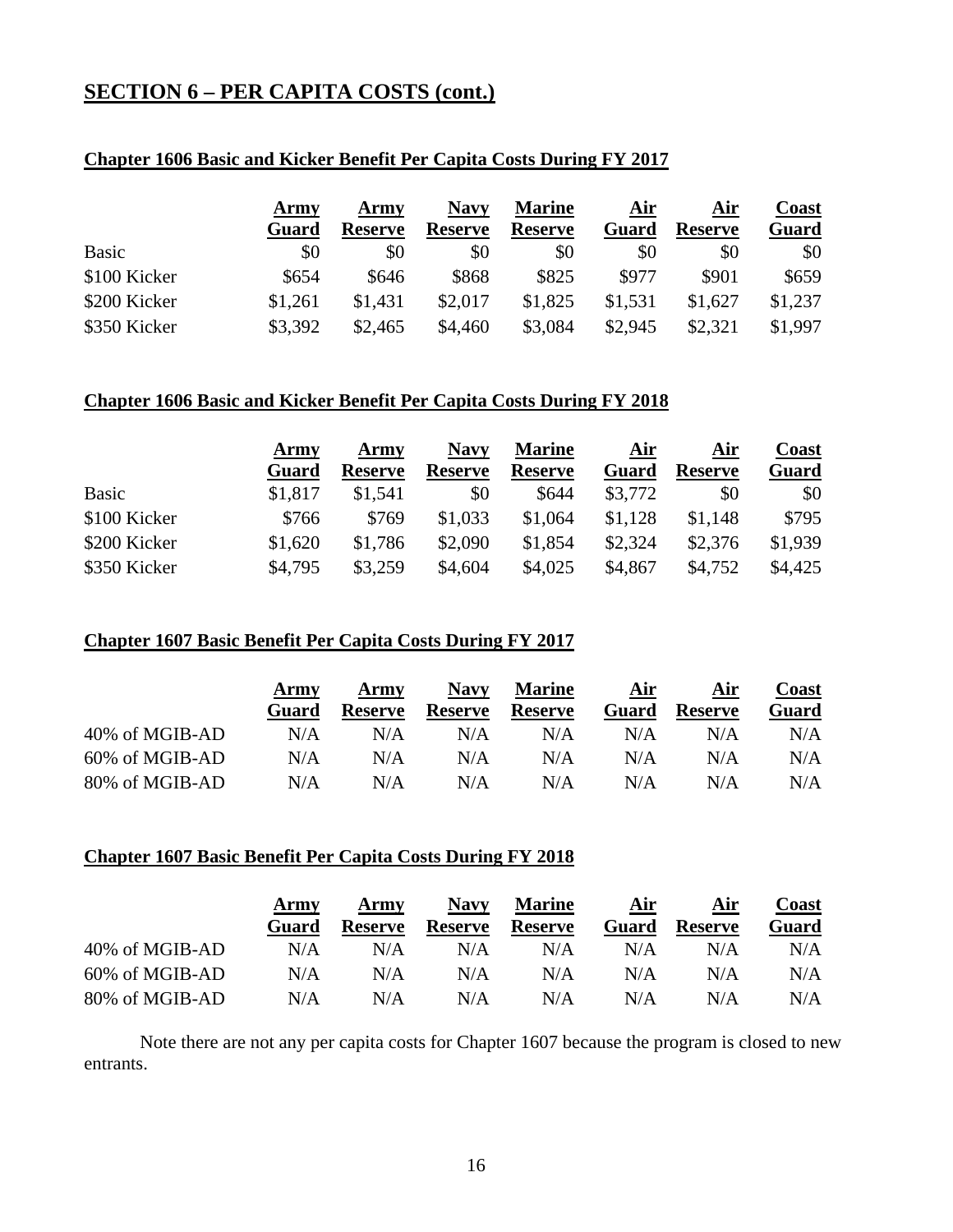## **SECTION 7 – EDUCATION BENEFITS FUND TRANSACTION PROCESS**

 The effect of the EBF transaction process on the deficit, the debt, the DoD budget, and benefit security described in this section are applicable under the current practices of the federal government regarding budget accounting and tax policy. These practices do not provide for increases in taxes to prefund the education benefits programs but do result in increases in the national debt.

 A trust fund was created inside the Unified Budget of the federal government for the monies of the education benefits programs. This fund has three sources of income: (1) monthly per capita payments made by DoD1, (2) annual amortization payments made by DoD, and (3) interest earnings on investments in government securities made by Treasury and the payment of the par values of these securities at maturity. All three of these items are intra-governmental transfers consisting of debits from one government account and credits to another.

 The fund has two types of payouts, payments for members' and dependents' benefits and purchases of U.S. Treasury securities. The purchase of a Treasury security is also an intra-governmental transfer, while a payment for a member's or dependent's benefit is not.

## **Effect of the EBF transaction process on the deficit**

 Figure 1 on the following page depicts this process. The only transactions in a particular year that directly affect the **deficit** of the Unified Budget are those that pass in or out of the government, such as tax collections (which decrease the deficit) and payments for members' or dependents' benefits (which increase the deficit). The intra-governmental transfers are debits and credits within the federal budget, with no direct effect on the deficit. The following examples illustrate the process:

- If DoD debits \$170 million in per capita payments and the Fund credits the \$170 million, the net direct federal budget deficit effect is zero.
- If the fund purchases \$70 million in securities (debit) and the Treasury sells \$70 million in securities (credit), the net direct federal budget deficit effect is zero.
- If the Treasury pays \$70 million in interest (debit) and the fund earns \$70 million interest (credit), the net direct federal budget deficit effect is zero.
- Disregarding all other government programs, if the government collects \$150 million in tax revenues (credit) and pays \$170 million for members' and dependents' benefits (debit), the net direct federal budget deficit effect is \$20 million.

 $1$  References to "DoD" in this section also include Coast Guard.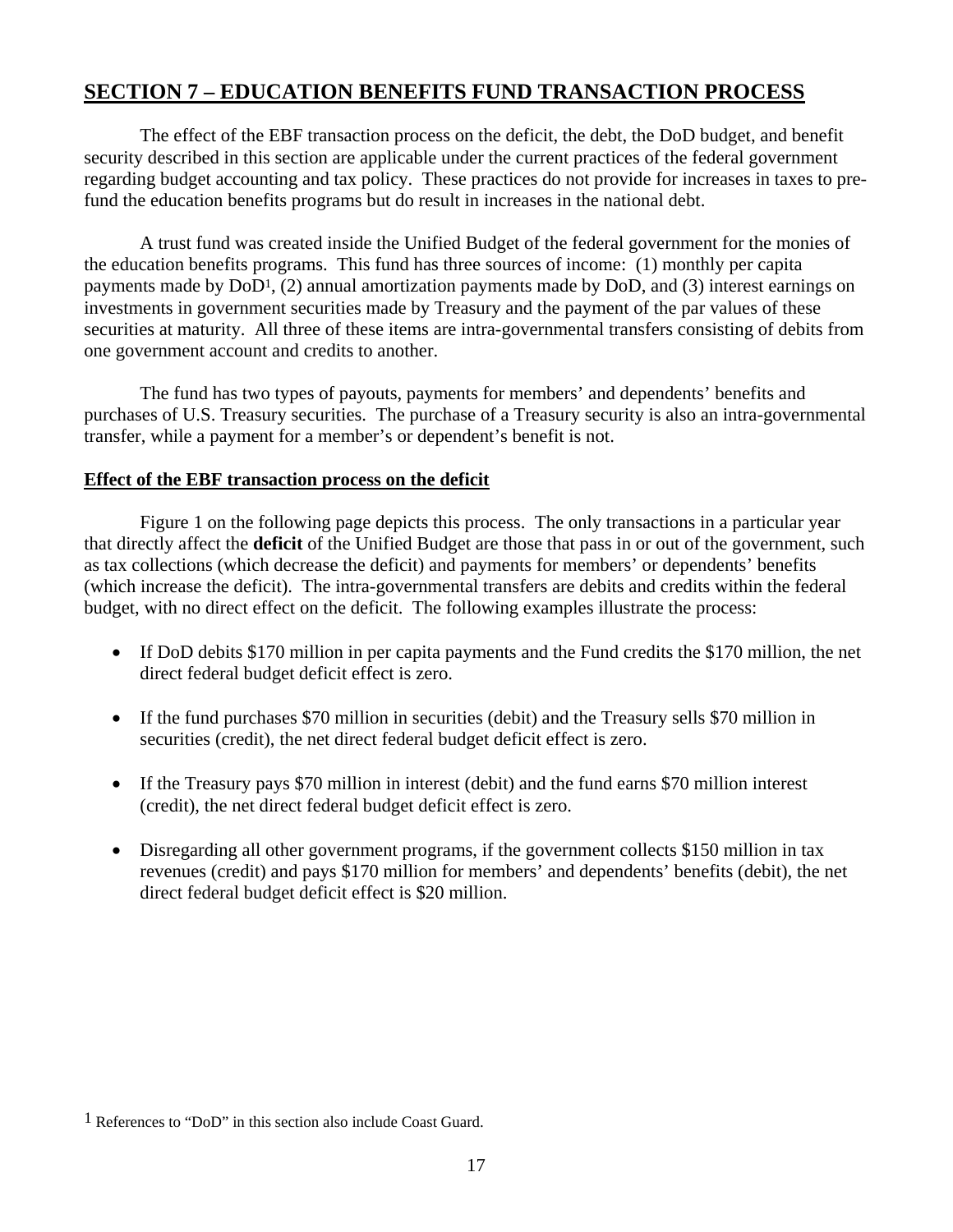## **SECTION 7 – EDUCATION BENEFITS FUND TRANSACTION PROCESS (cont.)**



 All of the intra-governmental transfers inside Figure 1 will generate both a credit and an associated equal debit within the Unified Budget. Consequently, under current federal budget accounting practices, contributions to the Fund beyond what are required to pay benefits to members and dependents that year have no impact on the total federal deficit. Just as with the pay-as-you-go method, the only transactions that directly affect the deficit in the education benefits accounting process are payments for benefits.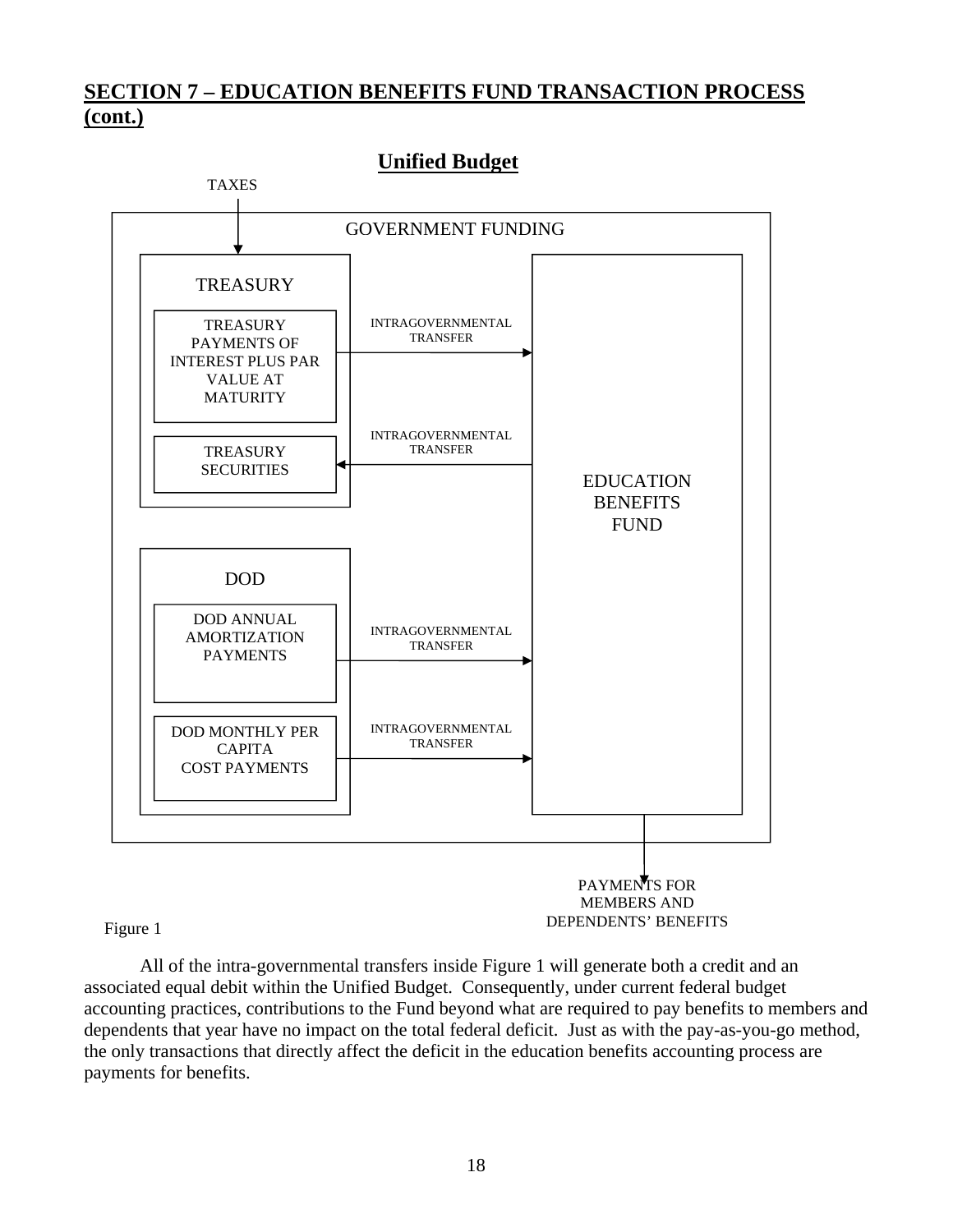## **SECTION 7 – EDUCATION BENEFITS FUND TRANSACTION PROCESS (cont.)**

## **Effect of the EBF transaction process on the debt**

 On the other hand, the purchase of securities by the Fund does increase the national **debt**, specifically the portion of the debt held by the government. The portion held by the public will not change. However, the total debt will increase and this might require an increase in the statutory borrowing authority.

 Suppose that the amount needed to pay for members' and dependents' benefits was \$400 million and the Fund had grown to \$2 billion. The following transactions would take place:

- Fund cashes in \$400 million in securities (credit).
- Treasury pays \$400 million to the Fund (debit).
- Net federal surplus zero.

 Since no budget surplus can be derived from using fund money, the government still has a need for \$400 million to pay for benefits—the same need it would have under the pay-as-you-go system. Accordingly, the fund cannot transfer liabilities from one tax year to another.

## **Effect of the EBF transaction process on the DoD budget**

 The EBF transaction process has an effect on the **DoD budget**. With the per capita cost payments in the DoD budget, policymakers are forced to consider how manpower decisions affect future costs. For example, if a decision were made today to double the number of active duty members given kicker benefits under a 6-year contract, the DoD budget would have an immediate increase in obligations. Under the pay-as-you-go method, the expenses would not necessarily be considered to the same extent in the initial decision since they would not show up for several years (typically active duty kickers are used after a service member completes their contract).

## **Effect of the EBF transaction process on benefit security**

 The EBF transaction process also provides benefit security that the pay-as-you-go method does not. In the short term, the EBF transaction process provides benefit security because it is not dependent on obtaining the necessary appropriation from Congress each year in order to pay benefits. In the long term the EBF transaction process provides benefit security because it helps prevent benefits from being over extended and later reduced.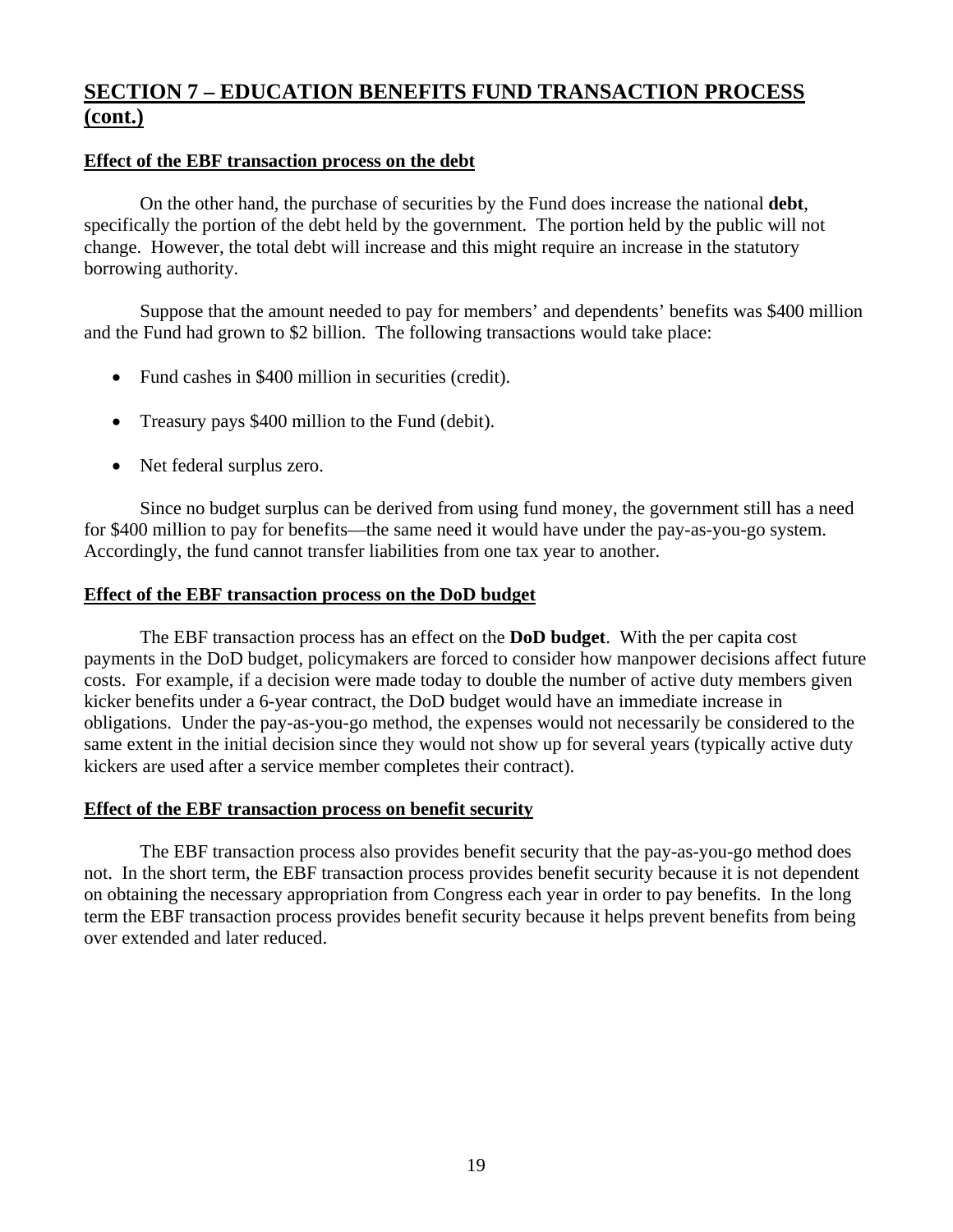## **APPENDIX A – DESCRIPTION OF BENEFITS**

 The descriptions in this appendix are intended as an overview. For more detailed information visit the links suggested.

## **Chapter 30 Kicker Eligibility**

 A member can not receive a Chapter 30 kicker benefit without being eligible to receive the Chapter 30 basic or the Chapter 33 basic benefit. Service members may be eligible if they have an honorable discharge, a high school diploma or GED or in some cases 12 hours of college credit; and meet the requirements of one of the four main categories. Categories I, II, and IV are described below and Category III is described in a separate section. For more detailed information visit: http://www.benefits.va.gov/gibill/mgib\_ad.asp.

 Category I includes those who entered active duty for the first time after June 30, 1985, and had military pay reduced by \$100 a month for the first 12 months. The member must have a) continuously served for 3 years, b) served for 2 years if he first enlisted for 2 years, or c) served for 2 years if he entered the selected reserve within a year of leaving active duty and served 4 years in the selected reserve.

 Category II includes those who entered active duty before January 1, 1977, served at least 1 day between October 19, 1984 and June 30, 1985, and stayed on active duty through June 30, 1988 (or stayed on active duty through June 30, 1987, if they entered the selected reserve within 1 year of leaving active duty and served 4 years). The member must have had entitlement left from the Vietnam-Era GI Bill on December 31, 1989.

 Category IV includes those who were on active duty on October 9, 1996 had money remaining in a Veteran's Educational Assistance Program (VEAP) account on that date, and elected Montgomery GI-Bill (MGIB) by October 9, 1997. Another way to be included in Category IV would have been to enter full-time National Guard duty under Title 32, USC between July 1, 1985 and November 28, 1989 and have elected MGIB during the period October 9, 1996 through July 8, 1997. Under either way, the member would have had to have military pay reduced by \$100 a month for 12 months or have made a \$1,200 lump-sum contribution.

## **Chapter 30 Kicker Benefit Amount**

 The Secretary of Defense may increase the basic benefit up to an additional \$950 per month. Kicker amounts do not receive cost-of-living increases.

## **Chapter 30 Kicker Restrictions**

 Generally, members are eligible to use the benefit up to 10 years (as opposed to 15 years for Chapter 33) after the date of their last discharge, but the time can be fewer or more years, depending on the situation.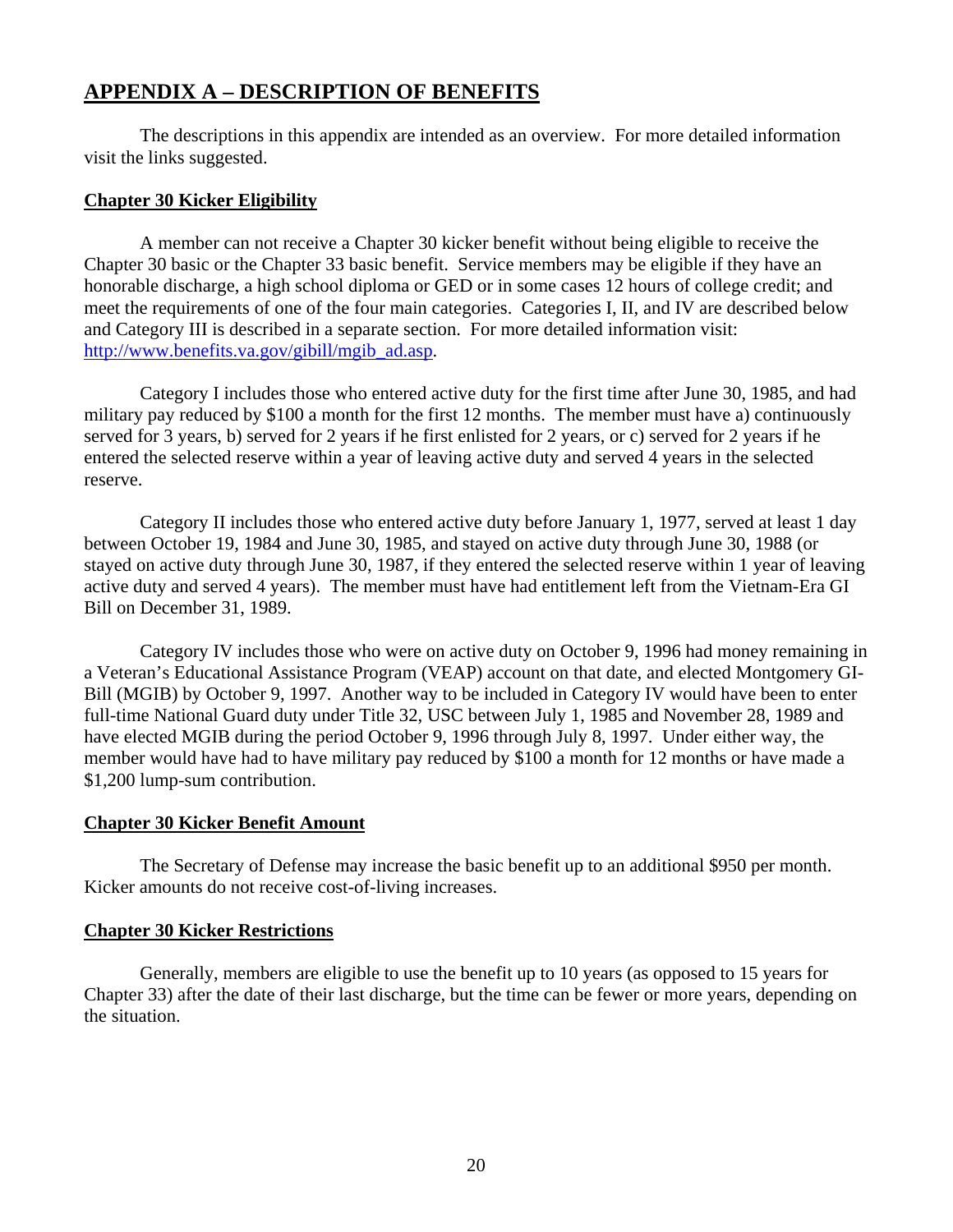## **APPENDIX A – DESCRIPTION OF BENEFITS**

## **Chapter 33 Kicker Service Member Eligibility**

 A member can not receive a Chapter 33 kicker benefit without being eligible to receive the Chapter 33 basic benefit. Service members may be eligible if they have served at least 90 days of aggregate active duty service after September 10, 2001, and are still on active duty, or if they are honably discharged or were discharged with a service-connected disability after 30 days. For more detailed information, visit http://www.benefits.va.gov/gibill/post911\_gibill.asp.

## **Chapter 33 Kicker Transferred Benefit Eligibility**

 The transferability option under the Post-9/11 GI Bill allows service members to transfer all or some unused benefits to their spouse or dependent children. The option to transfer is open to any member of the armed forces active duty or Selected Reserve, officer or enlisted who is eligible for the Post-9/11 GI Bill, and meets the following criteria: 1) Has at least six years of service in the armed forces (active duty and/or Selected Reserve) on the date of approval and agrees to serve four additional years in the armed forces from the date of election or 2) Has at least 10 years of service in the armed forces (active duty and/or Selected Reserve) on the date of approval, is precluded by either standard policy (by Service Branch or DoD) or statute from committing to four additional years, and agrees to serve for the maximum amount of time allowed by such policy or statute.

 Spouses 1) may start to use the benefit immediately, 2) may use the benefit while the member remains in the Armed Forces or after separation from active duty, 3) are not eligible for the monthly housing allowance while the member is serving on active duty, and 4) can use the benefit for up to 15 years after the service member's last separation from active duty.

 Children 1) may start to use the benefit only after the individual making the transfer has completed at least 10 years of service in the armed forces, 2) may use the benefit while the eligible individual remains in the armed forces or after separation from active duty, 3) may not use the benefit until he or she has attained a secondary school diploma (or equivalency certificate), or he or she has reached age 18, 4) are entitled to the monthly housing allowance stipend even though the eligible individual is on active duty, and 5) are not subject to the 15-year delimiting date, but may not use the benefit after reaching 26 years of age.

## **Chapter 33 Kicker Benefit Amount**

 The Secretary of Defense may increase the basic benefit up to an additional \$950 per month. Kicker amounts do not receive cost-of-living increases. Chapter 33 kicker benefits are values between and including \$150 and \$950, increasing in \$100 increments.

## **Chapter 33 Kicker Restrictions**

 The period of eligibility for the Post-9/11 GI Bill ends 15 years (as opposed to 10 years for Chapter 30 and Category III) from the date of the last discharge or release from active duty.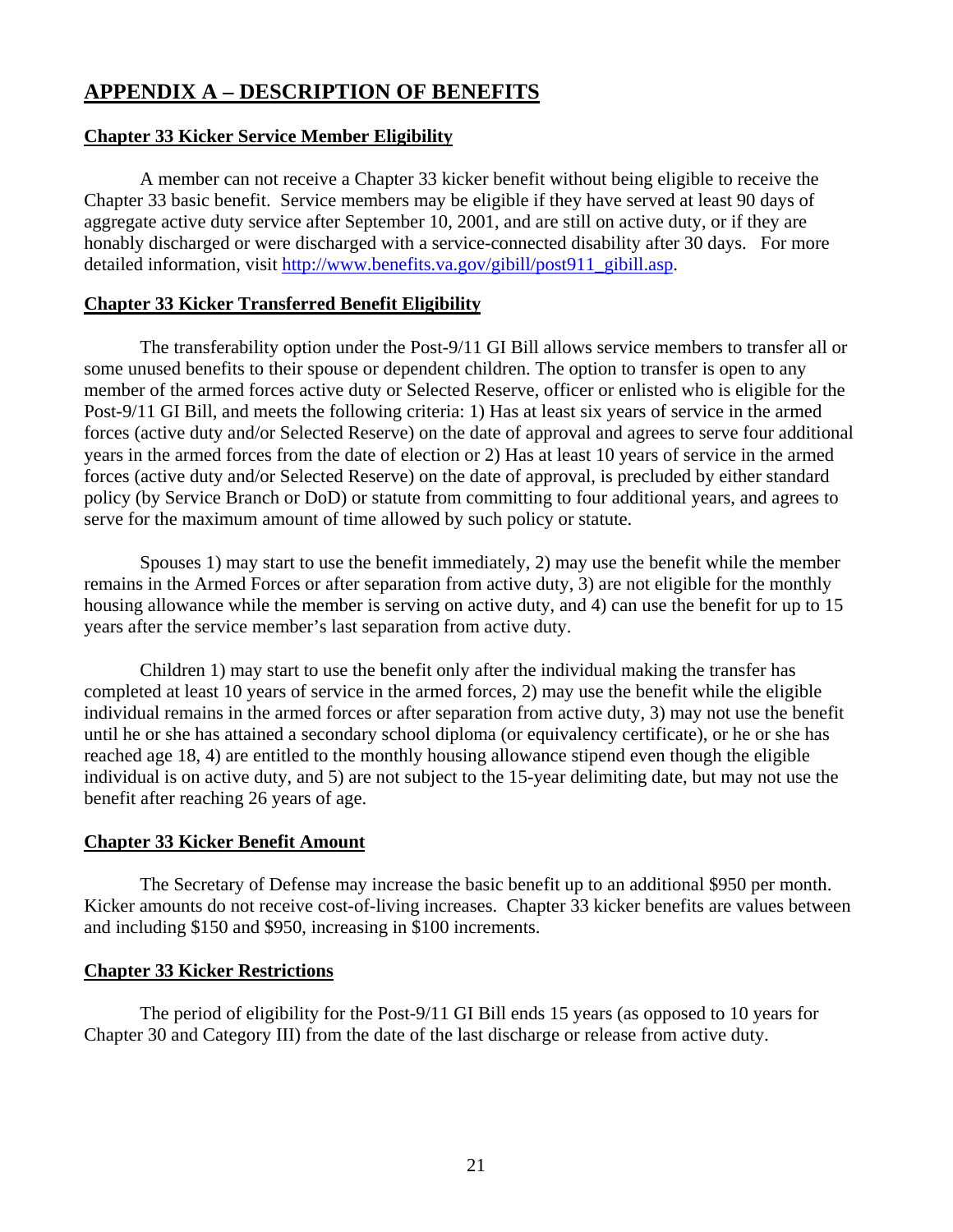## **Chapter 1606 Basic and Kicker Eligibility**

 Eligible members must have had a six-year obligation to serve in the Selected Reserve signed after June 30, 1985. Officers must have agreed to serve 6 years in addition to their original obligation. For some types of training, it is necessary to have a six-year commitment that begins after September 30, 1990. Members must have completed their initial active duty for training (IADT). Members must meet the requirement to receive a high school diploma or equivalency certificate before completing IADT. Lastly, members must remain in good standing while serving in the Selected Reserve. For more detailed information, visit http://www.benefits.va.gov/gibill/mgib\_sr.asp.

 At the discretion of the Secretary concerned, a member may receive a Chapter 1606 kicker benefit if that member's occupation has been designated as a critical occupational specialty.

## **Chapter 1606 Basic and Kicker Benefit Amount**

 The full time institutional training rate is \$368 per month for fiscal year 2016. This rate became effective October 1, 2015. Fractional amounts may apply for less than full-time education.

 The basic benefit may be increased by a kicker benefit of as much as \$350 per month for recruits in critical skills or critical specialties.

Consumer Price Index (CPI) increases are given to the basic benefit, but not to the kicker benefit.

## **Chapter 1606 Basic and Kicker Restrictions**

 The maximum number of months of educational assistance that may be provided to any member under this chapter is 36.

 Generally, the entitlement time period for a member of the Selected Reserve expires at the date the member is separated from the Selected Reserve. For persons involuntarily separated from October 1, 1991 to September 30, 2001, or from October 1, 2007 to September 30, 2014, or for persons separated for disability not the result of willful misconduct, the period of entitlement expires at the end of the 14-year period beginning on the date on which the person became entitled to the benefit. The time period does not run if the member is prevented from pursuing a program of education because of a mental or physical disability incurred in or aggravated by service in the Selected Reserve.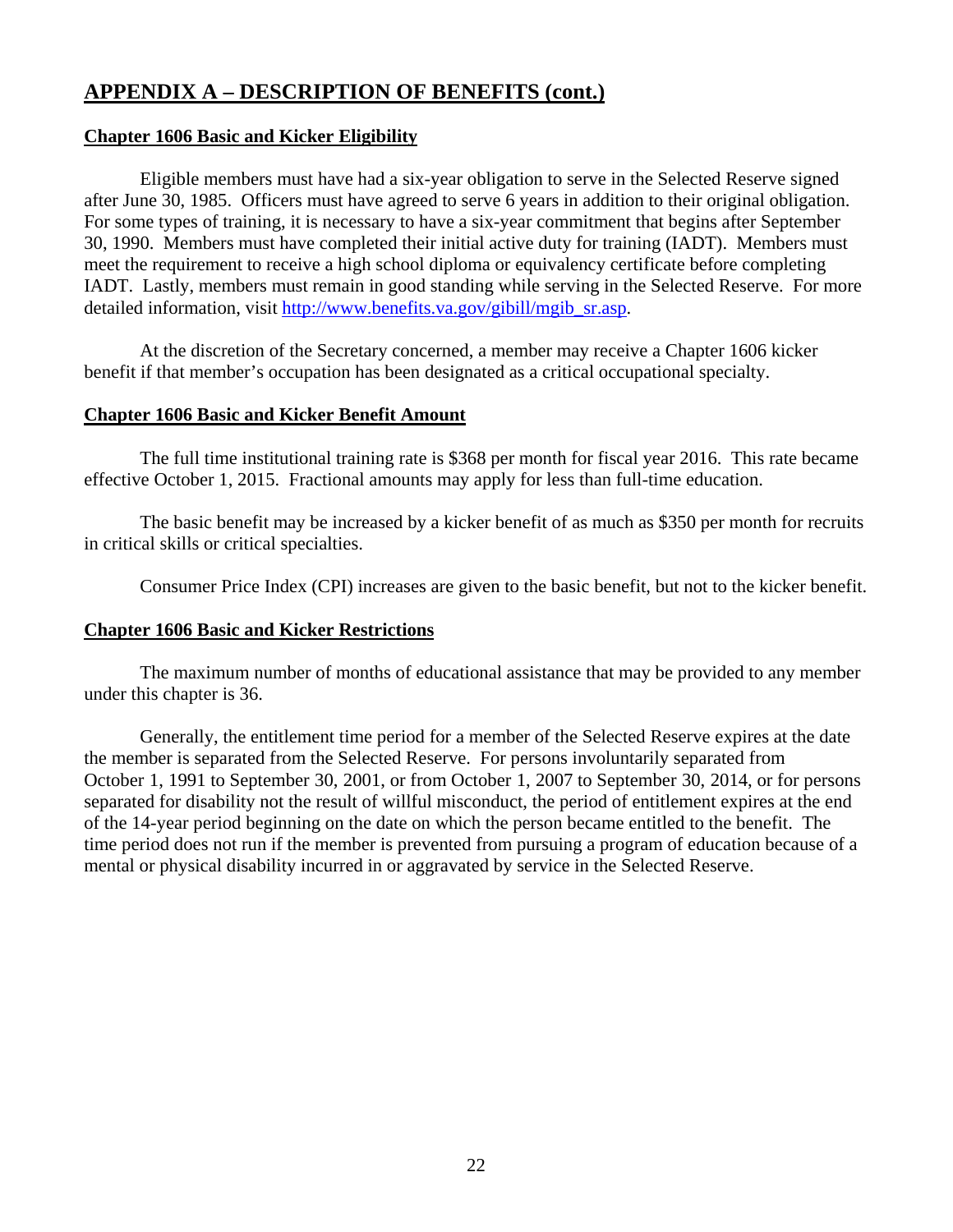## **Chapter 1607 (REAP) Eligibility**

 The National Defense Authorization Act of 2016 ended REAP on November 25, 2015. Some individuals will remain eligible for REAP benefits until November 25, 2019, while others are no longer eligible for REAP benefits. Data received from DMDC indicates there were only 4,225 REAP eligible members as of November 25, 2015. For more detailed information visit: http://www.benefits.va.gov/gibill/reap.asp.

## **Chapter 1607 Benefit Amount**

 Each member is eligible for a portion of the Montgomery GI Bill Active Duty (MGIB-AD) 3 year benefit rate. The following rates become effective October 1, 2015:

- Members who serve 90 days to less than 1 year receive:
	- 40% of the MGIB-AD 3-year rate or \$715.60 per month
- Members who serve 1 year but less than 2 years receive: 60% of the MGIB-AD 3-year rate or \$1,073.40 per month
- Members who serve 2 or more continuous years (or 3 years cumulative) receive: 80% of the MGIB-AD 3-year rate or \$1,431.20 per month

 Annual increases for Chapter 1607 are linked to the MGIB-AD annual increases as determined by the National Center for Education Statistics' index reflecting the average cost of undergraduate tuition.

## **Chapter 1607 Restrictions**

 For a member of the Selected Reserve who has completed a service obligation, the period of eligibility ends 10 years from the date of the last discharge or release from the Selected Reserve. For members separated while serving in the Individual Ready Reserve or members who have not completed a service obligation, eligibility ends upon separation from either the Individual Ready Reserve or Selected Reserve, as applicable.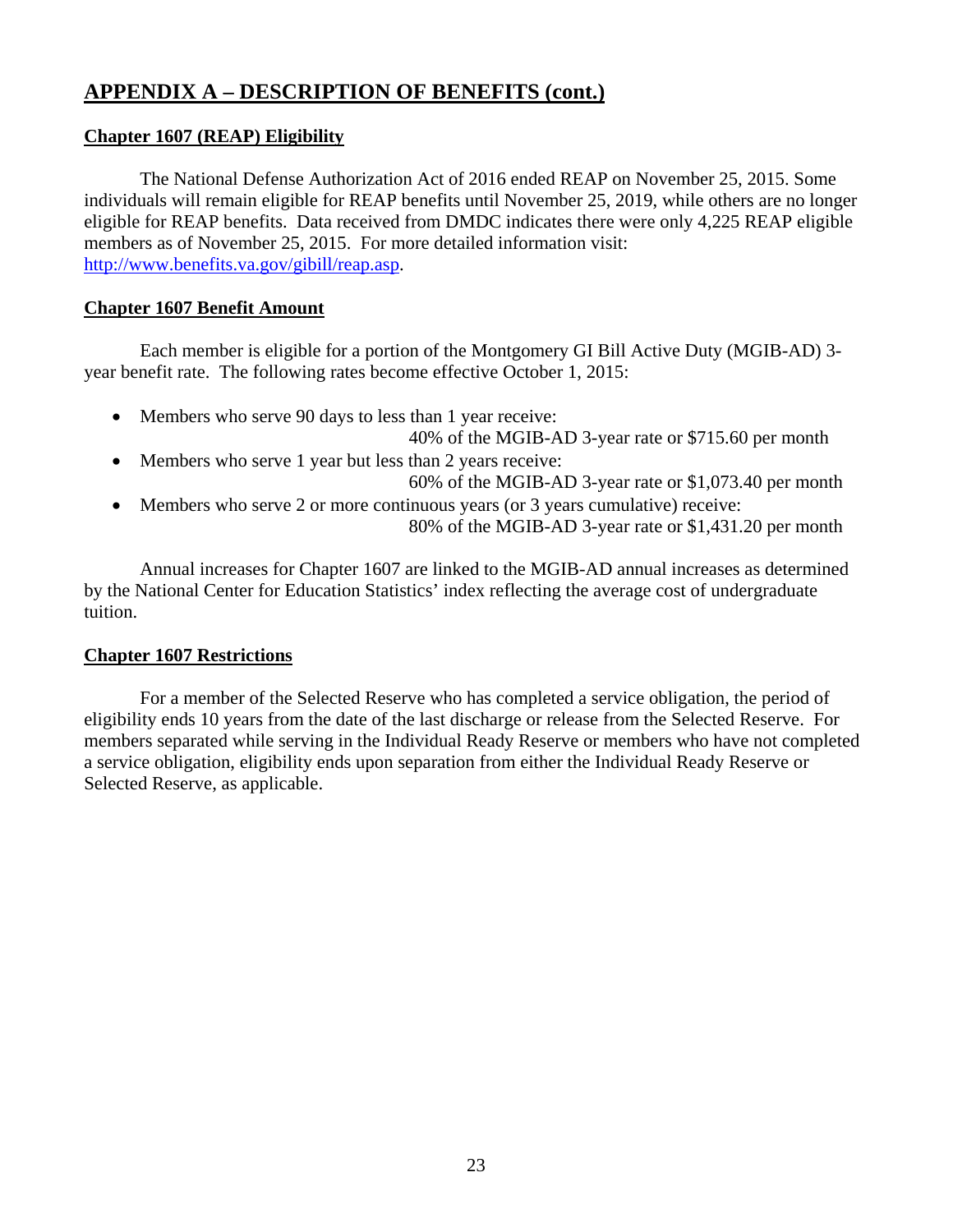## **Category III Eligibility**

 To qualify under Category III, a member must not be eligible under Category I or Category II1, must have been on active duty on September 30, 1990, elected MGIB before being separated, and before separation must have had military pay reduced by \$1200. In addition, the member must have an involuntary separation after February 2, 1991, or have been voluntarily separated under either VSI or SSB. For more detailed information visit: http://www.benefits.va.gov/gibill/mgib\_ad.asp.

## **Categoy III Benefit Amounts**

 The full-time institutional training rate is \$1,789 per month for fiscal year 2016. This rate became effective October 1, 2015. Fractional amounts may apply for less than full-time education.

 Annual increases for Category III are determined by the National Center for Education Statistics' index reflecting the average cost of undergraduate tuition.

## **Category III Restrictions**

 Generally, members are eligible to use the benefit up to 10 years (as opposed to 15 years for Chapter 33) after the date of their last discharge. However, if the member's eligibility is based on 2 years of active duty and 4 years in the Selected Reserve, the 10 years begins on the date of release from active duty, or the date of completion of the four-year Selected Reserve obligation, whichever is later.

<sup>1</sup> Note that only a portion of Category III benefits are paid by the Fund.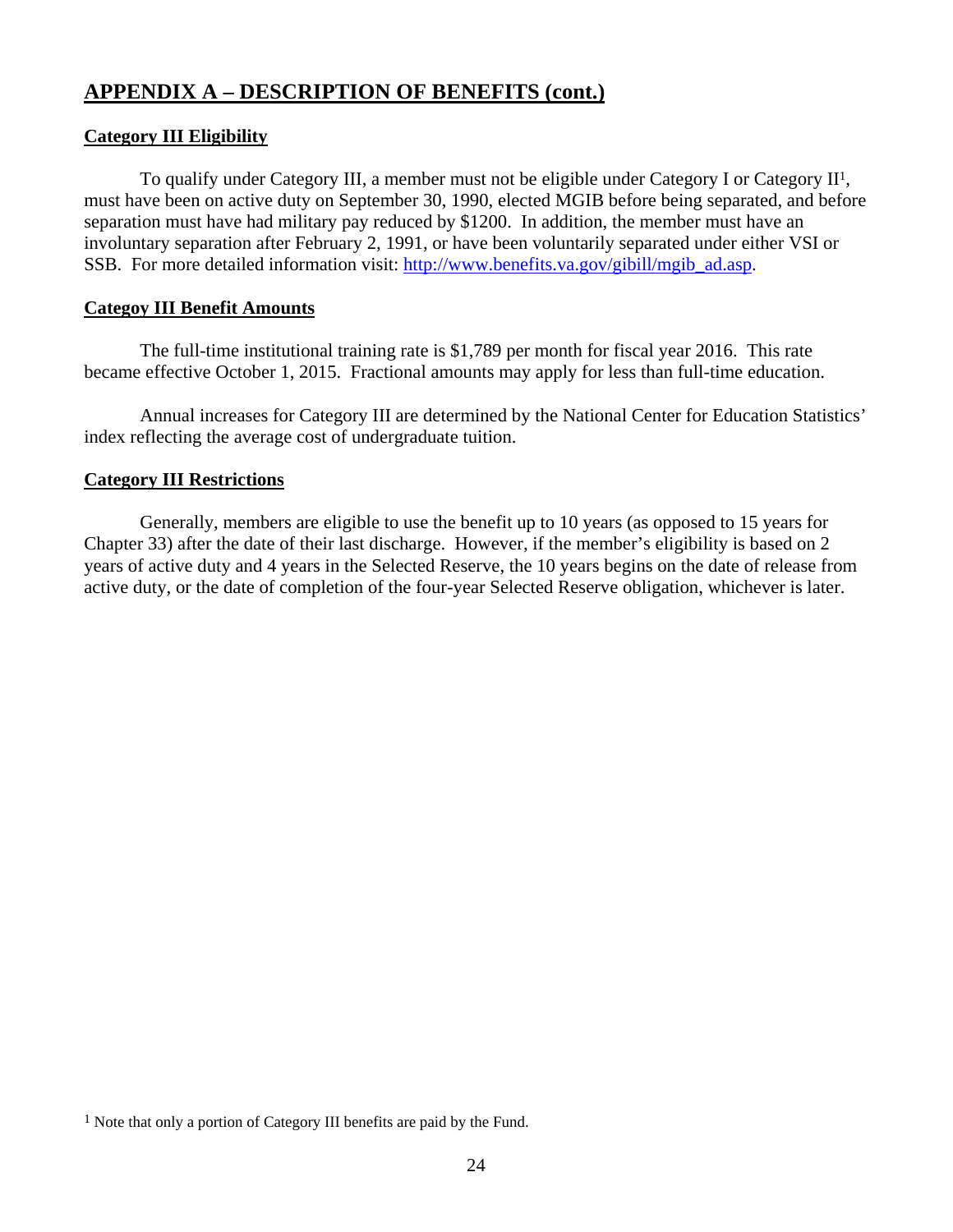## **Restrictions for all EBF Benefits**

 Members entitled to educational assistance under a program established by the MGIB who are also eligible for assistance under another educational assistance program may not receive assistance under both programs simultaneously; they must choose one or the other.

 If a member is eligible for more than one program, they must notify VA in writing which program they intend to use before enrolling in training.

 No member may receive basic benefits from any one program for more than 36 months or its equivalent in part-time educational assistance. Excluding transferred benefits, a member may only receive a total of 48 months of benefits from all benefit programs combined.

 If a member is eligible for the Post-9/11 GI Bill and another benefit program (like the Montgomery GI Bill - Active Duty), they must make an irrevocable election in writing before receiving any Post-9/11 GI Bill benefits. This means they cannot change back to the other program after they receive any Post-9/11 GI Bill benefits.

https://gibill.custhelp.com/app/answers/detail/a\_id/523 offers more detailed information.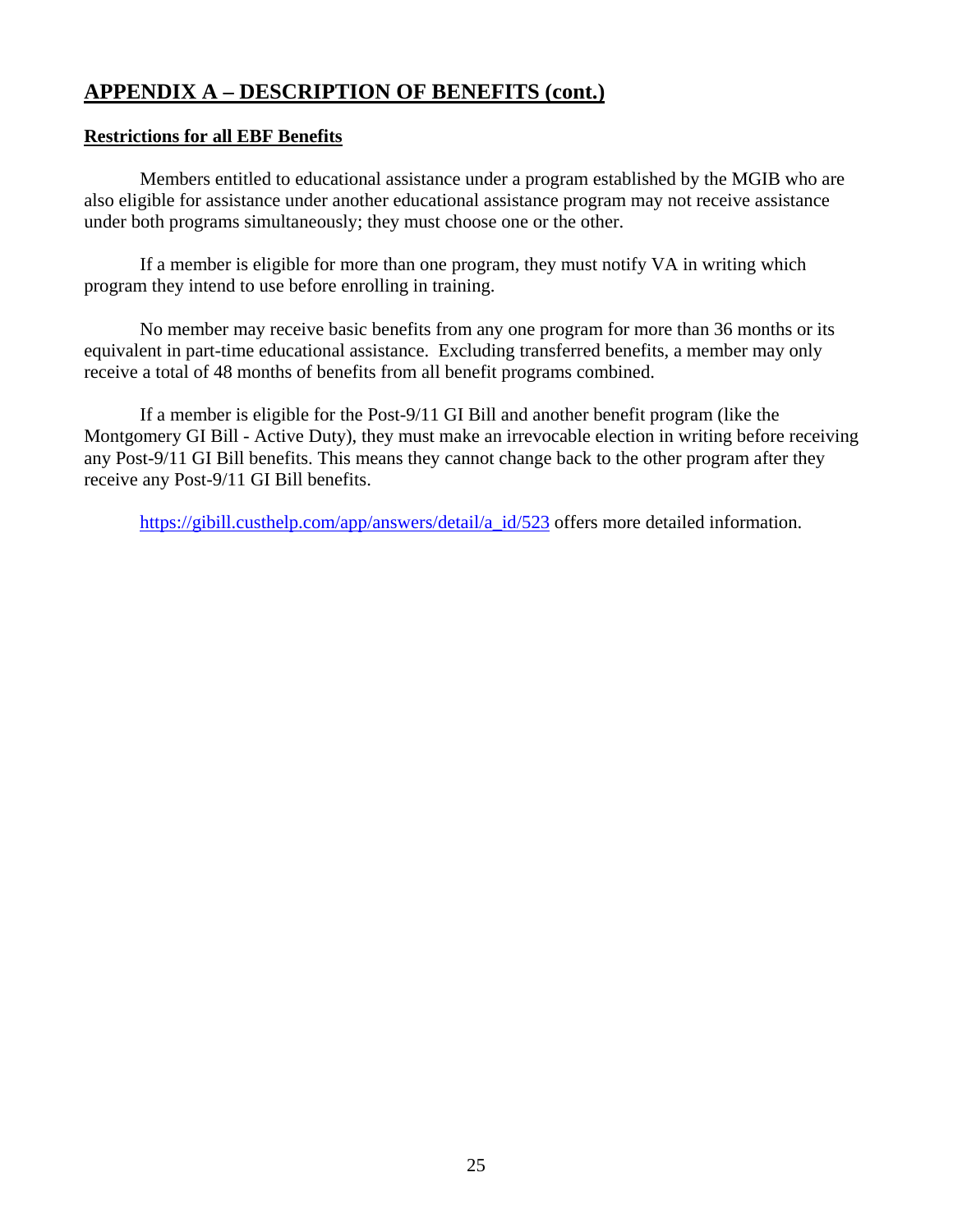## **APPENDIX B – POPULATION DATA**

## **Chapter 30 and 33 "Kicker" Eligibles**

| <b>On Active Duty</b>                                | Sept. 30, 2014 | Sept. 30, 2015 |
|------------------------------------------------------|----------------|----------------|
| Army 2-Year                                          | 724            | 675            |
| Army 3-Year                                          | 8,619          | 7,199          |
| Army 4-Year                                          | 14,709         | 12,326         |
| Army 5-Year                                          | 2,747          | 2,074          |
| Army 6-Year                                          | 2,752          | 2,147          |
| Navy 2-Year                                          | 4              | 4              |
| Navy 3-Year                                          | 308            | 265            |
| Navy 4-Year                                          | 12,622         | 11,785         |
| Marine 4-Year                                        | 3,046          | 2,253          |
| Marine 5-Year                                        | 1,853          | 1,655          |
| Marine 6-Year                                        | 53             | 32             |
| Coast Guard 4-Year                                   | 216            | 200            |
| Total                                                | 47,653         | 40,615         |
| <b>Not On Active Duty, Has Not Used the Benefit</b>  |                |                |
| Army 2-Year                                          | 2,160          | 3,389          |
| Army 3-Year                                          | 18,129         | 13,250         |
| Army 4-Year                                          | 29,945         | 21,033         |
| Army 5-Year                                          | 5,947          | 4,635          |
| Army 6-Year                                          | 3,753          | 3,661          |
| Navy 2-Year                                          | 9              | 11             |
| Navy 3-Year                                          | 99             | 371            |
| Navy 4-Year                                          | 20,394         | 15,927         |
| Marine 4-Year                                        | 6,007          | 5,665          |
| Marine 5-Year                                        | 4,355          | 3,217          |
| Marine 6-Year                                        | 35             | 35             |
| Coast Guard 4-Year                                   | 147            | 142            |
| Total                                                | 90,980         | 71,336         |
| <b>Not On Active Duty, Who Have Used the Benefit</b> |                |                |
| Army 2-Year                                          | 3,395          | 4,786          |
| Army 3-Year                                          | 12,168         | 15,717         |
| Army 4-Year                                          | 29,299         | 35,412         |
| Army 5-Year                                          | 1,873          | 2,667          |
| Army 6-Year                                          | 814            | 1,276          |
| Navy 2-Year                                          | 20             | 20             |
| Navy 3-Year                                          | 509            | 612            |
| Navy 4-Year                                          | 30,002         | 34,370         |
| Marine 4-Year                                        | 8,480          | 10,055         |
| Marine 5-Year                                        | 2,972          | 3,571          |
| Marine 6-Year                                        | 3              | 11             |
| Coast Guard 4-Year                                   | 70             | 82             |
| Total                                                | 89,605         | 108,579        |
| <b>Army</b>                                          | 137,034        | 130,247        |
| <b>Navy</b>                                          | 63,967         | 63,365         |
| <b>Marine Corps</b>                                  | 26,804         | 26,494         |
| <b>Coast Guard</b>                                   | 433            | 424            |
| <b>Total in Program</b>                              | 228,238        | 220,530        |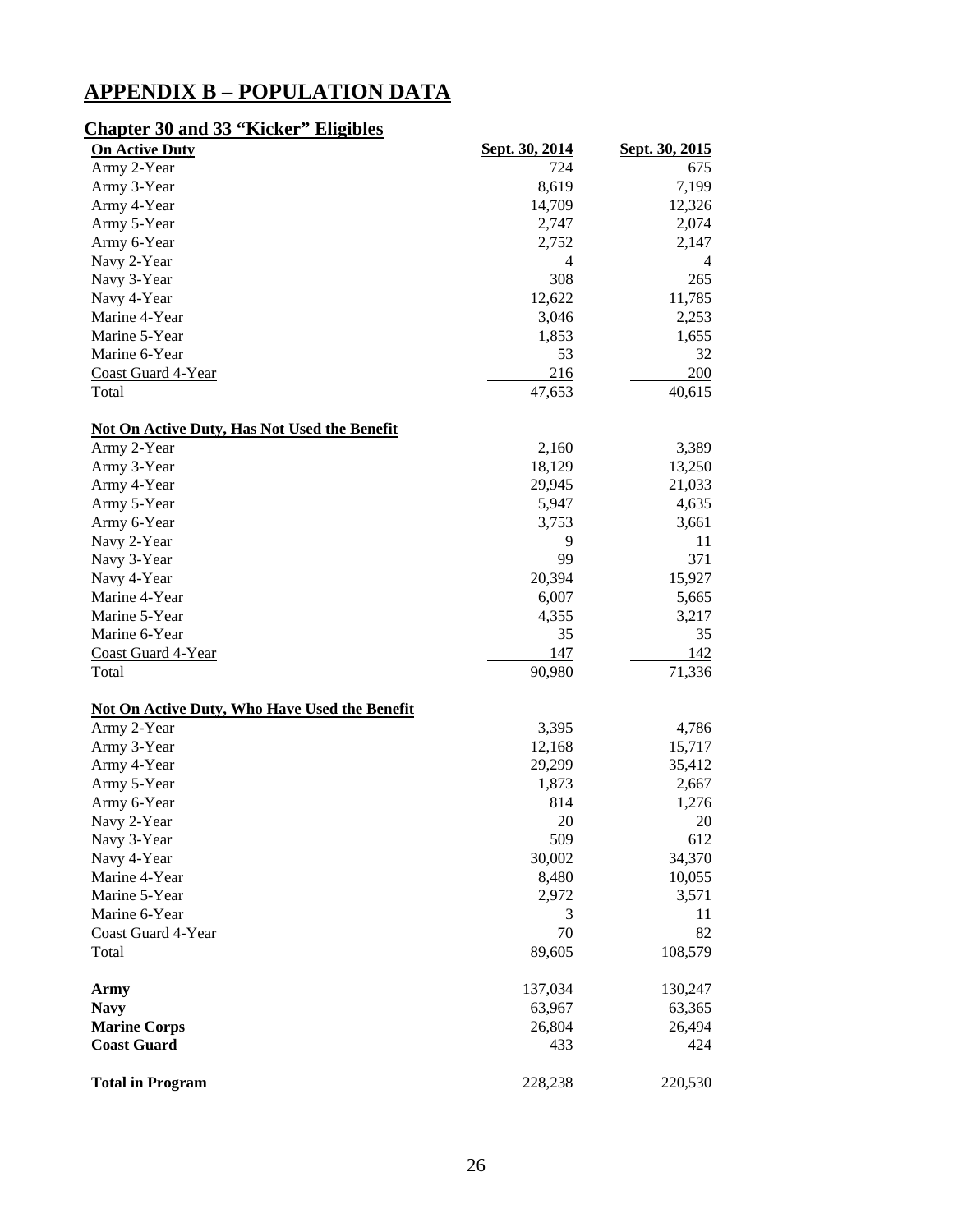## **Chapter 1606 Eligibles**

|                                                    | Sept. 30,        | <b>Sept. 30,</b> |
|----------------------------------------------------|------------------|------------------|
| 1606 Eligibles, Excluding Chapter 33 Eligibles $1$ | <u>2014</u>      | <u>2015</u>      |
| <b>Army National Guard</b>                         | 119,165          | 119,392          |
| Army Reserve                                       | 47,883           | 45,499           |
| Navy Reserve                                       | 15,148           | 10,251           |
| Marine Corps Reserve                               | 19,523           | 19,129           |
| Air National Guard                                 | 25,401           | 8,591            |
| Air Force Reserve                                  | 14,417           | 3,995            |
| <b>Coast Guard Reserve</b>                         | 1,029            | 658              |
| Total                                              | 242,566          | 207,515          |
| Eligible for a \$100 Kicker Benefit                |                  |                  |
| <b>Army National Guard</b>                         | 798              | 402              |
| Army Reserve                                       | 16,492           | 15,213           |
| Navy Reserve                                       | $\boldsymbol{0}$ | $\overline{0}$   |
| Marine Corps Reserve                               | $\boldsymbol{0}$ | $\overline{0}$   |
| Air National Guard                                 | $\boldsymbol{0}$ | $\mathbf{0}$     |
| <b>Air Force Reserve</b>                           | $\boldsymbol{0}$ | $\mathbf{0}$     |
| <b>Coast Guard Reserve</b>                         | $\theta$         | $\overline{0}$   |
| Total                                              | 17,290           | 15,615           |
| Eligible for a \$200 Kicker Benefit                |                  |                  |
| Army National Guard                                | 47,910           | 42,538           |
| Army Reserve                                       | 14,017           | 14,171           |
| Navy Reserve                                       | 611              | 520              |
| Marine Corps Reserve                               | $\boldsymbol{0}$ | $\overline{0}$   |
| Air National Guard                                 | $\boldsymbol{0}$ | $\overline{0}$   |
| Air Force Reserve                                  | $\boldsymbol{0}$ | $\overline{0}$   |
| <b>Coast Guard Reserve</b>                         | $\boldsymbol{0}$ | $\boldsymbol{0}$ |
| Total                                              | 62,538           | 57,229           |
| Eligible for a \$350 Kicker Benefit                |                  |                  |
| <b>Army National Guard</b>                         | 10,823           | 8,903            |
| Army Reserve                                       | 19,105           | 17,635           |
| Navy Reserve                                       | $\theta$         | $\theta$         |
| Marine Corps Reserve                               | 399              | 240              |
| Air National Guard                                 | 31,258           | 32,570           |
| Air Force Reserve                                  | 12,883           | 13,247           |
| <b>Coast Guard Reserve</b>                         | $\boldsymbol{0}$ |                  |
| Total                                              | 74,468           | 72,595           |

<sup>1</sup> Excludes Chapter 1607 eligibles in the Sept. 30, 2014 column; excludes Chapter 33 eligibles in the Sept. 30, 2015 column."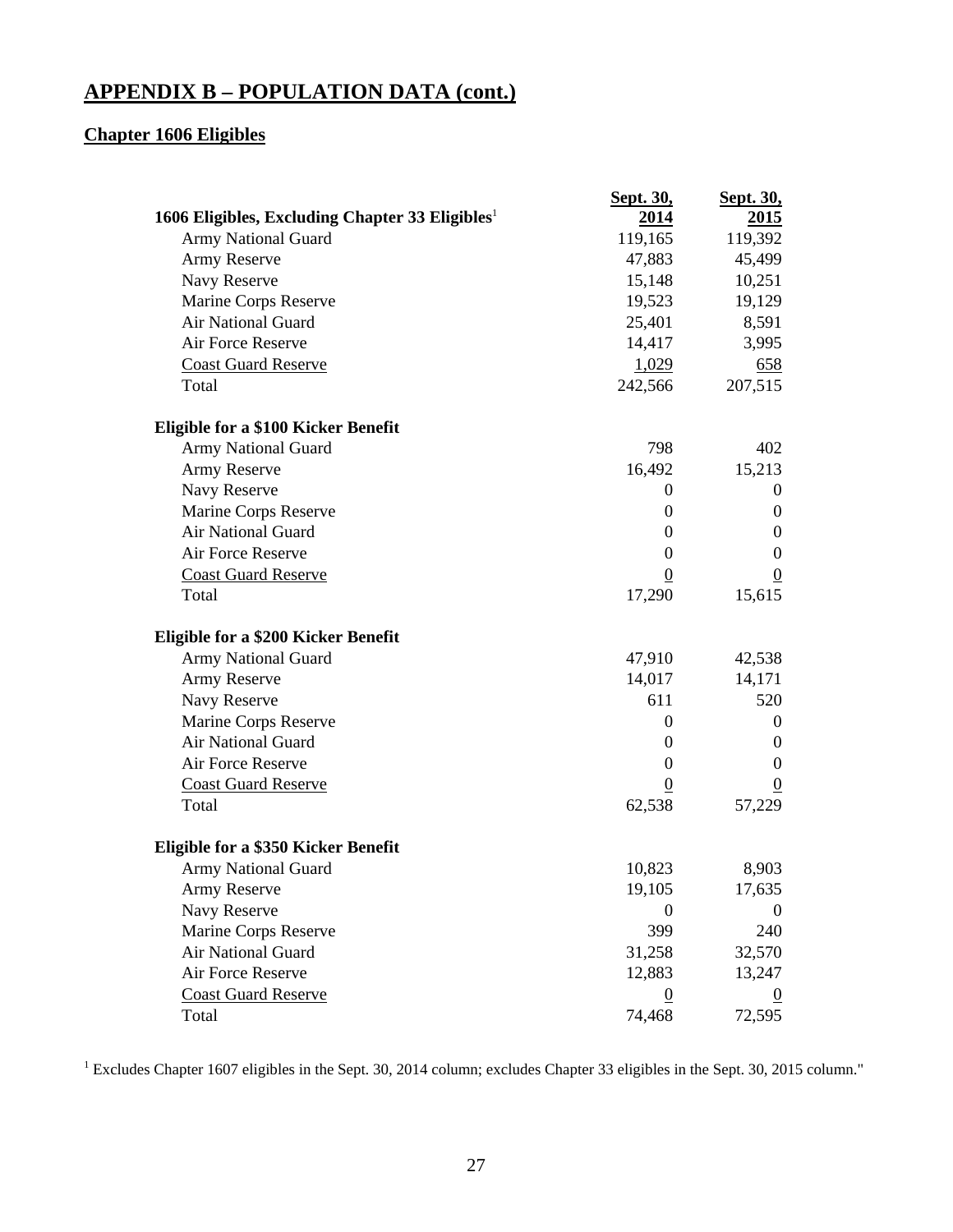## **Chapter 1606 Eligibles**

|                                                             | <b>Sept. 30,</b> | Sept. 30,        |
|-------------------------------------------------------------|------------------|------------------|
| 1606 Eligibles, Excluding Chapter 33 Eligibles <sup>1</sup> | 2014             | 2015             |
| Army National Guard                                         | 119,165          | 119,392          |
| Army Reserve                                                | 47,883           | 45,499           |
| Navy Reserve                                                | 15,148           | 10,251           |
| Marine Corps Reserve                                        | 19,523           | 19,129           |
| Air National Guard                                          | 25,401           | 8,591            |
| Air Force Reserve                                           | 14,417           | 3,995            |
| <b>Coast Guard Reserve</b>                                  | 1,029            | 658              |
| Total                                                       | 242,566          | 207,515          |
| Eligible for a \$100 Kicker Benefit                         |                  |                  |
| Army National Guard                                         | 798              | 402              |
| Army Reserve                                                | 16,492           | 15,213           |
| Navy Reserve                                                | 0                | 0                |
| Marine Corps Reserve                                        | $\boldsymbol{0}$ | $\boldsymbol{0}$ |
| Air National Guard                                          | 0                | $\boldsymbol{0}$ |
| Air Force Reserve                                           | $\boldsymbol{0}$ | $\boldsymbol{0}$ |
| <b>Coast Guard Reserve</b>                                  | $\overline{0}$   | $\boldsymbol{0}$ |
| Total                                                       | 17,290           | 15,615           |
| Eligible for a \$200 Kicker Benefit                         |                  |                  |
| <b>Army National Guard</b>                                  | 47,910           | 42,538           |
| Army Reserve                                                | 14,017           | 14,171           |
| Navy Reserve                                                | 611              | 520              |
| Marine Corps Reserve                                        | $\boldsymbol{0}$ | $\boldsymbol{0}$ |
| Air National Guard                                          | $\boldsymbol{0}$ | $\boldsymbol{0}$ |
| Air Force Reserve                                           | $\boldsymbol{0}$ | $\boldsymbol{0}$ |
| <b>Coast Guard Reserve</b>                                  | $\boldsymbol{0}$ | $\boldsymbol{0}$ |
| Total                                                       | 62,538           | 57,229           |
| Eligible for a \$350 Kicker Benefit                         |                  |                  |
| <b>Army National Guard</b>                                  | 10,823           | 8,903            |
| Army Reserve                                                | 19,105           | 17,635           |
| Navy Reserve                                                | $\boldsymbol{0}$ | 0                |
| Marine Corps Reserve                                        | 399              | 240              |
| Air National Guard                                          | 31,258           | 32,570           |
| Air Force Reserve                                           | 12,883           | 13,247           |
| <b>Coast Guard Reserve</b>                                  | $\underline{0}$  | $\overline{0}$   |
| Total                                                       | 74,468           | 72,595           |

<sup>1</sup> Excludes Chapter 1607 eligibles in the Sept. 30, 2014 column; excludes Chapter 33 eligibles in the Sept. 30, 2015 column."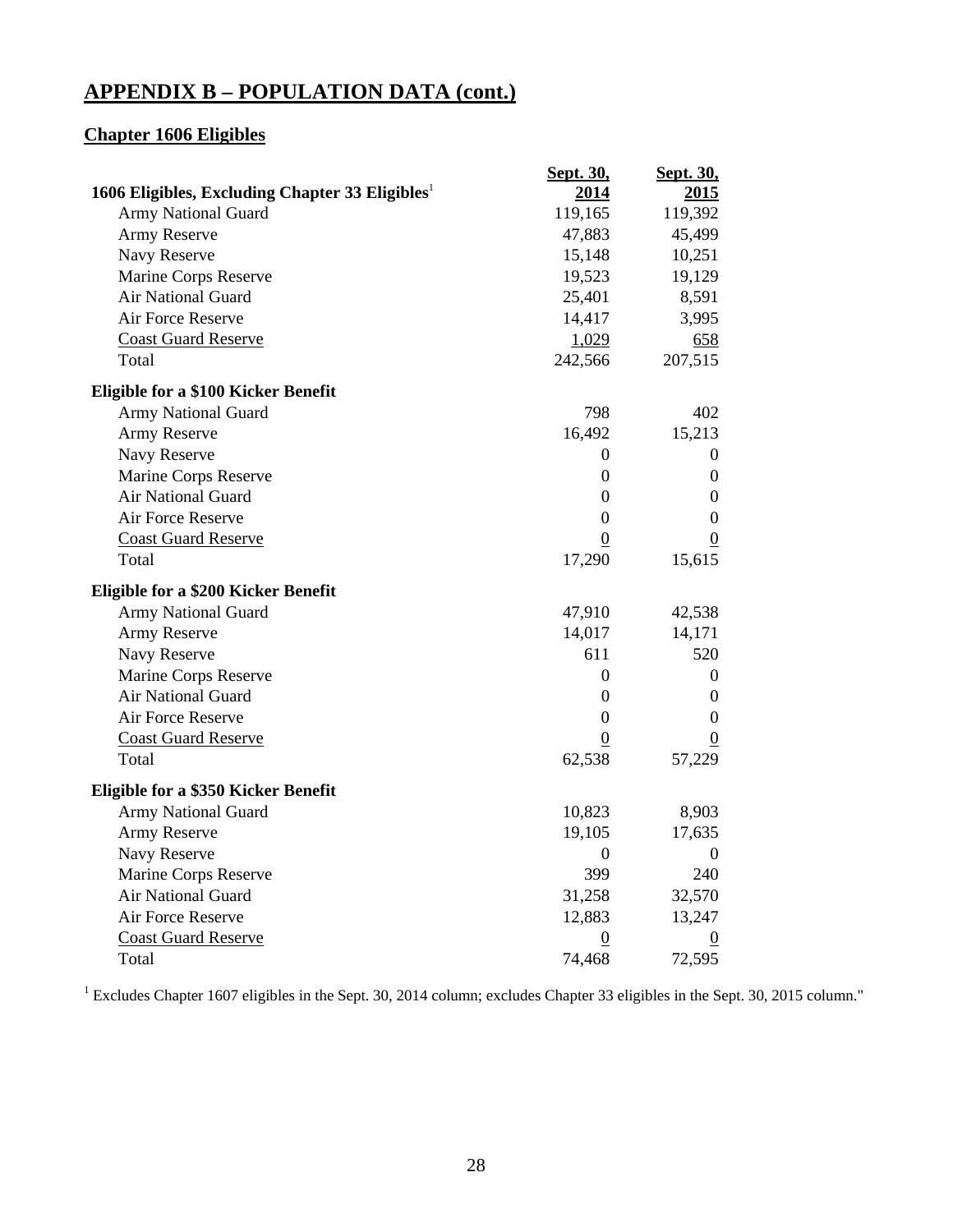## **Chapter 1607 Eligibles**

|                            | Sept. 30, 2014 | Nov. 25, 2015 |
|----------------------------|----------------|---------------|
| <b>Army National Guard</b> | 349.589        | 2,539         |
| Army Reserve               | 197,510        | 950           |
| Navy Reserve               | 49,686         | 77            |
| Marine Corps Reserve       | 57,620         | 73            |
| Air National Guard         | 74,113         | 515           |
| Air Force Reserve          | 53,853         | 65            |
| <b>Coast Guard Reserve</b> | 6,646          | <u>6</u>      |
| All Components (Inc CG)    | 789,017        | 4.225         |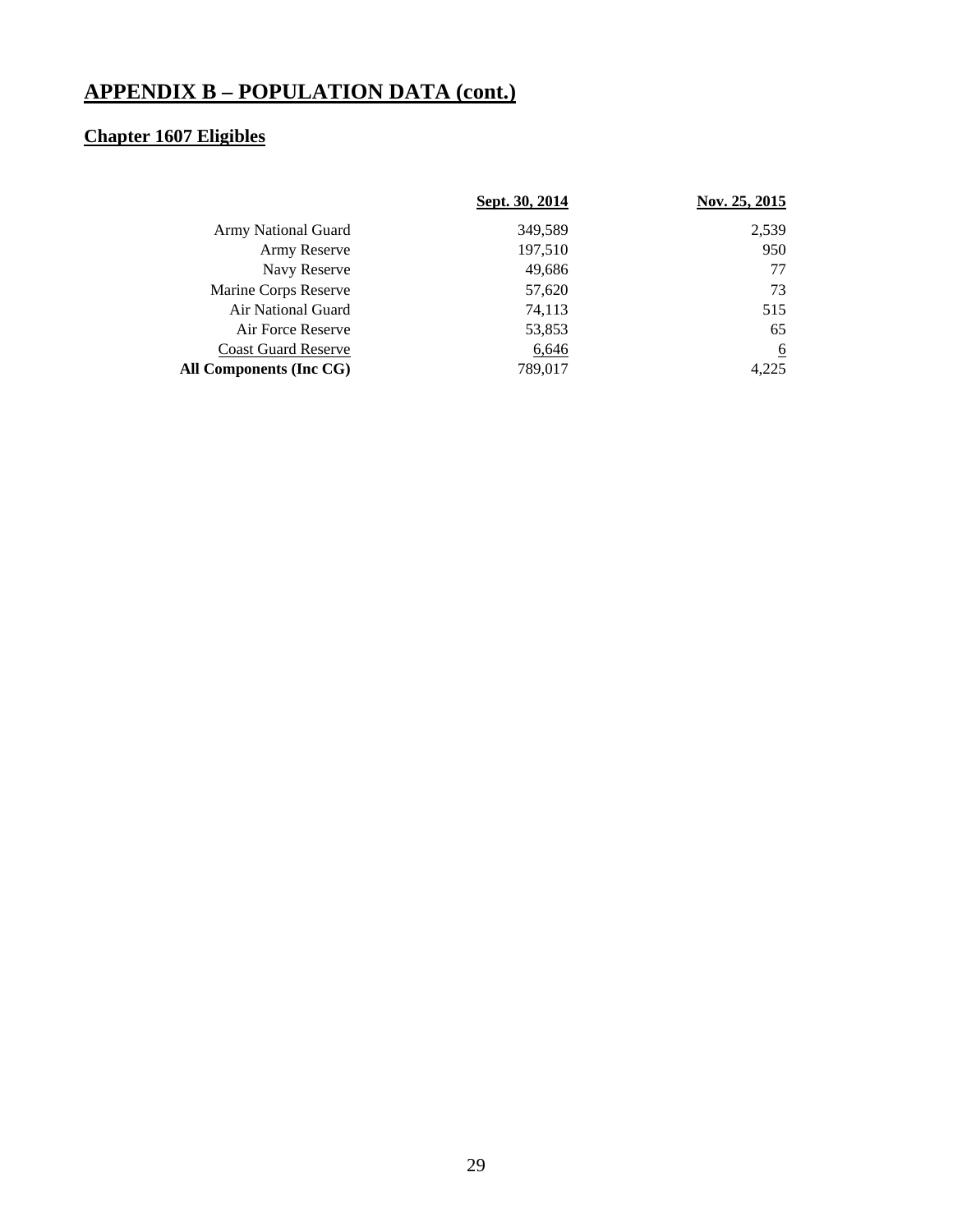## **Category III Eligibles<sup>1</sup>**

## **Number of Voluntary and Involuntary Separatees at End of Fiscal Year**

|                                       | Sept. 30, 2014 | Sept. 30, 2015 |
|---------------------------------------|----------------|----------------|
| <b>Enrolled, But No Benefit Usage</b> |                |                |
| Army                                  | 29             | 16             |
| Navy                                  | 364            | 359            |
| Marine Corps                          | 10             | 9              |
| Air Force                             | 22             | 20             |
| <b>Coast Guard</b>                    | <u>12</u>      | <u>6</u>       |
| Total                                 | 437            | 411            |
| <b>Enrolled, Has Used The Benefit</b> |                |                |
| Army                                  | 36             | 17             |
| Navy                                  | 997            | 1,034          |
| Marine Corps                          | 19             | 14             |
| Air Force                             | 37             | 34             |
| <b>Coast Guard</b>                    | 23             | 17             |
| Total                                 | 1,112          | 1,117          |
| <b>Total</b>                          |                |                |
| Army                                  | 65             | 34             |
| Navy                                  | 1,361          | 1,393          |
| Marine Corps                          | 28             | 23             |
| Air Force                             | 59             | 55             |
| <b>Coast Guard</b>                    | 35             | <u>23</u>      |
| Total                                 | 1,549          | 1,527          |

 $<sup>1</sup>$  This includes only those involuntary and voluntary separatees whose basic benefit is paid from the Department of Defense</sup> Education Benefits Fund. This includes separatees who entered the service after December 31, 1976 and before July 1, 1985.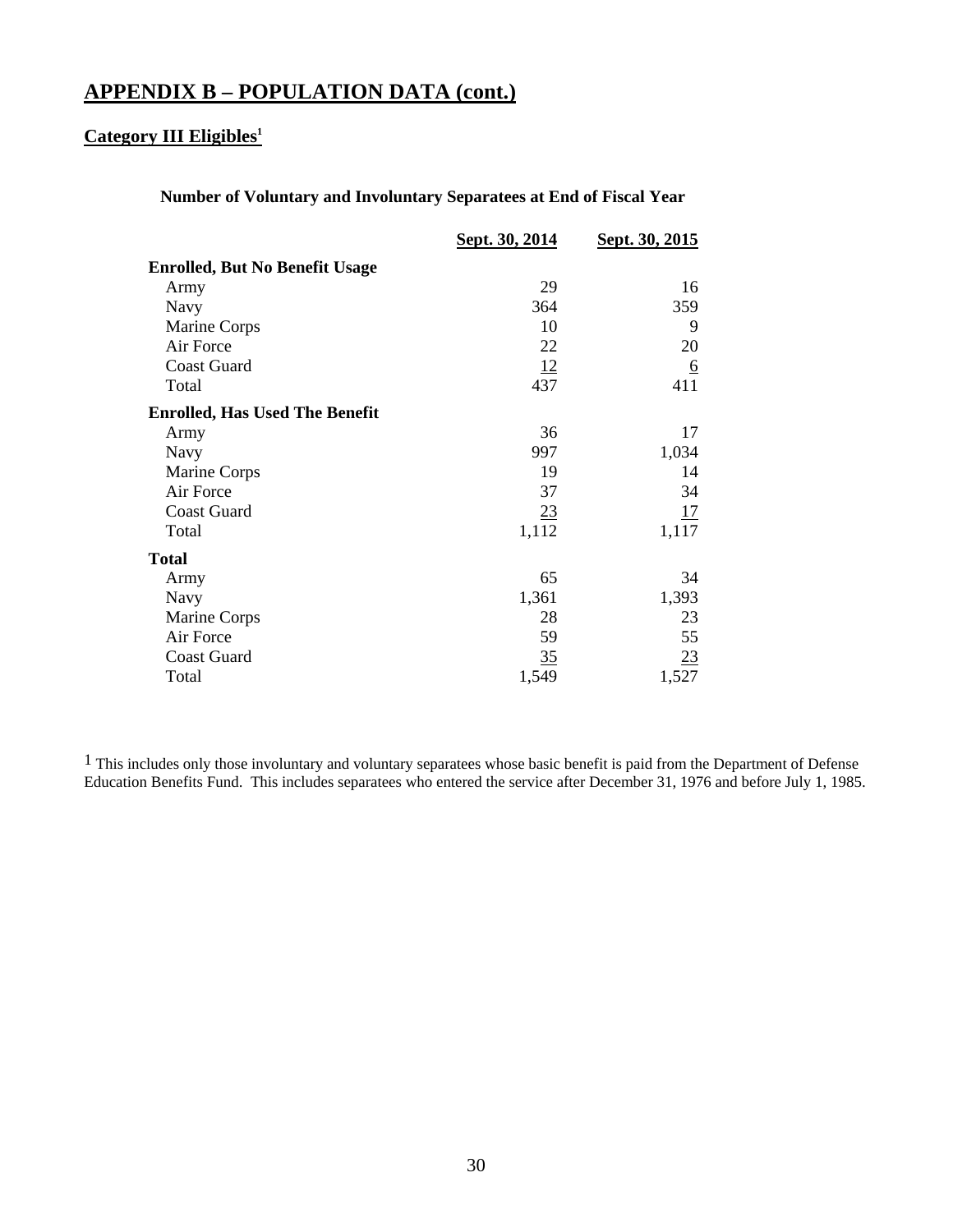## **APPENDIX C – ASSUMPTIONS AND METHODS**

## **Board Minutes Links**

Minutes documenting the Board meeting addressing methods and assumptions for the September 30, 2014 valuation can be found here:

#### https://database.faca.gov/committee/meetingdocuments.aspx?flr=132150&cid=2191

Minutes documenting the Board meeting addressing methods and assumptions for the September 30, 2015 valuation can be found here:

#### https://database.faca.gov/committee/meetingdocuments.aspx?flr=141815&cid=2191

#### **Actuarial Assumptions**

 Actual experience of the programs will not coincide exactly with assumed experience, regardless of the choice of the assumptions, the skill of the actuary, and the precision of the calculations. Each valuation provides a complete recalculation of assumed future experience and takes into account all past differences between assumed and actual experience. The result is a series of adjustments to the computed expense. The assumptions are modified annually to reflect experience trends and future expectations.

#### **General Methodology Notes: Rate Determination**

Programs for which data is available depend on rates<sup>1</sup> determined by actual experience in the most recent 10-year period with adjustments when results are based on too few cases to be credible as well as adjustments for future expectations. Recent years' historical experience is weighted more heavily than older years. For active duty rates, each year is weighted 20% less than the year after it. For Reserve program rates, such weight is 40% less. Usage may be adjusted if it is expected to deviate from historical averages when different conditions may be forecast than existed during the time period the historical rates were taken. This year, as in previous years, aggregate model expectations have been adjusted to account for the poor quality of data.

<sup>&</sup>lt;sup>1</sup>"Rate" refers to probabilities or averages, for example, the probability of staying in service, probability of using the benefit in a given year, or average months of benefit used in a given year.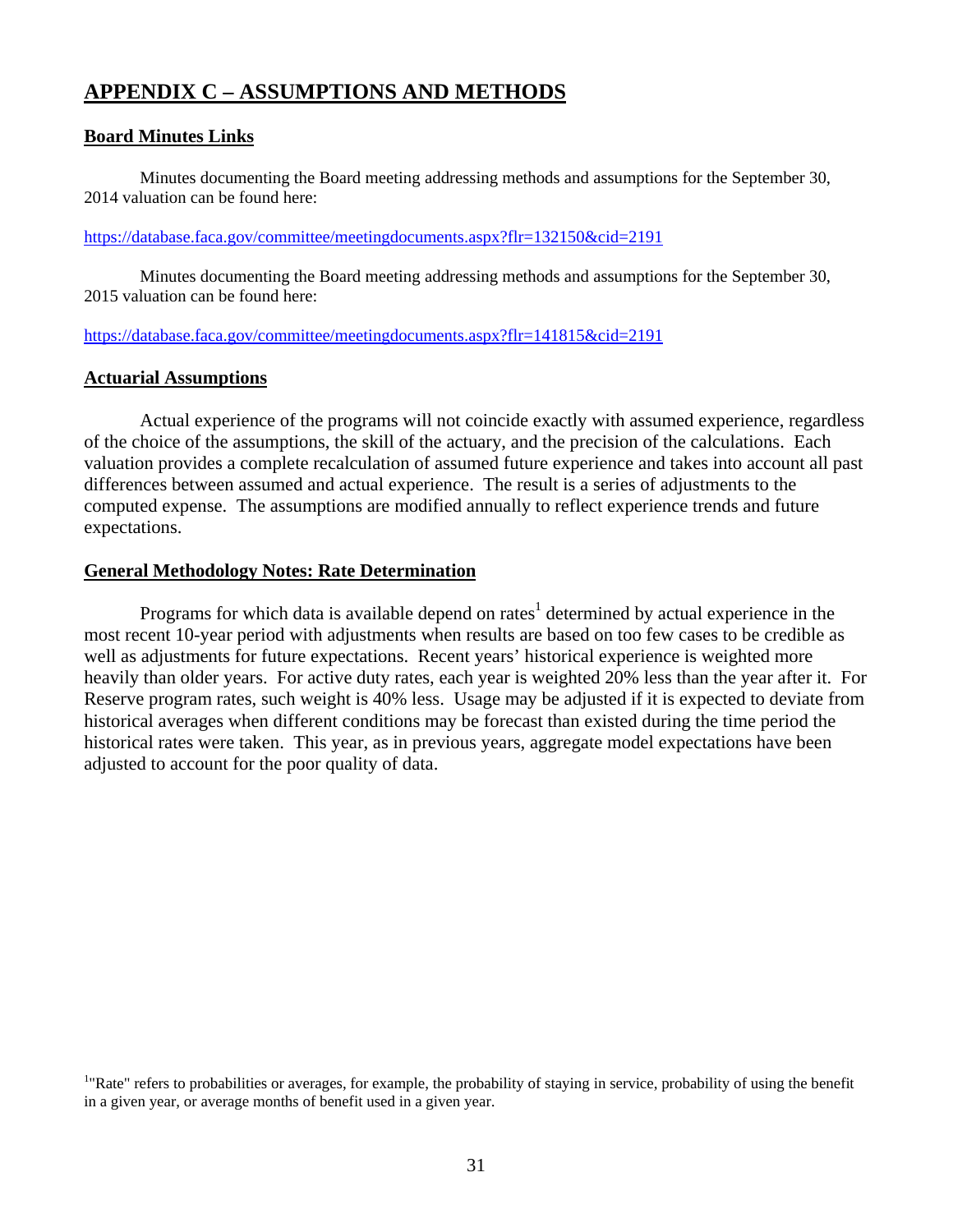## **General Methodology Notes: Pre-Funding, Per Capita Costs, and Liability Calculations**

 All benefits are pre-funded except for Category III benefits. For all pre-funded benefits, monthly contributions known as per capita costs go into the Fund. Per capitas are reduced, if possible, by transferring money between programs within the same service or component. For all pre-funded benefits with a projected deficit, if assets can not be transferred between programs to reduce such a deficit to \$0, a portion of the unfunded liability is scheduled to be paid on the first day of the projected fiscal year. The annual amortization payment and the monthly per capita costs are collectively referred to in this report as contributions to the Fund.

 Per capita costs are the amounts needed to pay the benefits of persons entering the various programs. Per capita costs reflect the time value of money, the fact that not everyone uses the entire benefit for which they could become eligible, differences between services and components and differences between programs. Per capita costs are reduced when a service or component has a projected surplus. In such cases, the per capita cost represents the normal cost reduced for surplus.

 Calculating the actuarial liability is similar to calculating the per capita costs. For both calculations, we find the expected value of the benefits for those participants eligible to receive benefits in the future, adjusted for the time value of money. However, the per capita cost and the actuarial liability calculations are different in terms of the population involved and the time at which benefits are valued. The per capita cost calculation uses a hypothetical new-entrant group, whereas the liability calculation uses the actual census population as of the valuation date.

## **General Methodology Notes: Normal Cost Calculation**

 In addition to the approach outlined in the "Methodology" section above, the normal cost can be derived by multiplying the "Average Benefit Amount" times the "Percent of Benefit Used" times the "Discount Factor" times 36 months, as detailed on the pages 34 through 37. "Average Benefit Amount" is the dollar amount for benefits that are not indexed; for benefits that are indexed, it reflects the effect of future projected increases to the benefit. "Percent of Benefit Used" reflects what portion (of a hypothetical new entrant group) is projected to become eligible and use the benefit and how much of the potential 36-month total entitlement is projected to be used. "Discount Factor" reflects the reduction in the normal cost due to discounting for interest and changes in timing due to other assumptions. For example, a discount factor of 0.800 indicates the normal cost is 20% less than it otherwise would be if calculated with a zero interest rate. The normal costs can be found on the pages immediately following.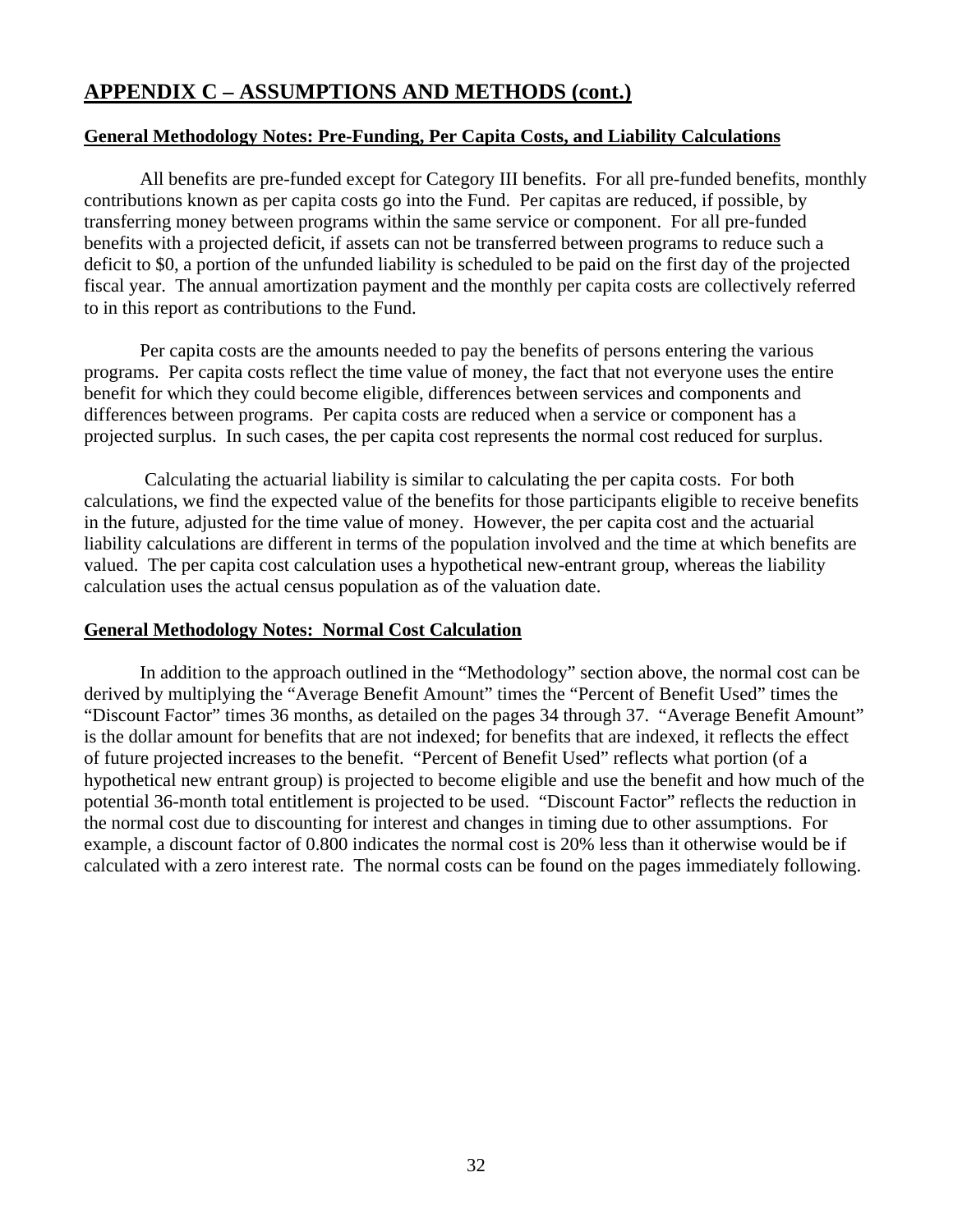#### **Post-9/11 GI Bill Methodology Notes**

 Higher benefit amounts under Post-9/11 GI Bill and the ability to transfer benefits to dependents have influenced usage levels and other behaviors, such as decisions about how long to stay in the service. As new usage levels are becoming known, we are adapting our assumptions, and may continue to change them going forward.

 Transferability has been implemented for Chapter 33 kicker benefits. Members elect transferability at the 6 year-of-service point and can transfer any amount of unused benefits up to the full 36-month entitlement. Members must serve 4 additional years with some exceptions for those nearing retirement. The addition of transferability benefits is assumed to increase costs by:

| Chapter 30/33 Kicker Normal Cost:         | 8% |
|-------------------------------------------|----|
| Chapter 30/33 Kicker Actuarial Liability: | 6% |

#### **Chapter 1607 Methodology Notes**

 Public Law 114-92, The National Defense Authorization Act of 2016, ended REAP on November 25, 2015. Some individuals will remain eligible for REAP benefits until November 25, 2019, while others are no longer eligible for REAP benefits.

 Liabilities for Chapter 1607 are calculated by projecting current benefit payments forward with a 20% margin (a judgmental adjustment), as well as monthly seasonality and expected cost of college adjustments. Fund surpluses will be used to decrease Chapter 1606 contributions for the respective guard or reserve component. There are no per capita costs for Chapter 1607 because the program no longer has new entrants.

#### **Chapter 1606 Methodology Notes**

 Adjustments for Data Deficiencies: It was appropriate for the 1606 model to compensate for known deficiencies in the available data. Increases to the base 1606 model were made as follows:

|                            | Sept. 30, 2014 | Sept. 30, 2015 |
|----------------------------|----------------|----------------|
| Army National Guard        | 136%           | 227%           |
| Army Reserve               | 148%           | 232%           |
| Navy Reserve               | 140%           | 305%           |
| Marine Corps Reserve       | 116%           | 222%           |
| Air National Guard         | 124%           | 275%           |
| Air Force Reserve          | 147%           | 380%           |
| <b>Coast Guard Reserve</b> | 141%           | 244%           |
| All Components (Inc CG)    | 136%           | 242%           |

 The large increase from Sept. 30, 2014 to Sept. 30, 2015 reflects the Board of Actuaries approved assumption to give a 100% credibility weighting to DFAS benefit payment data, as opposed to a mix of DMDC and DFAS benefit payment data.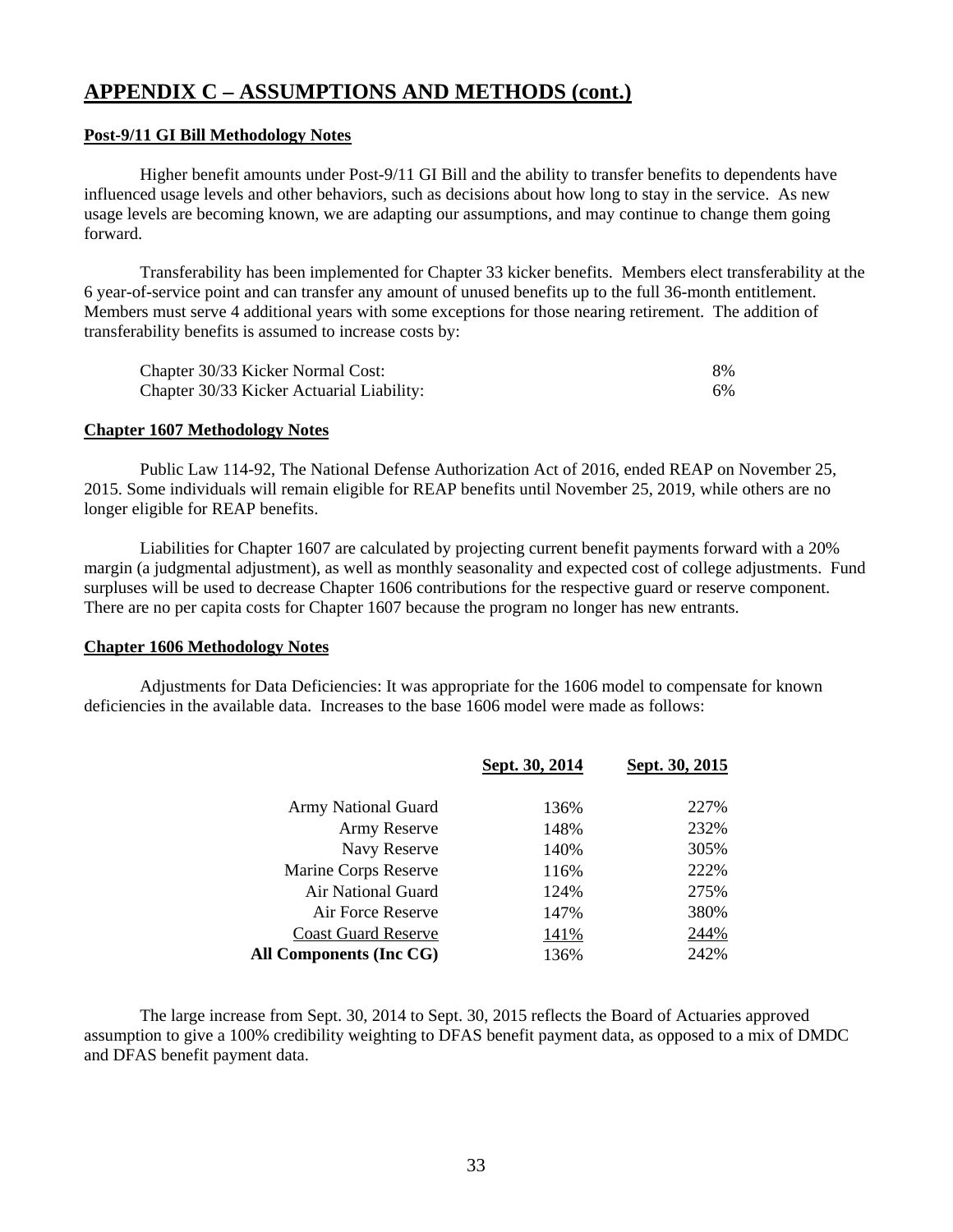#### **Economic Assumptions**

 The Board of Actuaries, independently of DoD, approves the methods and assumptions used to determine the costs of these programs. In July 2016, the DoD Board of Actuaries adopted the following economic assumptions for use in the valuation as of September 30, 2015.

#### **Interest Rate**

The interest rate assumption was set by the Board to be 3.5% annually**.**

#### **Inflation**

 Annual inflation for the Chapter 1606 basic benefit is calculated, per Section 16131 (b) (2) of Title 10, USC, as the percentage increase, rounded to the nearest dollar, in the rates equal to the percentage by which the CPI (all items, United States city average) for the 12-month period ending on the June 30 preceding the beginning of the fiscal year for which the increase is made, exceed such CPI for the preceding 12-month period. The ultimate rate of inflation (CPI) is assumed to be 2.2% per year and the select rates are given in the table below. These rates are projected using Blue Chip financial forecasts. Note that the only benefit covered by the EBF that is directly adjusted by this CPI index is the Chapter 1606 basic benefit.

|                    | 2014 Valuation | 2015 Valuation |
|--------------------|----------------|----------------|
| FY 2016 to FY 2017 | 1.4%           | 0.3%           |
| FY 2017 to FY 2018 | 2.3%           | 2.2%           |
| FY 2018 to FY 2019 | 2.5%           | 2.3%           |
| FY 2019 to FY 2020 | 2.4%           | 2.4%           |
| FY 2020 to FY 2021 | 2.3%           | 2.3%           |
| FY 2021 to FY 2022 | 2.3%           | 2.3%           |
| FY 2022 to FY 2023 | 2.3%           | 2.3%           |
| FY 2023 to FY 2024 | 2.3%           | 2.2%           |
|                    |                |                |

 Annual inflation for Chapter 30 and Chapter 1607 is based on the National Center for Education Statistics' average cost of undergraduate tuition. The future rate of inflation for these chapters is assumed to be 5.0% per year.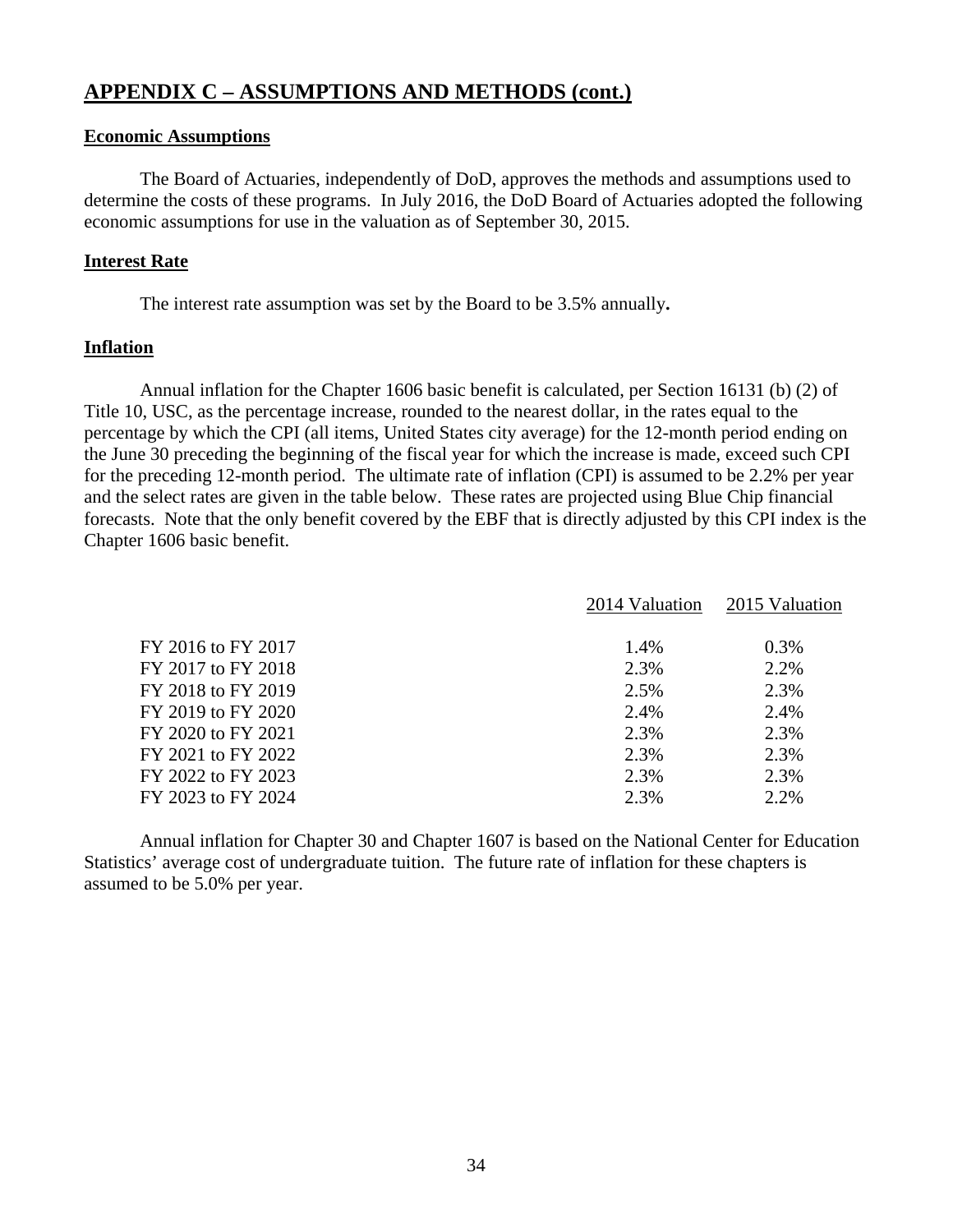## **Chapter 30/33 Usage Assumptions FY 2018**

|                                            | <b>Average</b>         | <b>Percent of</b>   | <b>Discount</b> | <b>Normal</b> |
|--------------------------------------------|------------------------|---------------------|-----------------|---------------|
|                                            | <b>Benefit</b>         | <b>Benefit Used</b> | <b>Factor</b>   | Cost          |
| <b>Chapter 30/33 Kicker</b><br>Army 2 Year | <b>Amount</b><br>\$150 | 66.1%               | 70.4%           | \$2,511       |
| Army 2 Year                                | \$250                  | 66.5%               | 70.5%           | \$4,223       |
| Army 2 Year                                | \$350                  | 67.0%               | 70.6%           | \$5,965       |
| Army 2 Year                                | \$450                  | 67.5%               | 70.8%           | \$7,735       |
| Army 2 Year                                | \$550                  | 67.9%               | 70.9%           | \$9,532       |
| Army 2 Year                                | \$650                  | 68.3%               | 71.0%           | \$11,354      |
| Army 2 Year                                | \$750                  | 68.8%               | 71.1%           | \$13,200      |
| Army 2 Year                                | \$850                  | 69.2%               | 71.2%           | \$15,070      |
| Army 2 Year                                | \$950                  | 69.5%               | 71.3%           | \$16,962      |
|                                            |                        |                     |                 |               |
| <b>Chapter 30/33 Kicker</b>                |                        |                     |                 |               |
| Army 3 Year                                | \$150                  | 40.1%               | 68.0%           | \$1,471       |
| Army 3 Year                                | \$250                  | 40.4%               | 68.2%           | \$2,481       |
| Army 3 Year                                | \$350                  | 40.8%               | 68.3%           | \$3,513       |
| Army 3 Year                                | \$450                  | 41.2%               | 68.4%           | \$4,565       |
| Army 3 Year                                | \$550                  | 41.6%               | 68.5%           | \$5,639       |
| Army 3 Year                                | \$650                  | 41.9%               | 68.6%           | \$6,733       |
| Army 3 Year                                | \$750                  | 42.3%               | 68.7%           | \$7,846       |
| Army 3 Year                                | \$850                  | 42.6%               | 68.8%           | \$8,978       |
| Army 3 Year                                | \$950                  | 42.9%               | 69.0%           | \$10,128      |
| <b>Chapter 30/33 Kicker</b>                |                        |                     |                 |               |
| Army 4 Year                                | \$150                  | 47.0%               | 67.0%           | \$1,702       |
| Army 4 Year                                | \$250                  | 47.4%               | 67.1%           | \$2,861       |
| Army 4 Year                                | \$350                  | 47.7%               | 67.2%           | \$4,039       |
| Army 4 Year                                | \$450                  | 48.0%               | 67.3%           | \$5,234       |
| Army 4 Year                                | \$550                  | 48.4%               | 67.3%           | \$6,447       |
| Army 4 Year                                | \$650                  | 48.7%               | 67.4%           | \$7,676       |
| Army 4 Year                                | \$750                  | 49.0%               | 67.5%           | \$8,921       |
| Army 4 Year                                | \$850                  | 49.3%               | 67.6%           | \$10,182      |
| Army 4 Year                                | \$950                  | 49.5%               | 67.6%           | \$11,457      |
| <b>Chapter 30/33 Kicker</b>                |                        |                     |                 |               |
| Army 5 Year                                | \$150                  | 36.3%               | 65.3%           | \$1,280       |
| Army 5 Year                                | \$250                  | 36.6%               | 65.3%           |               |
|                                            | \$350                  | 37.0%               |                 | \$2,153       |
| Army 5 Year                                |                        |                     | 65.3%           | \$3,040       |
| Army 5 Year                                | \$450                  | 37.3%               | 65.3%           | \$3,942       |
| Army 5 Year                                | \$550                  | 37.6%               | 65.3%           | \$4,857       |
| Army 5 Year                                | \$650                  | 37.8%               | 65.3%           | \$5,785       |
| Army 5 Year                                | \$750                  | 38.1%               | 65.3%           | \$6,725       |
| Army 5 Year                                | \$850                  | 38.4%               | 65.4%           | \$7,676       |
| Army 5 Year                                | \$950                  | 38.6%               | 65.4%           | \$8,639       |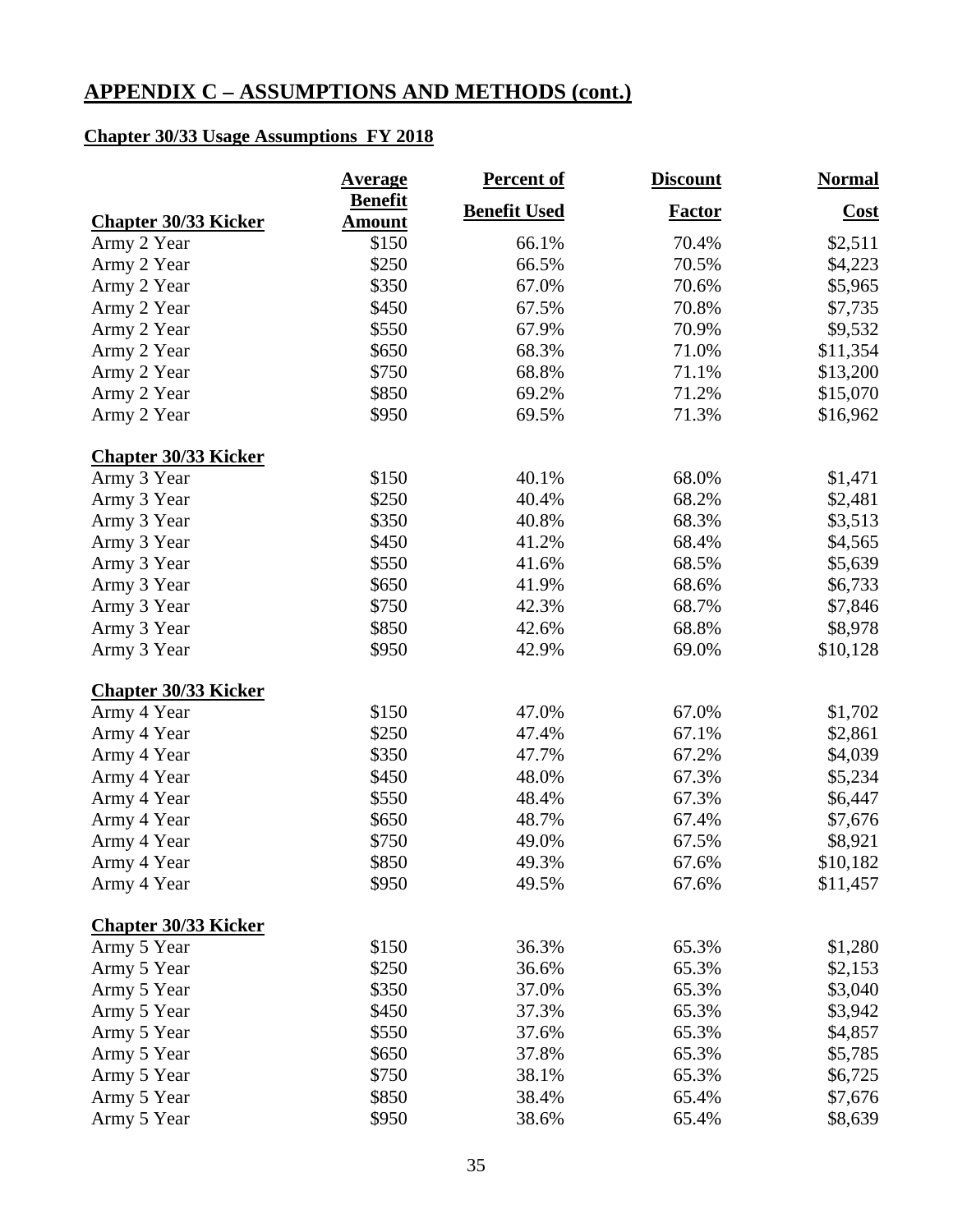## **Chapter 30/33 Usage Assumptions FY 2018 (cont.)**

|                             | <u>Average</u>        | <b>Percent of</b>   | <b>Discount</b> | <b>Normal</b> |
|-----------------------------|-----------------------|---------------------|-----------------|---------------|
| <b>Chapter 30/33 Kicker</b> | <b>Benefit Amount</b> | <b>Benefit Used</b> | <b>Factor</b>   | Cost          |
| Army 6 Year                 | \$150                 | 37.8%               | 62.1%           | \$1,267       |
| Army 6 Year                 | \$250                 | 38.0%               | 62.1%           | \$2,127       |
| Army 6 Year                 | \$350                 | 38.3%               | 62.2%           | \$2,998       |
| Army 6 Year                 | \$450                 | 38.5%               | 62.2%           | \$3,881       |
| Army 6 Year                 | \$550                 | 38.7%               | 62.2%           | \$4,774       |
| Army 6 Year                 | \$650                 | 39.0%               | 62.3%           | \$5,678       |
| Army 6 Year                 | \$750                 | 39.2%               | 62.3%           | \$6,592       |
| Army 6 Year                 | \$850                 | 39.4%               | 62.4%           | \$7,515       |
| Army 6 Year                 | \$950                 | 39.6%               | 62.4%           | \$8,448       |
| <b>Chapter 30/33 Kicker</b> |                       |                     |                 |               |
| Navy 4 Year                 | \$150                 | 58.2%               | 64.9%           | \$2,038       |
| Navy 4 Year                 | \$250                 | 58.6%               | 65.0%           | \$3,425       |
| Navy 4 Year                 | \$350                 | 58.9%               | 65.1%           | \$4,832       |
| Navy 4 Year                 | \$450                 | 59.3%               | 65.2%           | \$6,259       |
| Navy 4 Year                 | \$550                 | 59.6%               | 65.3%           | \$7,705       |
| Navy 4 Year                 | \$650                 | 59.9%               | 65.4%           | \$9,170       |
| Navy 4 Year                 | \$750                 | 60.3%               | 65.5%           | \$10,652      |
| Navy 4 Year                 | \$850                 | 60.6%               | 65.6%           | \$12,152      |
| Navy 4 Year                 | \$950                 | 60.9%               | 65.7%           | \$13,667      |
| <b>Chapter 30/33 Kicker</b> |                       |                     |                 |               |
| Marine Corps 4 Year         | \$150                 | 49.8%               | 72.2%           | \$1,940       |
| Marine Corps 4 Year         | \$250                 | 50.2%               | 72.3%           | \$3,261       |
| Marine Corps 4 Year         | \$350                 | 50.5%               | 72.3%           | \$4,604       |
| Marine Corps 4 Year         | \$450                 | 50.9%               | 72.4%           | \$5,968       |
| Marine Corps 4 Year         | \$550                 | 51.2%               | 72.4%           | \$7,351       |
| Marine Corps 4 Year         | \$650                 | 51.6%               | 72.5%           | \$8,753       |
| Marine Corps 4 Year         | \$750                 | 51.9%               | 72.6%           | \$10,173      |
| Marine Corps 4 Year         | \$850                 | 52.3%               | 72.6%           | \$11,611      |
| Marine Corps 4 Year         | \$950                 | 52.6%               | 72.7%           | \$13,065      |
| <b>Chapter 30/33 Kicker</b> |                       |                     |                 |               |
| Marine Corps 5 Year         | \$150                 | 58.3%               | 66.1%           | \$2,079       |
| Marine Corps 5 Year         | \$250                 | 58.8%               | 66.2%           | \$3,502       |
| Marine Corps 5 Year         | \$350                 | 59.3%               | 66.2%           | \$4,952       |
| Marine Corps 5 Year         | \$450                 | 59.8%               | 66.3%           | \$6,428       |
| Marine Corps 5 Year         | \$550                 | 60.3%               | 66.4%           | \$7,930       |
| Marine Corps 5 Year         | \$650                 | 60.8%               | 66.4%           | \$9,456       |
| Marine Corps 5 Year         | \$750                 | 61.3%               | 66.5%           | \$11,006      |
| Marine Corps 5 Year         | \$850                 | 61.8%               | 66.6%           | \$12,578      |
| Marine Corps 5 Year         | \$950                 | 62.2%               | 66.6%           | \$14,171      |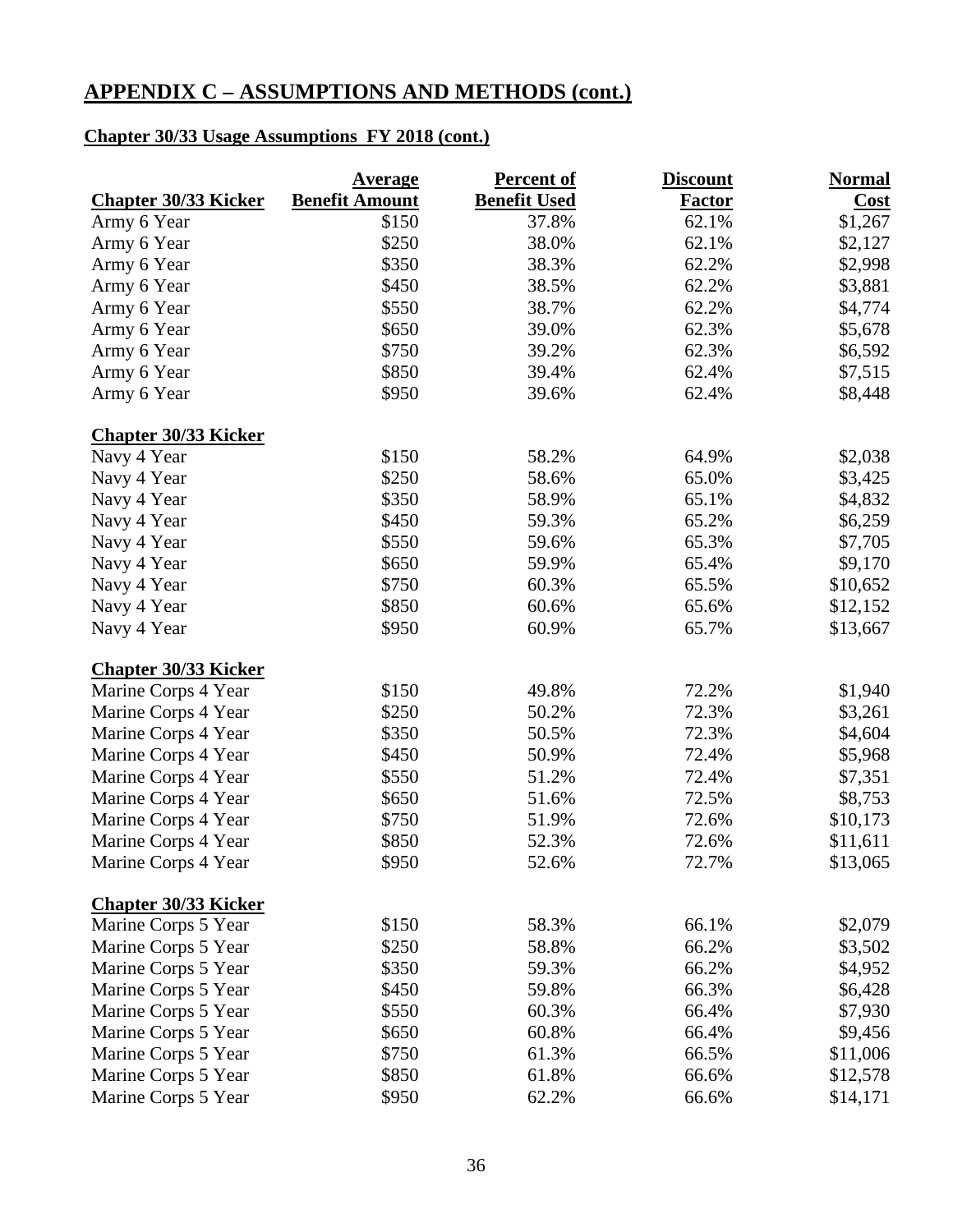## **Chapter 30/33 Usage Assumptions FY 2018 (cont.)**

|                             | <u>Average</u>        | <b>Percent of</b>   | <b>Discount</b> | <b>Normal</b> |
|-----------------------------|-----------------------|---------------------|-----------------|---------------|
| <b>Chapter 30/33 Kicker</b> | <b>Benefit Amount</b> | <b>Benefit Used</b> | <b>Factor</b>   | Cost          |
| Marine Corps 6 Year         | \$150                 | 47.5%               | 68.8%           | \$1,763       |
| Marine Corps 6 Year         | \$250                 | 47.8%               | 68.8%           | \$2,962       |
| Marine Corps 6 Year         | \$350                 | 48.2%               | 68.9%           | \$4,179       |
| Marine Corps 6 Year         | \$450                 | 48.5%               | 68.9%           | \$5,412       |
| Marine Corps 6 Year         | \$550                 | 48.8%               | 68.9%           | \$6,662       |
| Marine Corps 6 Year         | \$650                 | 49.1%               | 69.0%           | \$7,927       |
| Marine Corps 6 Year         | \$750                 | 49.4%               | 69.0%           | \$9,207       |
| Marine Corps 6 Year         | \$850                 | 49.7%               | 69.1%           | \$10,502      |
| Marine Corps 6 Year         | \$950                 | 50.0%               | 69.1%           | \$11,810      |
| <b>Chapter 30/33 Kicker</b> |                       |                     |                 |               |
| Coast Guard 4 Year          | \$150                 | 69.9%               | 62.4%           | \$2,355       |
| <b>Coast Guard 4 Year</b>   | \$250                 | 70.4%               | 62.6%           | \$3,965       |
| Coast Guard 4 Year          | \$350                 | 70.8%               | 62.9%           | \$5,607       |
| Coast Guard 4 Year          | \$450                 | 71.2%               | 63.1%           | \$7,279       |
| Coast Guard 4 Year          | \$550                 | 71.6%               | 63.3%           | \$8,980       |
| Coast Guard 4 Year          | \$650                 | 72.0%               | 63.6%           | \$10,710      |
| Coast Guard 4 Year          | \$750                 | 72.4%               | 63.8%           | \$12,468      |
| Coast Guard 4 Year          | \$850                 | 72.8%               | 64.0%           | \$14,253      |
| Coast Guard 4 Year          | \$950                 | 73.1%               | 64.2%           | \$16,063      |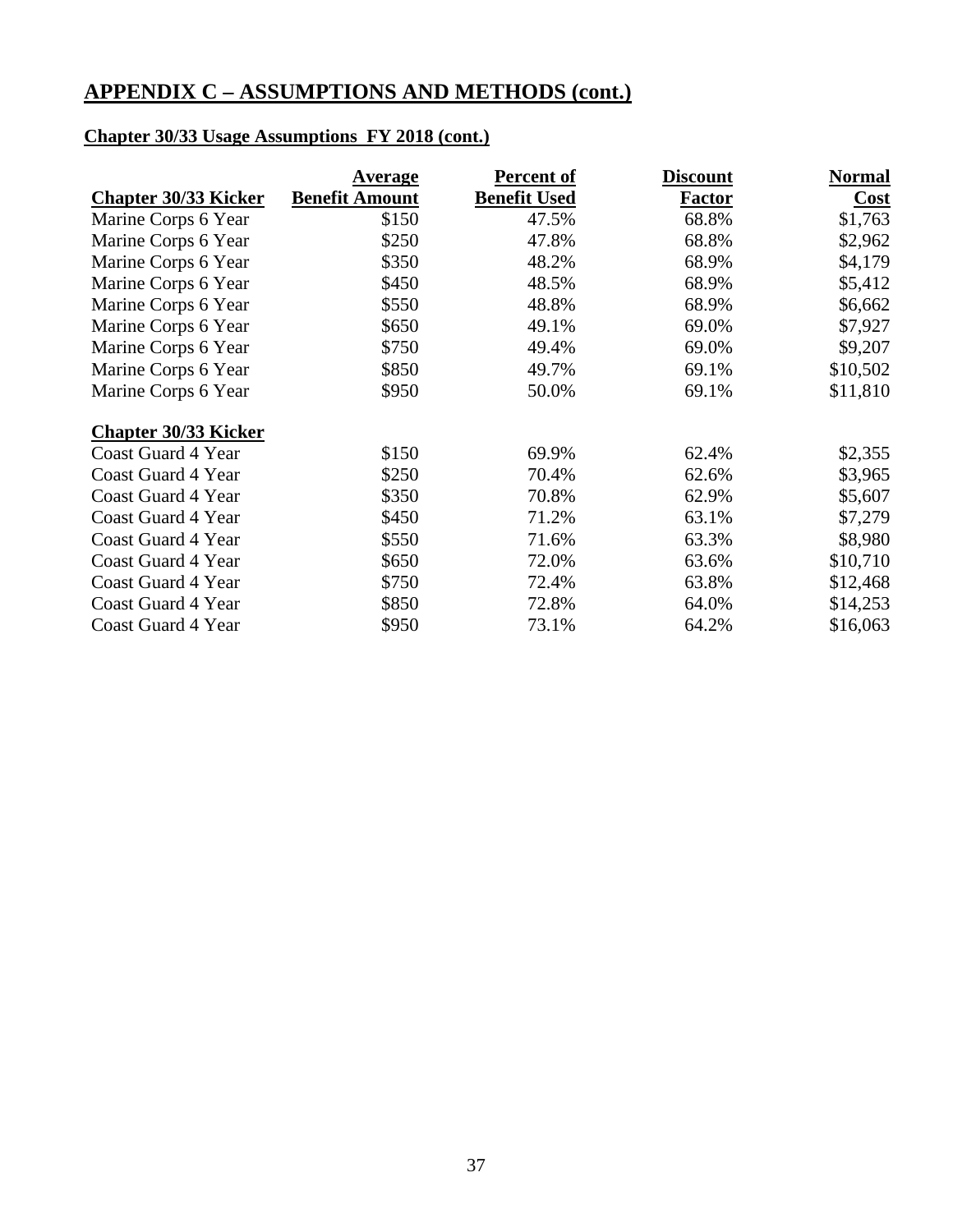## **Chapter 1606 Usage Assumptions FY 2018**

|                                    | <b>Average</b>        | <b>Percent of</b>   | <b>Discount</b> | <b>Normal</b> |
|------------------------------------|-----------------------|---------------------|-----------------|---------------|
| <b>Chapter 1606 Basic</b>          | <b>Benefit Amount</b> | <b>Benefit Used</b> | <b>Factor</b>   | <b>Cost</b>   |
| <b>Army National Guard</b>         | \$399                 | 15.8%               | 92.0%           | \$2,089       |
| <b>Army Reserve</b>                | \$398                 | 12.2%               | 92.3%           | \$1,615       |
| Navy Reserve                       | \$406                 | 6.5%                | 89.8%           | \$852         |
| Marine Corps Reserve               | \$400                 | 12.4%               | 91.6%           | \$1,637       |
| <b>Air National Guard</b>          | \$394                 | 28.4%               | 93.8%           | \$3,772       |
| Air Force Reserve                  | \$398                 | 16.5%               | 92.4%           | \$2,178       |
| <b>Coast Guard Reserve</b>         | \$403                 | 7.0%                | 90.6%           | \$926         |
| <b>Chapter 1606 Kicker - \$100</b> |                       |                     |                 |               |
| Army National Guard                | \$100                 | 24.9%               | 85.3%           | \$766         |
| <b>Army Reserve</b>                | \$100                 | 24.5%               | 87.2%           | \$769         |
| Navy Reserve                       | \$100                 | 31.4%               | 91.5%           | \$1,033       |
| Marine Corps Reserve               | \$100                 | 32.1%               | 92.0%           | \$1,064       |
| <b>Air National Guard</b>          | \$100                 | 35.7%               | 87.8%           | \$1,128       |
| Air Force Reserve                  | \$100                 | 36.9%               | 86.4%           | \$1,148       |
| <b>Coast Guard Reserve</b>         | \$100                 | 25.3%               | 87.4%           | \$795         |
| <b>Chapter 1606 Kicker - \$200</b> |                       |                     |                 |               |
| <b>Army National Guard</b>         | \$200                 | 26.2%               | 85.8%           | \$1,620       |
| Army Reserve                       | \$200                 | 28.1%               | 88.2%           | \$1,786       |
| Navy Reserve                       | \$200                 | 31.7%               | 91.5%           | \$2,090       |
| Marine Corps Reserve               | \$200                 | 28.0%               | 91.9%           | \$1,854       |
| <b>Air National Guard</b>          | \$200                 | 36.6%               | 88.1%           | \$2,324       |
| Air Force Reserve                  | \$200                 | 38.1%               | 86.7%           | \$2,376       |
| <b>Coast Guard Reserve</b>         | \$200                 | 30.1%               | 89.6%           | \$1,939       |
| <b>Chapter 1606 Kicker - \$350</b> |                       |                     |                 |               |
| <b>Army National Guard</b>         | \$350                 | 42.1%               | 90.4%           | \$4,795       |
| <b>Army Reserve</b>                | \$350                 | 29.3%               | 88.2%           | \$3,259       |
| Navy Reserve                       | \$350                 | 39.8%               | 91.8%           | \$4,604       |
| Marine Corps Reserve               | \$350                 | 34.7%               | 92.1%           | \$4,025       |
| Air National Guard                 | \$350                 | 43.3%               | 89.3%           | \$4,867       |
| Air Force Reserve                  | \$350                 | 43.0%               | 87.8%           | \$4,752       |
| <b>Coast Guard Reserve</b>         | \$350                 | 39.1%               | 89.7%           | \$4,425       |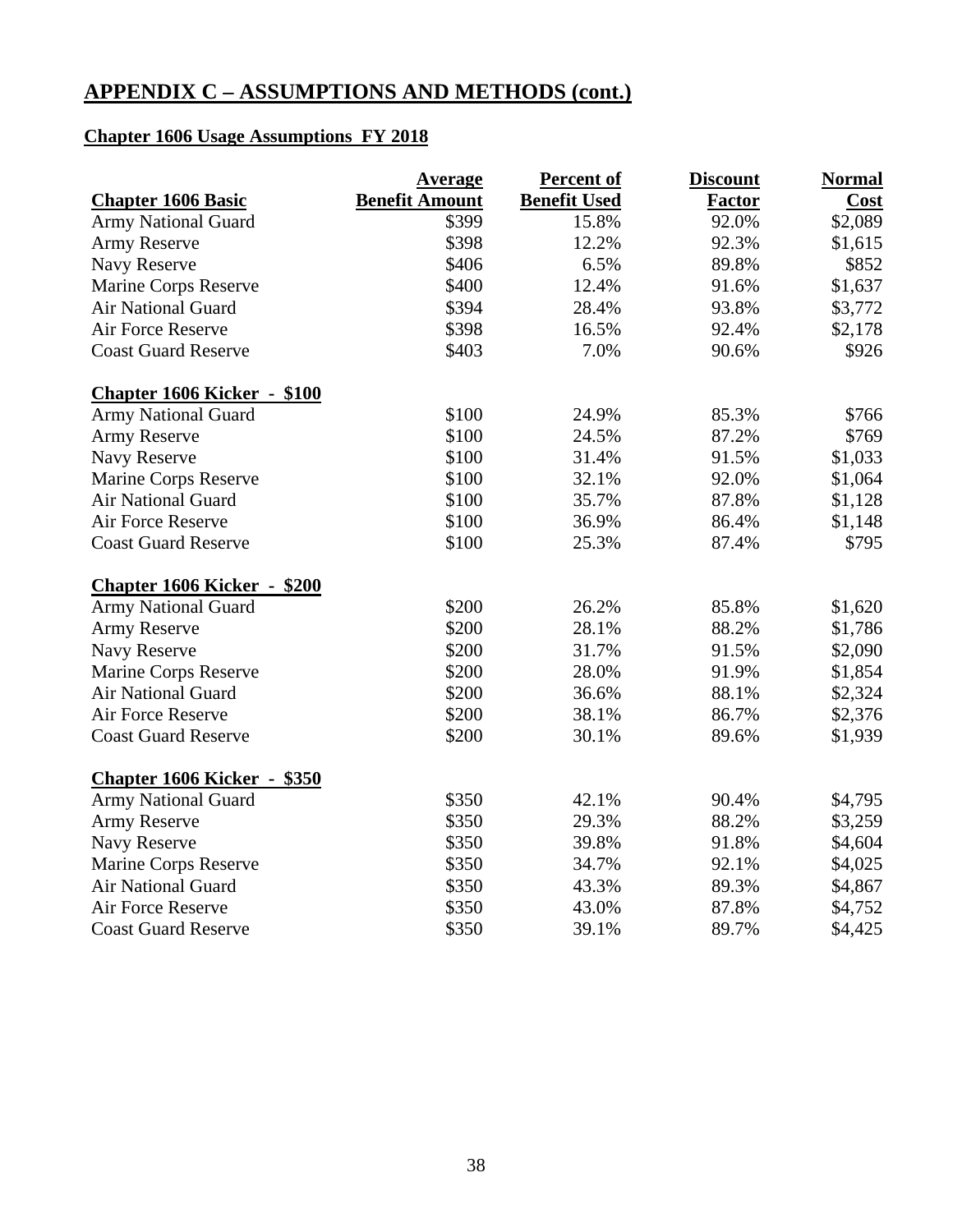## **APPENDIX D – FUND HISTORY1**

(\$ in millions)

#### **Chapter 30 & 33 Kicker Benefit Contributions**

| <u>FY</u> | <u>Army</u> | <b>Navy</b> | <b>Marine Corps</b> | <b>Coast Guard</b> | <b>Total</b> |
|-----------|-------------|-------------|---------------------|--------------------|--------------|
| 2006      | \$35.0      | \$2.1       | \$8.6               | \$0.0              | \$45.8       |
| 2007      | \$44.0      | \$7.3       | \$18.4              | \$0.0              | \$69.7       |
| 2008      | \$80.7      | \$12.4      | \$10.5              | \$0.0              | \$103.6      |
| 2009      | \$86.5      | \$10.9      | \$10.8              | \$0.0              | \$108.1      |
| 2010      | \$171.8     | \$28.2      | \$4.6               | \$0.0              | \$204.5      |
| 2011      | \$35.9      | \$19.9      | \$11.6              | \$0.1              | \$67.5       |
| 2012      | \$13.6      | \$19.7      | \$4.9               | \$0.1              | \$38.3       |
| 2013      | \$0.0       | \$22.9      | \$3.2               | \$0.4              | \$26.5       |
| 2014      | \$0.0       | \$18.2      | \$2.4               | \$0.4              | \$20.9       |
| 2015      | \$0.0       | \$20.2      | \$7.0               | \$0.3              | \$27.5       |

#### **Chapter 30 & 33 Kicker Benefit Interest**

| ${\bf F}{\bf Y}$ | <u>Army</u> | <b>Navy</b> | <b>Marine Corps</b> | <b>Coast Guard</b> | <b>Total</b> |
|------------------|-------------|-------------|---------------------|--------------------|--------------|
| 2006             | \$19.0      | \$5.9       | \$4.5               | \$0.0              | \$29.4       |
| 2007             | \$19.9      | \$5.0       | \$4.9               | \$0.0              | \$29.8       |
| 2008             | \$23.7      | \$4.6       | \$5.6               | \$0.0              | \$33.9       |
| 2009             | \$7.5       | \$1.0       | \$1.6               | \$0.0              | \$10.1       |
| 2010             | \$18.1      | \$1.9       | \$2.9               | \$0.0              | \$23.0       |
| 2011             | \$29.2      | \$2.4       | \$4.1               | \$0.0              | \$35.8       |
| 2012             | \$21.0      | \$1.6       | \$2.9               | \$0.0              | \$25.5       |
| 2013             | \$21.9      | \$1.6       | \$2.8               | \$0.0              | \$26.3       |
| 2014             | \$17.9      | \$1.2       | \$2.1               | \$0.0              | \$21.2       |
| 2015             | \$13.0      | \$0.9       | \$1.4               | \$0.0              | \$15.4       |

#### **Chapter 30 & 33 Kicker Benefit Benefit Payments**

| <b>FY</b> | <u>Army</u> | <b>Navy</b> | <b>Marine Corps</b> | <b>Coast Guard</b> | <b>Total</b> |
|-----------|-------------|-------------|---------------------|--------------------|--------------|
| 2006      | \$51.2      | \$34.0      | \$12.3              | \$0.1              | \$97.6       |
| 2007      | \$49.2      | \$34.0      | \$13.6              | \$0.1              | \$96.9       |
| 2008      | \$44.6      | \$33.2      | \$14.6              | \$0.1              | \$92.4       |
| 2009      | \$36.4      | \$31.6      | \$15.6              | \$0.1              | \$83.7       |
| 2010      | \$45.3\$    | \$37.4      | \$17.3              | \$0.1              | \$100.1      |
| 2011      | \$39.7      | \$28.0      | \$13.3              | \$0.1              | \$81.2       |
| 2012      | \$56.4      | \$30.1      | \$16.9              | \$0.1              | \$103.6      |
| 2013      | \$71.8      | \$27.8      | \$19.7              | \$0.2              | \$119.5      |
| 2014      | \$84.9      | \$24.8      | \$20.5              | \$0.1              | \$130.4      |
| 2015      | \$86.1      | \$21.9      | \$19.6              | \$0.1              | \$127.7      |

#### **Chapter 30 & 33 Kicker Benefit End of Year Fund Balance**

| <u>FY</u> | <u>Army</u> | <b>Navy</b> | <b>Marine Corps</b> | <b>Coast Guard</b> | <b>Total</b> |
|-----------|-------------|-------------|---------------------|--------------------|--------------|
| 2006      | \$427.3     | \$118.0     | \$101.2             | \$0.2\$            | \$646.7      |
| 2007      | \$442.0     | \$96.3      | \$111.0             | \$0.1              | \$649.4      |
| 2008      | \$501.8     | \$80.1      | \$112.5             | \$0.1              | \$694.5      |
| 2009      | \$559.3     | \$60.4      | \$109.2             | \$0.0              | \$729.0      |
| 2010      | \$703.9     | \$53.1      | \$99.4              | (S0.1)             | \$856.4      |
| 2011      | \$729.4     | \$47.4      | \$101.8             | $(\$0.1)$          | \$878.5      |
| 2012      | \$707.6     | \$38.6      | \$92.7              | (S0.1)             | \$838.7      |
| 2013      | \$657.1     | \$35.2      | \$79.0              | \$0.1              | \$771.5      |
| 2014      | \$589.6     | \$29.9      | \$62.9              | \$0.4              | \$682.8      |
| 2015      | \$516.6     | \$29.1      | \$51.8              | \$0.6              | \$598.1      |

1The breakouts (by component and program) show OACT's internal allocation of the Fund. There is only one EBF.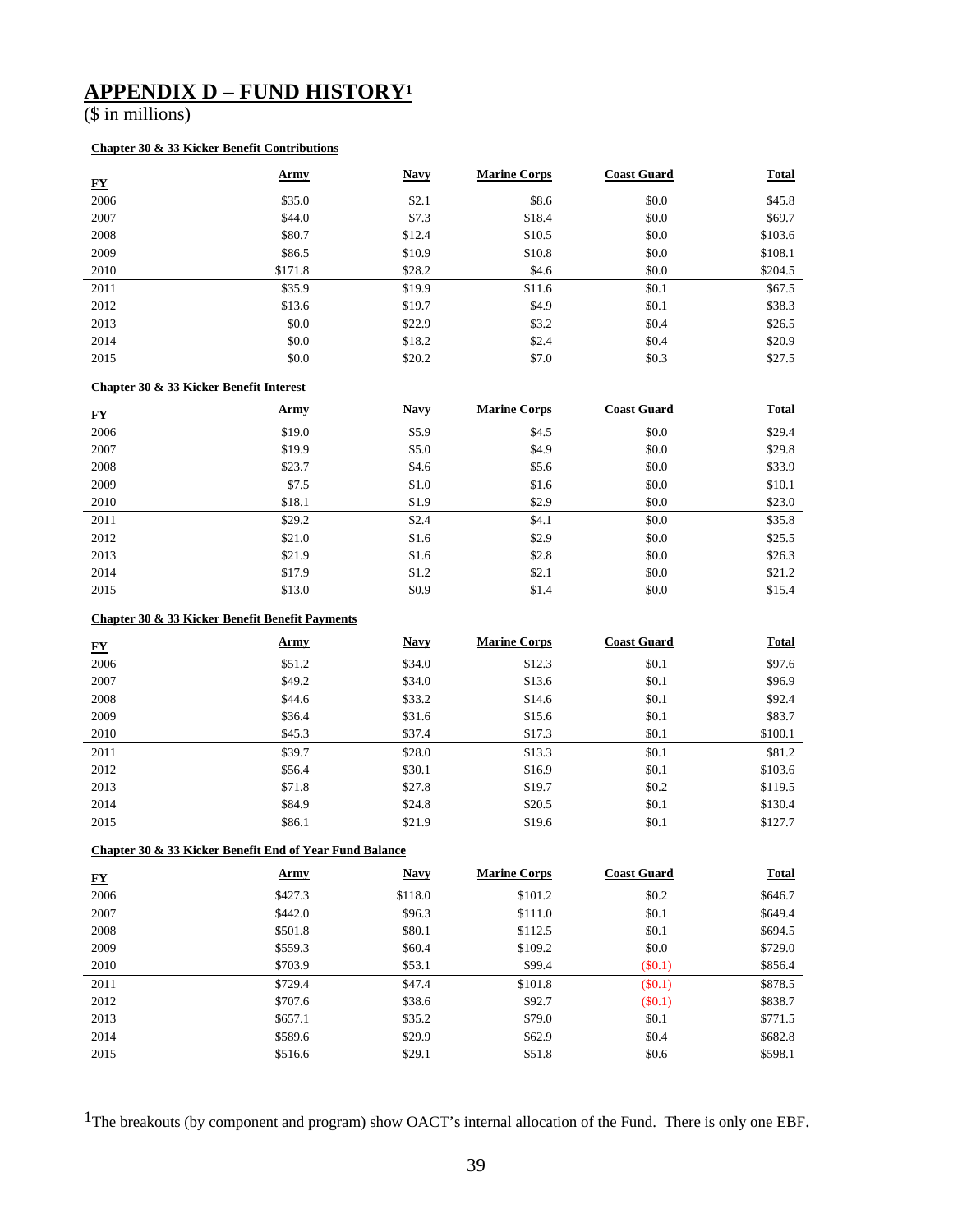## **APPENDIX D – FUND HISTORY (cont.)**

 $(s$  in millions)

#### **Chapter 1606 Basic and Kicker Benefit Contributions**

| ${\bf F}{\bf Y}$ | <b>ARNG</b> | <b>USAR</b> | <b>USNR</b> | <b>USMCR</b> | <b>ANG</b> | <b>USAFR</b> | <b>USCGR</b> | <b>Total</b> |
|------------------|-------------|-------------|-------------|--------------|------------|--------------|--------------|--------------|
| 2006             | \$138.0     | \$49.5      | \$9.7       | \$20.9       | \$43.8     | \$8.1        |              | \$269.9      |
| 2007             | \$129.7     | \$39.3      | \$4.0       | \$12.8       | \$45.6     | \$7.8        | \$0.9        | \$240.0      |
| 2008             | \$123.8     | \$72.9      | \$5.8       | \$9.3        | \$46.6     | \$7.5        | \$0.9        | \$266.8      |
| 2009             | \$113.7     | \$63.0      | \$4.4       | \$10.5       | \$43.3     | \$5.4        | \$0.9        | \$241.2      |
| 2010             | \$114.8     | \$54.1      | \$3.8       | \$18.1       | \$38.2     | \$13.6       | \$0.8        | \$243.4      |
| 2011             | \$62.6      | \$29.3      | \$2.3       | \$8.2        | \$31.3     | \$11.4       | \$1.6        | \$146.8      |
| 2012             | \$28.8      | \$22.8      | \$1.5       | \$6.6        | \$28.4     | \$14.6       | \$0.4        | \$103.1      |
| 2013             | \$49.3      | \$19.1      | \$0.7       | \$4.7        | \$29.9     | \$12.2       | \$0.0        | \$115.9      |
| 2014             | \$14.2      | \$6.7       | \$0.4       | \$1.2        | \$16.0     | \$3.4        | \$0.4        | \$42.2       |
| 2015             | \$13.0      | \$9.9       | \$0.0       | \$0.6        | \$21.3     | \$3.7        | \$0.0        | \$48.7       |

#### **Chapter 1606 Basic and Kicker Benefit Interest**

| ${\bf \underline{F}}{\bf \underline{Y}}$ | <b>ARNG</b> | <b>USAR</b> | <b>USNR</b> | <b>USMCR</b> | <b>ANG</b> | <b>USAFR</b> | <b>USCGR</b> | <b>Total</b> |
|------------------------------------------|-------------|-------------|-------------|--------------|------------|--------------|--------------|--------------|
| 2006                                     | \$9.0       | \$7.0       | \$1.1       | \$1.8        | \$0.8      | \$1.5        | \$0.0        | \$21.2       |
| 2007                                     | \$10.4      | \$6.9       | \$1.1       | \$1.8        | \$0.9      | \$1.2        | (\$0.0)      | \$22.3       |
| 2008                                     | \$16.1      | \$9.8       | \$1.3       | \$2.3        | \$2.1      | \$1.3        | (\$0.0)      | \$32.7       |
| 2009                                     | \$5.5       | \$3.4       | \$0.4       | \$0.7        | \$0.9      | \$0.3        | \$0.0        | \$11.2       |
| 2010                                     | \$12.1      | \$7.4       | \$0.7       | \$1.4        | \$2.0      | \$0.7        | \$0.1        | \$24.3       |
| 2011                                     | \$17.4      | \$10.4      | \$1.0       | \$2.3        | \$3.1      | \$1.2        | \$0.1        | \$35.6       |
| 2012                                     | \$11.8      | \$7.1       | \$0.8       | \$1.8        | \$3.1      | \$1.5        | \$0.1        | \$26.2       |
| 2013                                     | \$12.0      | \$7.2       | \$0.9       | \$2.0        | \$3.4      | \$1.9        | \$0.1        | \$27.6       |
| 2014                                     | \$9.7       | \$5.2       | \$0.8       | \$1.7        | \$2.6      | \$1.7        | \$0.1        | \$21.7       |
| 2015                                     | \$8.1       | \$3.5       | \$0.5       | \$1.2        | \$2.0      | \$1.2        | \$0.1        | \$16.8       |

#### **Chapter 1606 Basic and Kicker Benefit Benefit Payments**

| ${\bf \underline{F}}{\bf \underline{Y}}$ | <b>ARNG</b> | <b>USAR</b> | <b>USNR</b> | <b>USMCR</b> | <b>ANG</b> | <b>USAFR</b> | <b>USCGR</b> | <b>Total</b> |
|------------------------------------------|-------------|-------------|-------------|--------------|------------|--------------|--------------|--------------|
| 2006                                     | \$57.3      | \$29.5      | \$4.9       | \$6.9        | \$33.8     | \$14.1       | \$0.0        | \$146.6      |
| 2007                                     | \$38.9      | \$18.7      | \$3.9       | \$5.3        | \$24.1     | \$11.0       | \$0.7        | \$102.6      |
| 2008                                     | \$53.3      | \$23.7      | \$4.1       | \$7.0        | \$29.2     | \$9.4        | \$0.8        | \$127.6      |
| 2009                                     | \$66.7      | \$28.4      | \$5.0       | \$7.0        | \$27.3     | \$9.0        | \$0.8        | \$144.2      |
| 2010                                     | \$87.4      | \$42.7      | \$5.1       | \$6.7        | \$28.9     | \$8.8        | \$0.6        | \$180.2      |
| 2011                                     | \$89.7      | \$49.1      | \$4.5       | \$6.7        | \$28.7     | \$8.1        | \$0.4        | \$187.3      |
| 2012                                     | \$84.5      | \$50.0      | \$4.3       | \$6.2        | \$27.5     | \$8.7        | \$0.3        | \$181.5      |
| 2013                                     | \$79.8      | \$49.5      | \$4.5       | \$7.4        | \$25.9     | \$9.1        | \$0.3        | \$176.6      |
| 2014                                     | \$77.2      | \$45.5      | \$4.9       | \$8.3        | \$24.7     | \$9.8        | \$0.4        | \$170.9      |
| 2015                                     | \$75.4      | \$40.6      | \$5.2       | \$9.3        | \$24.5     | \$9.6        | \$0.5        | \$165.1      |

#### **Chapter 1606 Basic and Kicker Benefit End of Year Fund Balance**

| ${\bf F}{\bf Y}$ | <b>ARNG</b> | <b>USAR</b> | <b>USNR</b> | <b>USMCR</b> | <b>ANG</b> | <b>USAFR</b> | <b>USCGR</b> | <b>Total</b> |
|------------------|-------------|-------------|-------------|--------------|------------|--------------|--------------|--------------|
| 2006             | \$227.5     | \$169.5     | \$27.5      | \$46.5       | \$12.8     | \$30.3       | \$0.0        | \$514.1      |
| 2007             | \$273.7     | \$163.6     | \$23.9      | \$42.6       | \$22.8     | \$24.8       | (\$0.2)      | \$551.2      |
| 2008             | \$360.3     | \$222.6     | \$26.9      | \$47.1       | \$42.3     | \$24.1       | (\$0.2)      | \$723.1      |
| 2009             | \$412.8     | \$260.7     | \$26.7      | \$51.2       | \$59.1     | \$20.9       | (S0.1)       | \$831.2      |
| 2010             | \$452.3     | \$273.6     | \$26.1      | \$55.9       | \$70.5     | \$26.4       | \$1.9        | \$906.6      |
| 2011             | \$424.4     | \$254.0     | \$25.0      | \$59.8       | \$76.1     | \$30.8       | \$3.2        | \$873.3      |
| 2012             | \$380.5     | \$234.0     | \$27.7      | \$62.0       | \$106.0    | \$55.0       | \$4.1        | \$869.2      |
| 2013             | \$362.0     | \$210.7     | \$28.0      | \$61.3       | \$107.8    | \$59.9       | \$4.4        | \$834.2      |
| 2014             | \$308.7     | \$163.3     | \$24.2      | \$55.9       | \$85.9     | \$55.1       | \$4.5        | \$697.5      |
| 2015             | \$317.5     | \$136.2     | \$19.6      | \$48.4       | \$84.7     | \$50.5       | \$4.0        | \$660.9      |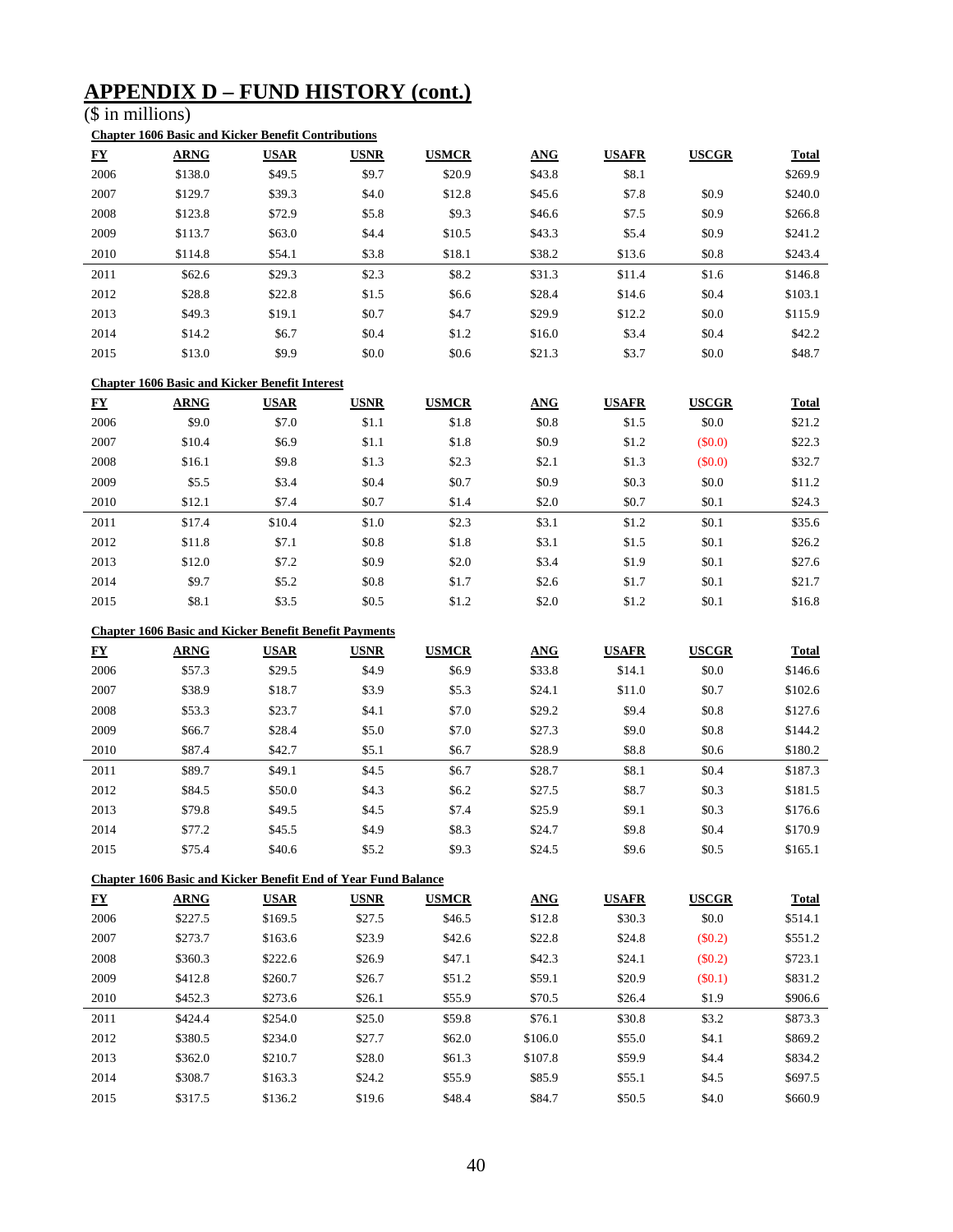## **APPENDIX D – FUND HISTORY (cont.)**

(\$ in millions)

| <u>FY</u>        | <b>ARNG</b>                          | <b>USAR</b> | <b>USNR</b> | <b>USMCR</b> | <b>ANG</b> | <b>USAFR</b> | <b>USCGR</b> | <b>Total</b> |
|------------------|--------------------------------------|-------------|-------------|--------------|------------|--------------|--------------|--------------|
| 2006             | \$57.5                               | \$36.0      | \$7.9       | \$0.0        | \$0.0      | \$21.9       | \$0.0        | \$123.2      |
| 2007             | \$37.9                               | \$23.1      | \$10.5      | \$8.0        | \$0.2      | \$16.0       | \$0.4        | \$96.1       |
| 2008             | \$128.0                              | \$29.7      | \$0.0       | \$9.6        | \$20.7     | \$8.2        | \$0.8        | \$197.0      |
| 2009             | \$136.3                              | \$36.8      | \$0.0       | \$10.6       | \$25.4     | \$0.5        | \$0.0        | \$209.7      |
| 2010             | \$45.6                               | \$3.1       | \$0.0       | \$0.0        | \$0.0      | \$0.0        | \$0.0        | \$48.7       |
| 2011             | \$34.2                               | \$0.7       | \$0.0       | \$0.0        | \$0.0      | \$0.0        | \$0.0        | \$35.0       |
| 2012             | \$27.9                               | \$5.4       | \$0.0       | \$5.4        | \$0.7      | \$0.4        | \$0.0        | \$39.8       |
| 2013             | \$23.0                               | \$5.7       | \$0.0       | \$0.4        | \$2.0      | \$0.7        | \$0.0        | \$31.8       |
| 2014             | \$0.0                                | \$0.0       | \$0.0       | \$0.1        | \$0.0      | \$0.0        | \$0.0        | \$0.1        |
| 2015             | \$0.0                                | \$0.0       | \$0.0       | \$0.0        | \$0.0      | \$0.0        | \$0.0        | \$0.0        |
|                  | <b>Chapter 1607 Benefit Interest</b> |             |             |              |            |              |              |              |
| ${\bf F}{\bf Y}$ | <b>ARNG</b>                          | <b>USAR</b> | <b>USNR</b> | <b>USMCR</b> | <b>ANG</b> | <b>USAFR</b> | <b>USCGR</b> | <b>Total</b> |
| 2006             | \$1.3                                | \$1.1       | \$0.5       | $(\$0.0)$    | \$0.4      | \$0.9        | \$0.1        | \$4.2        |
| 2007             | \$5.0                                | \$3.5       | \$1.3       | \$0.5        | \$0.9      | \$2.1        | \$0.1        | \$13.4       |
| 2008             | \$8.5                                | \$4.6       | \$1.7       | \$0.8        | \$1.5      | \$2.6        | \$0.2        | \$19.9       |
| 2009             | \$3.6                                | \$1.4       | \$0.4       | \$0.3        | \$0.6      | \$0.7        | \$0.1        | \$7.1        |
| 2010             | \$7.2                                | \$2.3       | \$0.8       | \$0.5        | \$1.3      | \$1.2        | \$0.1        | \$13.4       |
| 2011             | \$10.2                               | \$2.8       | \$1.1       | \$0.5        | \$1.7      | \$1.6        | \$0.1        | \$18.1       |
| 2012             | \$6.7                                | \$1.6       | \$0.7       | \$0.4        | \$0.3      | \$0.7        | \$0.0        | \$10.4       |
| 2013             | \$6.8                                | \$1.6       | \$0.6       | \$0.4        | \$0.5      | \$0.7        | \$0.0        | \$10.6       |
|                  |                                      |             |             |              |            | \$0.6        | \$0.0        | \$9.2        |
| 2014             | \$5.3                                | \$1.6       | \$0.6       | \$0.4        | \$0.8      |              |              |              |

|                                          | <b>Chapter 1607 Benefit Benefit Payments</b> |             |             |              |            |              |              |              |  |  |  |
|------------------------------------------|----------------------------------------------|-------------|-------------|--------------|------------|--------------|--------------|--------------|--|--|--|
| ${\bf \underline{F}}{\bf \underline{Y}}$ | <b>ARNG</b>                                  | <b>USAR</b> | <b>USNR</b> | <b>USMCR</b> | <b>ANG</b> | <b>USAFR</b> | <b>USCGR</b> | <b>Total</b> |  |  |  |
| 2006                                     | \$65.2                                       | \$34.0      | \$1.2       | \$13.5       | \$8.6      | \$3.5        | \$0.4        | \$126.3      |  |  |  |
| 2007                                     | \$116.8                                      | \$58.3      | \$2.2       | \$18.1       | \$16.6     | \$7.8        | \$0.8        | \$220.7      |  |  |  |
| 2008                                     | \$90.1                                       | \$46.1      | \$2.5       | \$13.1       | \$12.0     | \$7.6        | \$0.5        | \$171.9      |  |  |  |
| 2009                                     | \$104.2                                      | \$52.3      | \$3.7       | \$17.5       | \$12.7     | \$8.7        | \$0.6        | \$199.6      |  |  |  |
| 2010                                     | \$73.7                                       | \$29.3      | \$2.0       | \$7.1        | \$8.6      | \$5.3\$      | \$0.3        | \$126.3      |  |  |  |
| 2011                                     | \$72.0                                       | \$22.9      | \$1.4       | \$4.4        | \$7.2      | \$3.5        | \$0.2        | \$111.6      |  |  |  |
| 2012                                     | \$54.0                                       | \$15.8      | \$1.0       | \$2.8        | \$4.4      | \$1.9        | \$0.1        | \$80.0       |  |  |  |
| 2013                                     | \$48.7                                       | \$13.3      | \$0.8       | \$1.9        | \$4.0      | \$1.5        | \$0.1        | \$70.2       |  |  |  |
| 2014                                     | \$39.5                                       | \$11.0      | \$0.7       | \$1.3        | \$3.5      | \$1.1        | \$0.1        | \$57.2       |  |  |  |
| 2015                                     | \$27.0                                       | \$8.5       | \$0.6       | \$0.8        | \$3.0      | \$0.8        | \$0.1        | \$40.8       |  |  |  |

| <b>Chapter 1607 Benefit End of Year Fund Balance</b> |             |             |             |              |            |              |              |              |  |  |
|------------------------------------------------------|-------------|-------------|-------------|--------------|------------|--------------|--------------|--------------|--|--|
| ${\bf F}{\bf Y}$                                     | <b>ARNG</b> | <b>USAR</b> | <b>USNR</b> | <b>USMCR</b> | <b>ANG</b> | <b>USAFR</b> | <b>USCGR</b> | <b>Total</b> |  |  |
| 2006                                                 | \$20.3      | \$22.6      | \$15.3      | (\$7.9)      | \$4.0      | \$28.1       | \$1.5        | \$84.1       |  |  |
| 2007                                                 | \$66.2      | \$58.2      | \$33.6      | \$4.3        | \$10.7     | \$49.4       | \$3.1        | \$225.6      |  |  |
| 2008                                                 | \$184.5     | \$83.8      | \$32.7      | \$14.6       | \$34.6     | \$53.2       | \$4.5        | \$408.1      |  |  |
| 2009                                                 | \$267.8     | \$87.8      | \$29.5      | \$13.6       | \$51.4     | \$45.7       | \$4.1        | \$500.0      |  |  |
| 2010                                                 | \$247.0     | \$69.7      | \$28.3      | \$15.1       | \$44.2     | \$41.6       | \$2.1        | \$448.0      |  |  |
| 2011                                                 | \$237.6     | \$60.6      | \$28.0      | \$11.2       | \$38.7     | \$39.7       | \$1.9        | \$417.7      |  |  |
| 2012                                                 | \$218.2     | \$51.8      | \$23.0      | \$14.2       | \$9.5      | \$22.1       | \$1.2        | \$339.9      |  |  |
| 2013                                                 | \$199.3     | \$45.8      | \$19.6      | \$13.1       | \$13.5     | \$22.0       | \$0.7        | \$314.0      |  |  |
| 2014                                                 | \$165.0     | \$50.2      | \$19.5      | \$12.2       | \$26.7     | \$21.6       | \$0.6        | \$295.9      |  |  |
| 2015                                                 | \$77.2      | \$42.8      | \$19.3      | \$11.8       | \$24.2     | \$21.3       | \$0.6        | \$197.3      |  |  |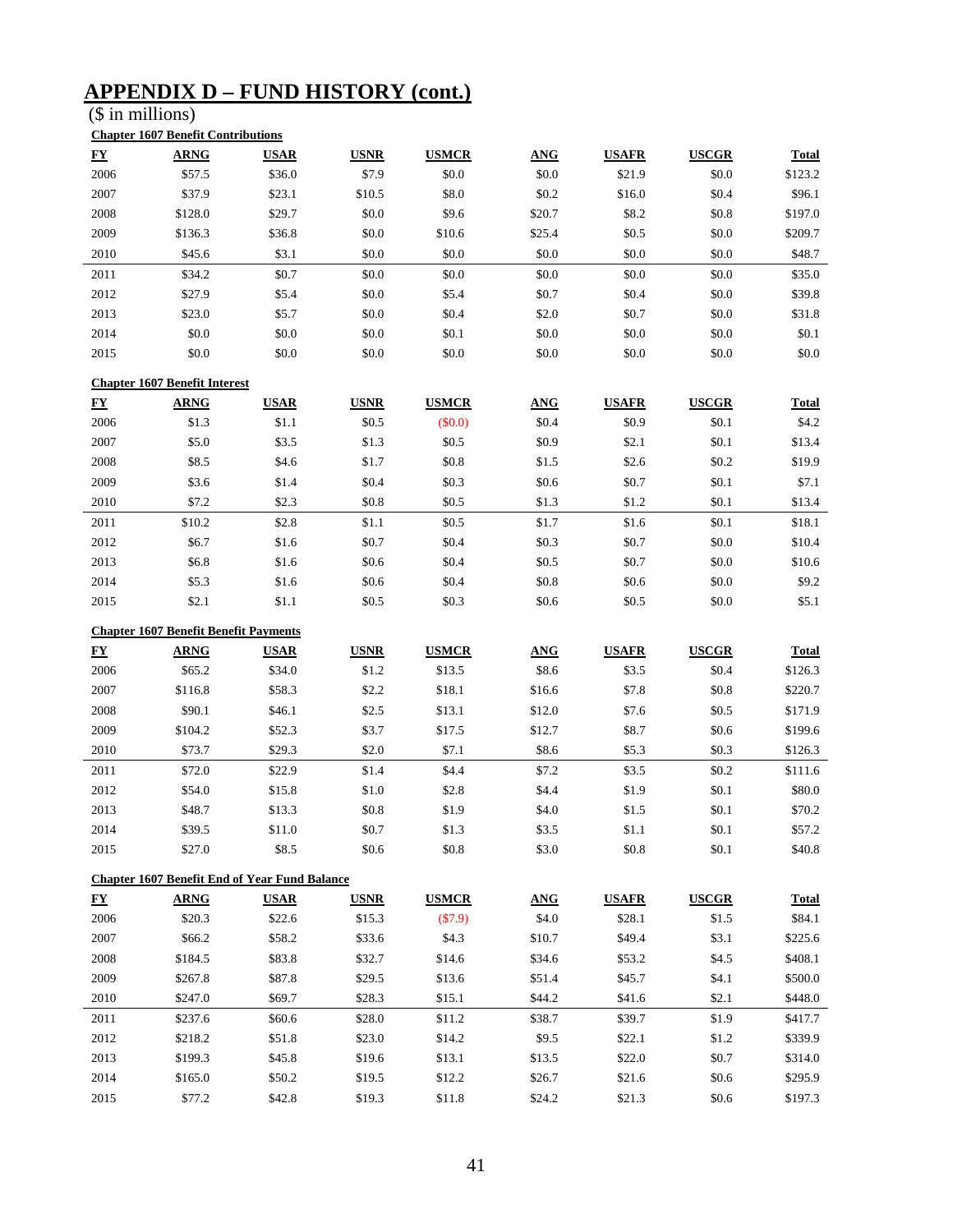## **APPENDIX D – FUND HISTORY (cont.)**

## (\$ in thousands)

|  | <b>Category III Benefit Contributions</b> |
|--|-------------------------------------------|
|  |                                           |

| ${\bf F}{\bf Y}$ | Army      | <b>Navy</b> | <b>Marine Corps</b> | <b>Air Force</b> | <b>Coast Guard</b> | <b>Total</b> |
|------------------|-----------|-------------|---------------------|------------------|--------------------|--------------|
| 2006             | \$2,204.1 | \$1,770.4   | \$371.5             | \$1,882.1        | \$0.0              | \$6,228.1    |
| 2007             | \$1,246.7 | \$1,727.8   | \$258.5             | \$130.5          | \$124.9            | \$3,488.4    |
| 2008             | \$1,192.6 | \$1,954.5   | \$134.9             | \$486.4          | \$15.3             | \$3,783.7    |
| 2009             | \$856.6   | \$1,637.2   | \$56.1              | \$330.9          | \$146.5            | \$3,027.4    |
| 2010             | \$941.1   | \$1,733.7   | \$85.7              | \$477.0          | \$8.4              | \$3,245.8    |
| 2011             | \$854.2   | \$1,216.4   | \$93.4              | \$403.3          | \$0.2\$            | \$2,567.4    |
| 2012             | \$696.9   | \$937.0     | \$87.9              | \$339.9          | \$0.8              | \$2,062.5    |
| 2013             | \$525.9   | \$606.7     | \$23.9              | \$209.5          | \$17.0             | \$1,383.0    |
| 2014             | \$448.2   | \$299.0     | \$23.8              | \$230.8          | \$13.8             | \$1,015.6    |
| 2015             | \$267.8   | \$166.3     | \$33.1              | \$184.8          | \$20.5             | \$672.4      |

#### **Category III Benefit Interest**

| <u>FY</u> | <u>Army</u> | <b>Navy</b> | <b>Marine Corps</b> | <b>Air Force</b> | <b>Coast Guard</b> | <b>Total</b> |
|-----------|-------------|-------------|---------------------|------------------|--------------------|--------------|
| 2006      | $(\$23.3)$  | $(\$36.4)$  | $(\$5.1)$           | \$2.8            | (\$3.5)            | $(\$65.5)$   |
| 2007      | (\$23.8)    | $(\$40.1)$  | $(\$2.4)$           | (\$10.3)         | (\$5.8)            | $(\$82.5)$   |
| 2008      | \$17.6      | $(\$35.9)$  | (\$1.0)             | $(\$7.2)$        | (\$6.8)            | (\$68.4)     |
| 2009      | (S5.9)      | \$11.3)     | $(\$0.7)$           | $(\$3.1)$        | $(\$2.1)$          | $(\$23.0)$   |
| 2010      | (\$10.4)    | (\$14.8)    | (\$1.3)             | $(\$4.9)$        | $(\$0.0)$          | $(\$31.5)$   |
| 2011      | (\$12.7)    | (\$16.4)    | \$1.7               | $(\$6.0)$        | $(\$0.1)$          | $(\$36.9)$   |
| 2012      | (S7.1)      | (S7.6)      | (S0.3)              | $(\$2.7)$        | (\$0.3)            | (\$18.0)     |
| 2013      | $(\$6.5)$   | $(\$4.0)$   | $(\$0.5)$           | $(\$3.6)$        | $(\$0.2)$          | (\$14.7)     |
| 2014      | $(\$3.6)$   | $(\$2.2)$   | $(\$0.7)$           | $(\$2.4)$        | (\$0.3)            | $(\$9.1)$    |
| 2015      | $(\$5.0)$   | (\$2.6)     | $(\$0.2)$           | (\$0.8)          | (\$0.3)            | (\$8.8)      |

#### **Category III Benefit Benefit Payments**

| $\underline{\mathbf{F}}\underline{\mathbf{Y}}$ | Army      | <b>Navy</b> | <b>Marine Corps</b> | <b>Air Force</b> | <b>Coast Guard</b> | <b>Total</b> |
|------------------------------------------------|-----------|-------------|---------------------|------------------|--------------------|--------------|
| 2006                                           | \$1,337.8 | \$1,726.2   | \$257.8             | \$412.4          | \$63.5             | \$3,797.6    |
| 2007                                           | \$1,080.8 | \$1,784.4   | \$117.7             | \$421.6          | \$23.3             | \$3,427.9    |
| 2008                                           | \$909.1   | \$1,718.0   | \$76.7              | \$362.7          | \$9.6              | \$3,076.0    |
| 2009                                           | \$911.2   | \$1,670.5   | \$88.1              | \$455.4          | \$7.6              | \$3,132.8    |
| 2010                                           | \$863.5   | \$1,194.3   | \$86.0              | \$396.6          | \$0.5              | \$2,540.9    |
| 2011                                           | \$686.6   | \$926.7     | \$84.5              | \$337.4          | \$4.0              | \$2,039.2    |
| 2012                                           | \$528.0   | \$600.3     | \$17.4              | \$208.6          | \$14.0             | \$1,368.4    |
| 2013                                           | \$416.1   | \$293.7     | \$43.5              | \$240.2          | \$14.2             | \$1,007.8    |
| 2014                                           | \$304.2   | \$192.7     | \$16.6              | \$153.7          | \$20.1             | \$687.4      |
| 2015                                           | \$409.7   | \$203.7     | \$24.3              | \$103.2          | \$20.5             | \$761.5      |

|                        | <b>Category III Benefit End of Year Fund Balance</b> |             |                     |                  |                    |               |  |  |  |  |
|------------------------|------------------------------------------------------|-------------|---------------------|------------------|--------------------|---------------|--|--|--|--|
| $\mathbf{F}\mathbf{Y}$ | <u>Army</u>                                          | <b>Navy</b> | <b>Marine Corps</b> | <b>Air Force</b> | <b>Coast Guard</b> | <b>Total</b>  |  |  |  |  |
| 2006                   | \$1,267.9                                            | (\$1,781.2) | $(\$257.7)$         | \$161.2)         | (\$114.8)          | $(\$3,582.8)$ |  |  |  |  |
| 2007                   | \$1,125.7                                            | \$1,877.9   | \$119.4             | $(\$462.7)$      | (S144.0)           | $(\$3,729.7)$ |  |  |  |  |
| 2008                   | $(\$859.9)$                                          | \$1,677.2   | $(\$62.2)$          | $(\$346.2)$      | (\$145.1)          | $(\$3,090.5)$ |  |  |  |  |
| 2009                   | $(\$920.4)$                                          | \$1,721.7   | $(\$94.8)$          | $(\$473.8)$      | (\$154.7)          | $(\$3,365.5)$ |  |  |  |  |
| 2010                   | $(\$853.2)$                                          | \$1,197.1)  | $(\$96.5)$          | $(\$398.4)$      | (\$0.3)            | $(\$2,545.5)$ |  |  |  |  |
| 2011                   | $(\$698.3)$                                          | (S923.8)    | $(\$89.2)$          | (\$338.6)        | (\$4.3)            | $(\$2,054.2)$ |  |  |  |  |
| 2012                   | $(\$536.5)$                                          | (S594.8)    | (\$19.0)            | $(\$210.1)$      | (\$17.7)           | (\$1,378.2)   |  |  |  |  |
| 2013                   | (S433.2)                                             | $(\$285.9)$ | $(\$39.0)$          | (S244.4)         | (\$15.1)           | (\$1,017.6)   |  |  |  |  |
| 2014                   | (S292.8)                                             | (S181.8)    | $(\$32.4)$          | (S169.7)         | (S21.7)            | $(\$698.5)$   |  |  |  |  |
| 2015                   | (\$439.8)                                            | $(\$221.8)$ | $(\$23.9)$          | (\$88.9)         | $(\$22.0)$         | $(\$796.4)$   |  |  |  |  |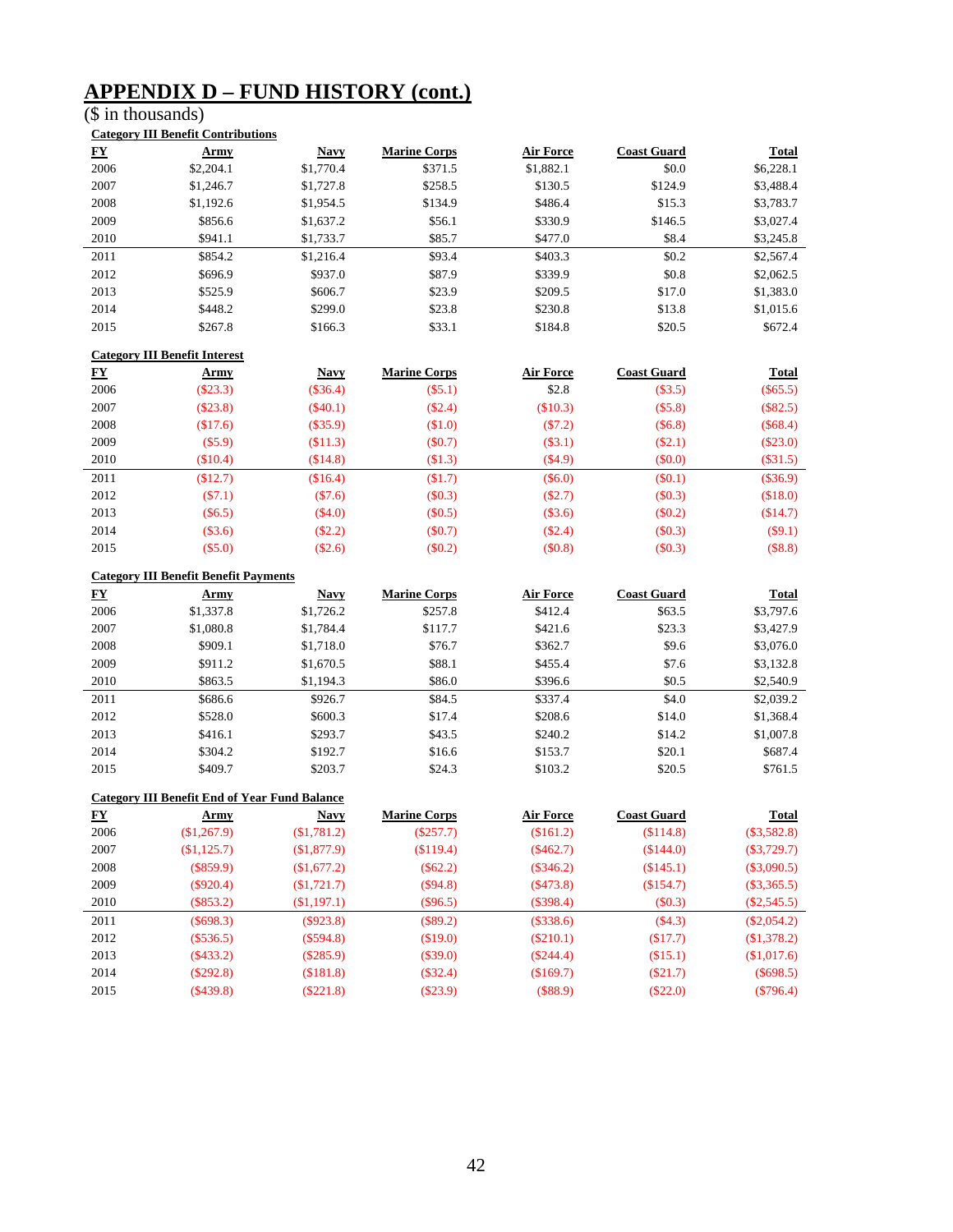## **APPENDIX E – LEGISLATIVE HISTORY**

## **Background**

 Chapter 34 of Title 38 covers service back to 1955. The immediate predecessor of the MGIB was the VEAP. It is covered by Chapter 32 of Title 38 and provides for those who first entered active duty between January 1, 1977 and June 30, 1985.

 The Montgomery GI Bill provides education benefits for those entering the armed forces beginning July 1, 1985. It is called the Montgomery GI Bill (MGIB) after Congressman Sonny Montgomery, who was instrumental in passing the legislation. The permanent law for the MGIB is given by Chapter 1606 and Chapter 1607 of Title 10 and by Chapter 30 and Chapter 33 of Title 38. Chapter 1606, Chapter 1607, and Chapter 33 cover Reservists and Chapter 30 covers active duty (or former active duty) members.

 Title 38 covers veterans and the MGIB benefits for active duty members are generally used after members become veterans. Title 10, on the other hand, covers DoD, and Reservists generally use their MGIB benefits while they are still members of the Selected Reserve, where they attend monthly drills, etc.

 Beginning in 1991, subsequent legislation required that basic Chapter 30 benefits be paid from the Fund for veterans who entered service in the VEAP era and were permitted to enroll in the MGIB as a consequence of involuntary separation or acceptance of a VSI or SSB benefit. In this case, the basic Chapter 30 benefit is paid by the Fund. These benefits are not pre-funded and are paid by a series of annual contributions. These benefit amounts are referred to in this report as Category III.

 Transferability test programs were offered under Section 3020 to approximately 100 Air Force and 400 Army active duty members, where a member who has been in the service for six years and agrees to stay for four more years can transfer part of his Chapter 30 eligibility for benefits to a dependent. This program is partly paid by the Veterans Administration (VA) and partly by the Fund. The part paid by the Fund is pre-funded by a normal cost mechanism.

 Transferability is currently offered to all Chapter 33 participants where a member who has been in the service for six years and agrees to stay for four more years can transfer part of his Chapter 30 eligibility for benefits to a dependent.

## **Major Amendment History**

 Public Law 101-510 (November 5, 1990) allows active members involuntarily separated after February 2, 1991, with honorable discharges to enroll in the MGIB. Those who entered the service during the post-Vietnam era (January 1, 1977 through June 30, 1985) have their basic benefits paid from the Fund. Those who entered after June 30, 1985 have their basic benefits paid from other funds by VA. Those who entered prior to January 1, 1977 also have their basic benefits paid by VA, unless because of discontinuous service they are not already enrolled in the MGIB. The eligible involuntary separatees would receive the basic MGIB benefit, but not the "kicker" benefit.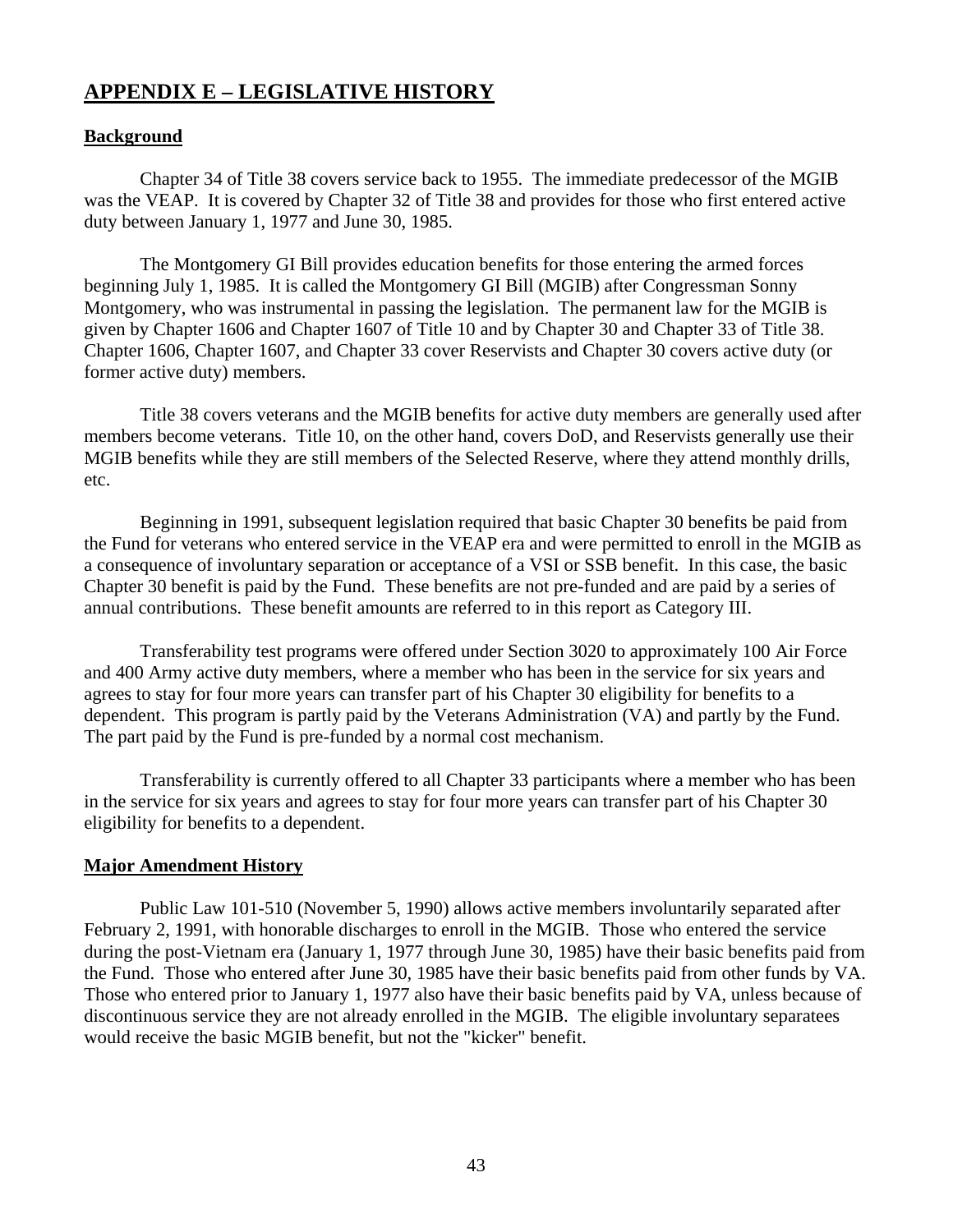### **Major Amendment History (cont.)**

 Public Law 102-25 (April 6, 1991) temporarily increased the Chapter 30 (active) basic benefit to \$275 per month for 2-year enlistments (formerly \$250) and \$350 per month for 3- and 4-year enlistments (formerly \$300), effective October 1, 1991. The Chapter 1606 (reserve) benefit was increased to \$170 per month (formerly \$140), effective October 1, 1991.

 Public Law 102-568 (October 29, 1992) permanently increased the basic Chapter 30 benefit to \$400 per month for 3- and 4-year programs and \$325 per month for 2-year programs, beginning April 1, 1993. In addition, the benefit was automatically increased by the CPI each October, beginning October 1, 1993. Public Law 102-568 also increased the Chapter 1606 benefit to \$190 per month, beginning on April 1, 1993, and provided automatic CPI indexing for the Chapter 1606 benefit. The CPI indexing is to be based on a year ending with the June CPI that precedes the October increase, compared to the previous June. Informally, VA, the Office of Management and Budget, and DoD have decided (1) to use the CPI-W for this purpose, (2) to construct the multiplier by adding twelve months of CPI-W ending in the June prior to the increase and dividing by the sum of twelve months of CPI-W ending with the preceding June, (3) to round the multiplier to the nearest 1/10th of one percent for full cost-of-living adjustments (COLAs) and the nearest 1/100th of one percent for reduced COLAs, and (4) to compute the Chapter 1606 and Chapter 30 basic benefit to the nearest penny. Public Law 102-568 (October 29, 1992) increased the basic Chapter 30 benefits of those who enlisted in 2-year programs, but served three or more years. Their benefits are now identical to those whose initial enlistment was for three or more years. This has no effect on the "kicker" amounts.

 Neither Public Law 102-25 nor Public Law 102-568 directly affects the kicker benefit. However, the Army, with DoD approval, modified their kicker amounts, effective April 1, 1993, so that the total of basic + kicker for 36 months would equal \$20,000, \$25,000, and \$30,000, respectively, for the 2-, 3-, and 4-year programs. The effect of this was to increase the 2-year and 4-year kicker benefits, effective April 1, 1993, while decreasing the 3-year kicker benefit. Effective August 1, 1993, the Marine Corps, which began a 4-year kicker program January 1, 1993, raised the amount to that of the Army 4-year program. Effective May 1, 1994, the Navy also switched to this procedure for their 4-year program and added a 3-year program that also follows this procedure. For the near future, the kicker benefits would fall whenever the basic benefits increased, since the \$20,000, \$25,000, and \$30,000 totals of basic + kicker would remain constant. The benefit maximum would actually be larger than the \$20,000, \$25,000, and \$30,000, respectively, however. This occurred because the time of enrollment in a kicker program is what determined the benefit, but the time of benefit use (i.e. going to school) is what determined the basic benefit level.

 Public Law 102-484 (October 23, 1992) treats separatees in the SSB and VSI programs in the same way that involuntary separatees were treated under Public Law 101-510. They can enroll in the MGIB. If they entered the service in the post-Vietnam era, their basic benefits are paid from the Fund. Persons separating under VSI or SSB prior to enactment are also eligible to enroll.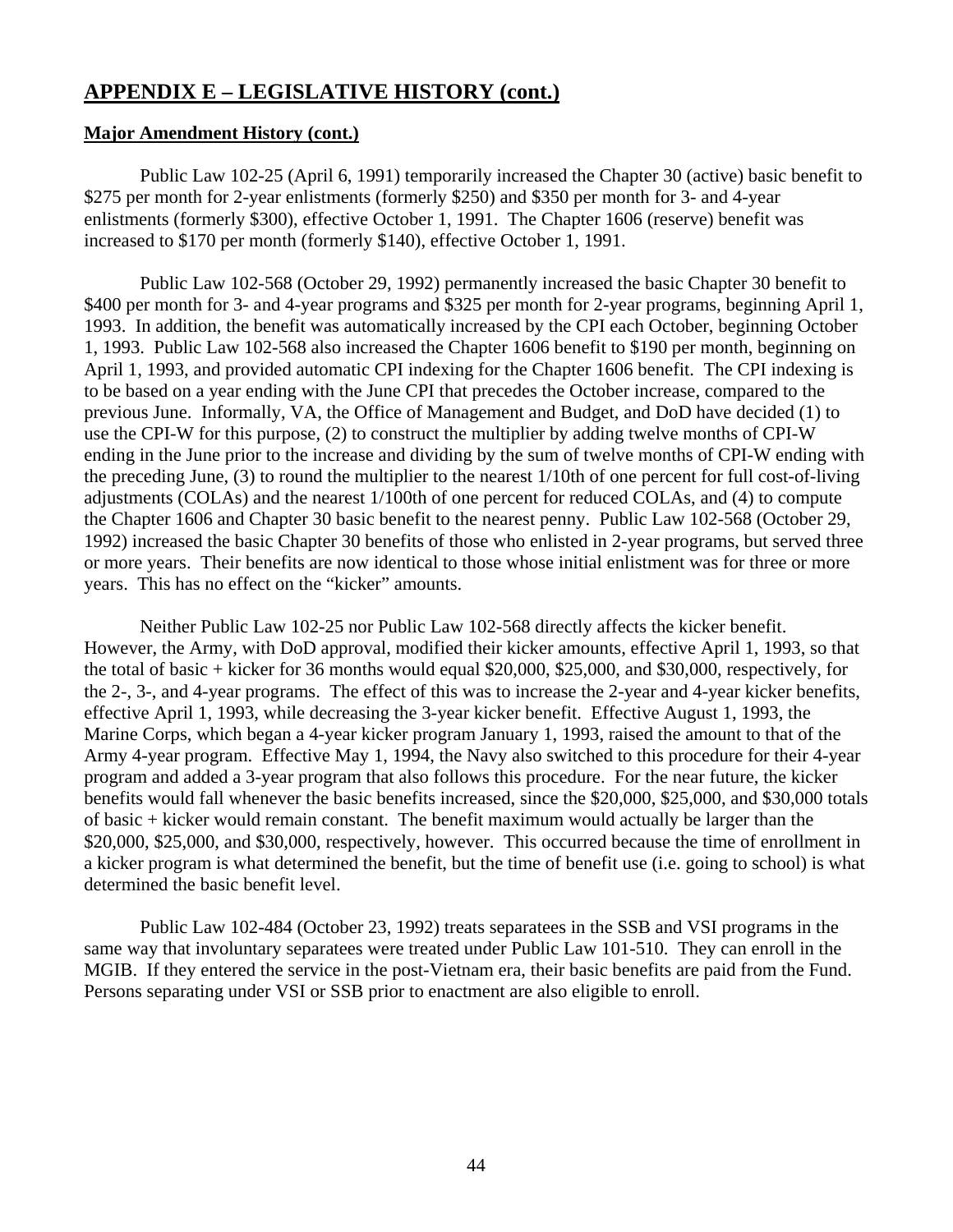## **Major Amendment History (cont.)**

 Public Law 102-484 also waived the continued service requirement for Chapter 1606 eligibility for persons involuntarily separated from the Selected Reserve during the period October 1, 1991 through September 30, 1995.

 Public Law 103-66 (August 10, 1993) eliminated the October 1, 1993 COLA , and reduced the October 1, 1994 COLA to one-half the value it would have been.

 Public Law 103-160 (November 30, 1993) provided graduate school education under Chapter 1606. The benefit is still limited to 36 full-time months or their equivalent.

 Public Law 104-106 (February 10, 1996) permits a supplement beyond the reserve basic MGIB benefit for persons in critical skills or units. It provides up to an additional \$350 per month under Chapter 1606 for persons in critical skills or critical units, at the discretion of the Secretary of Defense.

 Public Law 105-178 (June 9, 1998) increased basic benefits in both the Chapter 30 and Chapter 1606 programs by 20% beginning in FY 1999. This is in lieu of the cost-of-living increase, rather than in addition to it. Normal CPI increases resumed in FY 2000. The 20% increase does not apply to the kicker amounts. However, for Chapter 30, the practice of solving for the kicker amount [using kicker = (advertised amount - 36 \* basic monthly amount)/36] means that groups entering in FY 1999 will have lower kickers for a given advertised amount, such as \$40,000. Public Law 105-178 also caused the basic monthly amount to be rounded to the nearest dollar.

 Public Law 105-261 (October 17, 1998) increased the kicker limit to \$950 per month, effective October 1, 1998.

 Public Law 106-65 (October 5, 1999) made it possible for the Coast Guard to fund their Chapter 30 kicker benefits from the Fund.

 Public Law 106-419 (November 1, 2000) increased the Chapter 30 basic MGIB benefits to \$528 per month for 2-year programs and to \$650 per month for programs of 3 or more years of active service. Section 102 of the bill also made eligible those in both the Chapter 30 and Chapter 1606 programs who completed the educational prerequisites (such as being a high-school graduate), but not before completing their obligated service (in the case of Chapter 30) or not before completing initial active duty training (in the case of Chapter 1606). Section 103 reduced from three years to two years the obligated service needed for full benefits for some types of separations.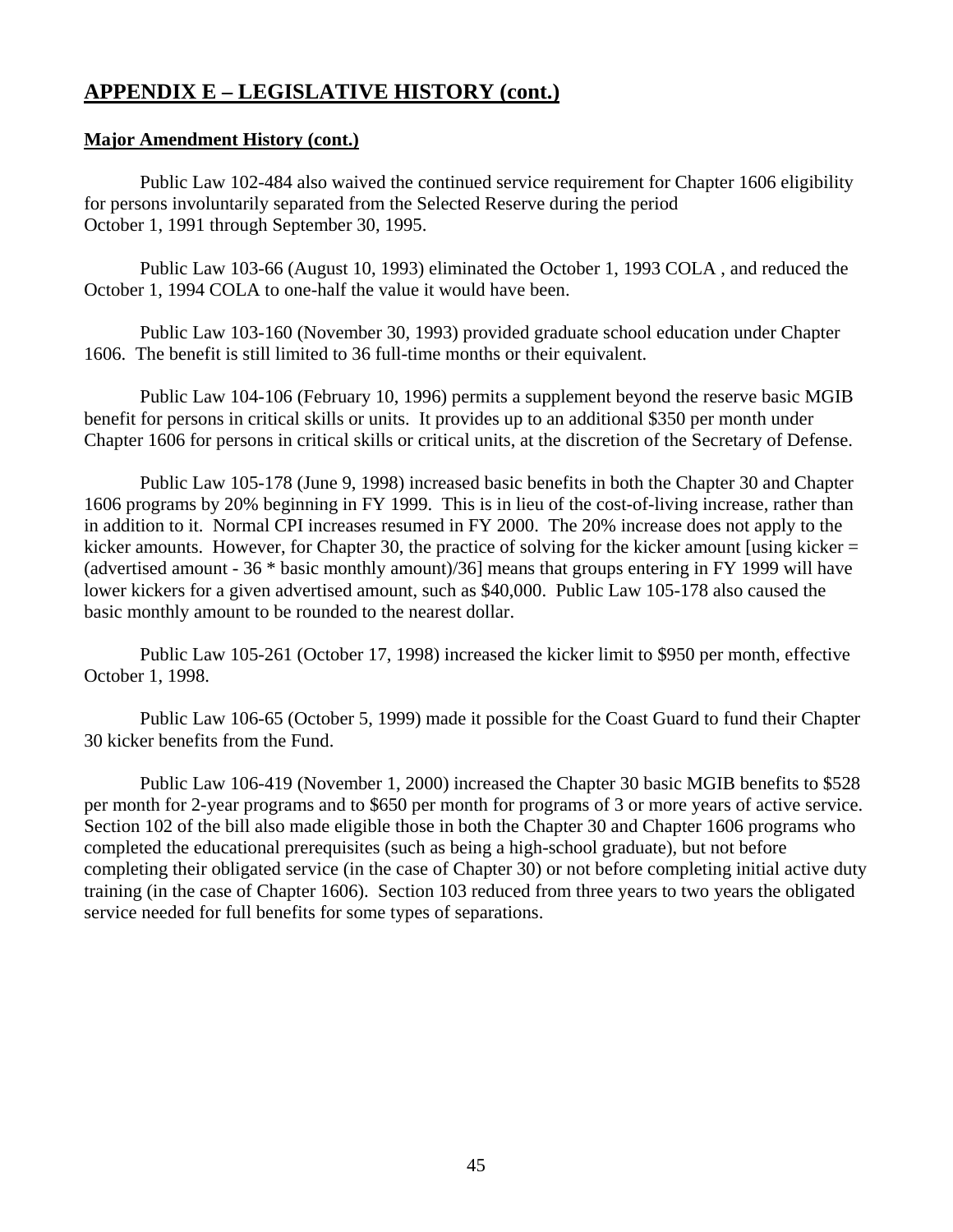## **Major Amendment History (cont.)**

 Public Law 107-103 (December 27, 2001) increased the Chapter 30 basic MGIB benefits to \$650 per month for 2-year programs and \$800 per month for programs of 3 or more years of active service. These increases were effective January 1, 2002. The law also increased the monthly full-time benefits on October-1,-2002 to \$732 (for 2-year programs) and to \$900 (for programs of 3 or more years of active service). The law further increased the monthly full-time benefits on October 1, 2003 to \$800 (for 2-year programs) and to \$985 (for programs of 3 or more years of active service).

 Public Law 107-107 (December 28, 2001) permits transferring entitlement of MGIB benefits to dependents in certain conditions. Under the Service Secretary's discretion, those with critical military skills may transfer up to 18 months of benefits to one or more dependents. The military members transferring benefits must have served six years and agree to serve another four. A spouse can use the benefit immediately, but a child has to wait until the member has completed ten years of service. The law requires that the present value of the benefit for increased usage be transferred to the Fund on a monthly basis as new takers agree to serve an additional four years for the benefit.

 Public Law 107-314 (December 2, 2002) extended the eligibility period for using Chapter 1606 benefits from 10 to 14 years (given that the member is still in the Selected Reserve).

Public Law 108-183 (December 16, 2003) removed the rounding on Chapter 30 benefits so that Chapter 30 benefits are now rounded to the nearest cent.

 Public Law 108-375 (October 28, 2004) Section 527 created Chapter 1607, which provides educational assistance to members of the reserve components called or ordered to active service in response to a war or national emergency. Eligible members receive benefits based on their longest continuous length of service. Benefits range from 40% to 80% of MGIB-AD.

 Public Law 108-454 (December 10, 2004) Section 106 provided education benefits for the payment of national admissions exams and national exams for credit at institutions of higher learning under Chapter 30.

 Public Law 109-163 (January 6, 2006) Section 539, provides that licensing and certification tests are now payable under Chapters 1606 and 1607 of title 10, U.S. Code. Entitlement for licensing and certification tests taken under Chapters 1606 and 1607 will be charged by dividing the amount paid for the test by the member's full-time rate, less any kicker the member would receive. Section 540 provides that a member can have a break in Selected Reserve service of up to 90 days and still receive Chapter 1607 benefits as long as the member remains in the Ready Reserve during and after the break. DoD and the Department of Homeland Security (for Coast Guard cases) determine eligibility under Chapter 1607 and will administer the provision. Section 545 amends Title 10 to clearly state that VA is to administer the two education incentive benefits provided by the National Call to Service program. (These two incentive programs are an education allowance equal to the chapter 30 3-year rate payable of up to 12 months or equal to one-half the chapter 30 2-year rates payable up to 36 months.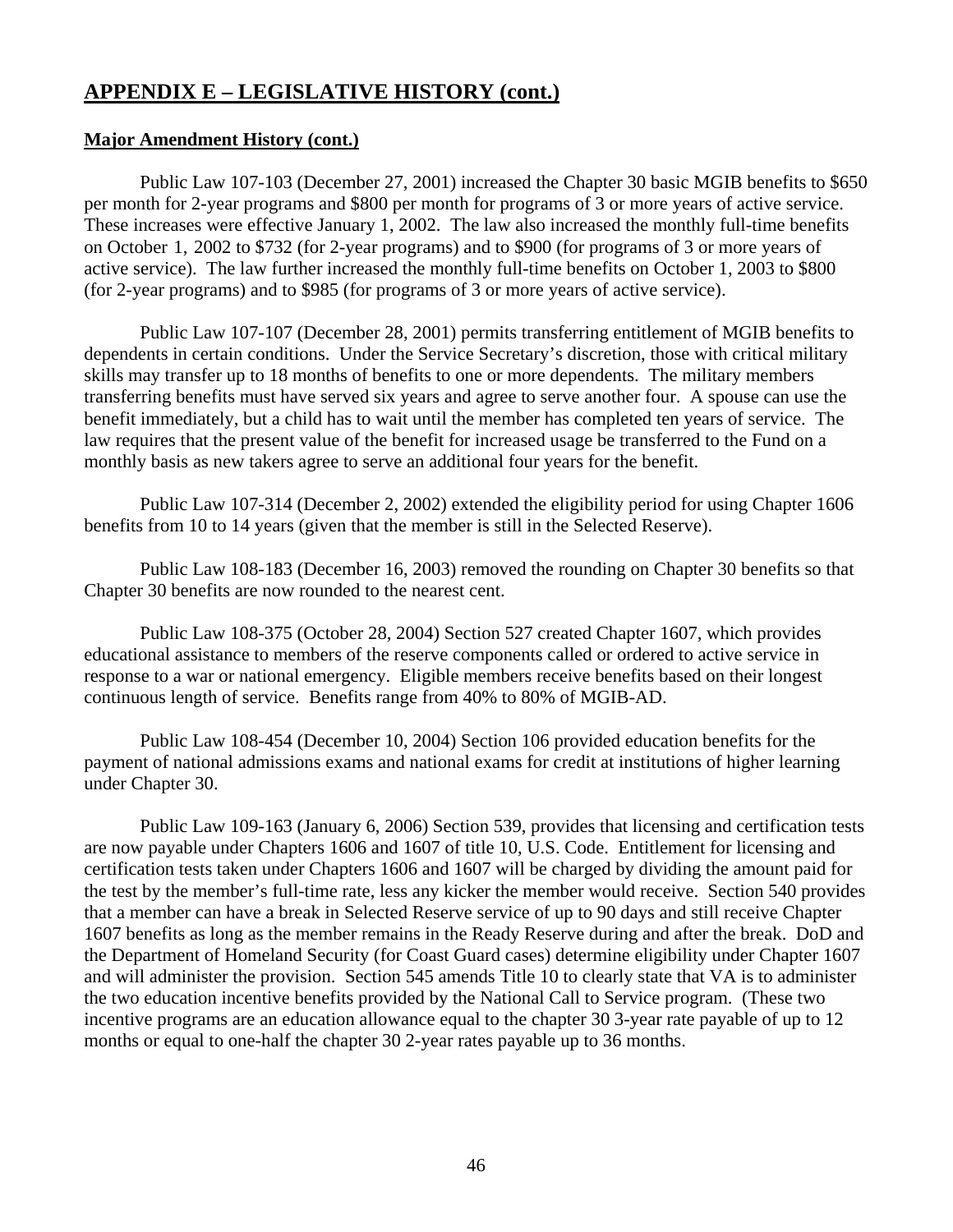## **Major Amendment History (cont.)**

 Public Law 109-461 (December 22, 2006), Section 305, requires VA and DoD to submit separate biennial reports to Congress on education benefits beginning 180 days after December 22, 2006 (date of enactment of this Act) and ending January 1, 2011.

 Public Law 110-181 (January 28, 2008). Commonly referred to as "NDAA 08", this law allowed reservists otherwise eligible for MGIB-SR or REAP the potential to receive accelerated payments for a non-degree program lasting 2 years or less. It made the REAP 80% rate available to anyone who was mobilized for at least 2 continuous years of active duty **OR** served multiple mobilizations totaling 3 years or more. It created a \$600 buy-up program for REAP participants. It modified ending dates for REAP participants separated from the Selected Reserve and for MGIB-SR participants separated involuntarily. It expanded REAP eligibility to anyone having a break in service (regardless of length) as long as they continue to serve in another component of the Ready Reserve (such as IRR or ING) during the break in service.

 Public Law 110-252 (June 30, 2008). Commonly referred to as the "Post-9/11 GI Bill", this is the most comprehensive education legislation since the original GI Bill. The Post-9/11 GI Bill created a new benefit structure including benefits for tuition, housing, books, and moving expenses. Any member who served 90 consecutive days on Active Duty in the Armed Forces (including reserve and guard components) since September 11, 2001 is eligible. Benefit levels are determined by cumulative service with 3 years of cumulative service receiving 100% of benefits. Members with at least 6 years of active duty can transfer benefits to their spouse and/or children if they complete an additional service period of at least four years. The legislation also removed the 14 year eligibility period for Chapter 1606 eligibles (except in the case of disability or involuntary separation, in which case the VA interpretation is that the 14 year eligibility period still applies.)

 Public Law 111-377 (January 4, 2011) The Post 9/11 Veterans Educational Assistance Improvements Act of 2010 allows National Guard members to use Title 32 service for Post 9/11 GI Bill benefits, places a \$17,500 cap on annual tuition and fees for non-public institutions, and creates a funding priority structure that makes the Post 9/11 GI bill paid after any federal, state, institutional, or employer-based aid.

 Public Law 114-92 (November 25, 2015) The National Defense Authorization Act of 2016 ended REAP on November 25, 2015. Some individuals will remain eligible for REAP benefits until November 25, 2019, while others are no longer eligible for REAP benefits.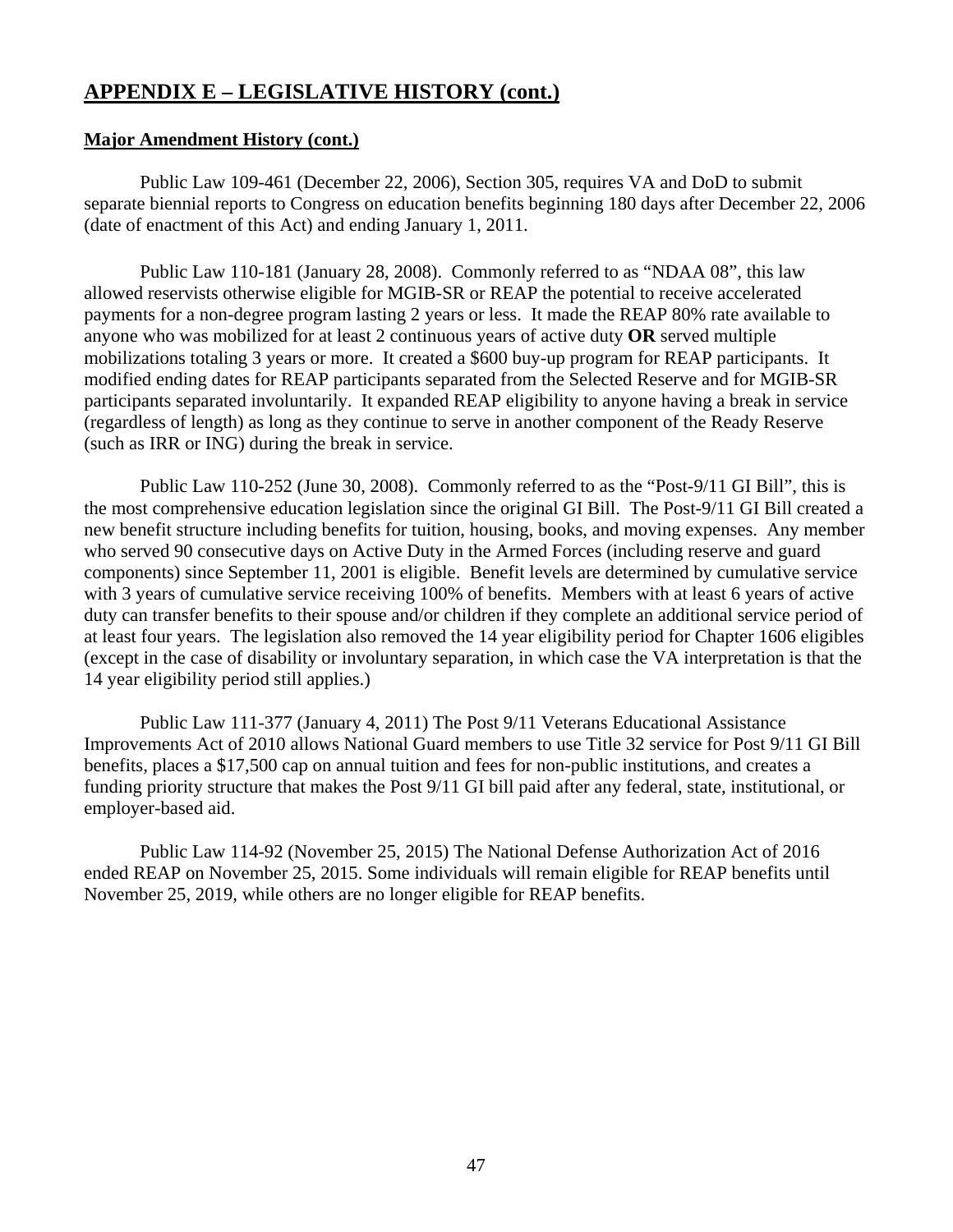## **APPENDIX F – PROJECTIONS**

(\$ in Millions)

|                                                | <b>Per</b>              |               |                 |                 |                  | <b>BOY</b>  | <b>BOY</b>  | <b>BOY</b> | <b>Net Cash</b> |
|------------------------------------------------|-------------------------|---------------|-----------------|-----------------|------------------|-------------|-------------|------------|-----------------|
| $\underline{\mathbf{F}}\underline{\mathbf{Y}}$ | Capitas                 | <b>Amorts</b> | <b>Interest</b> | <b>Benefits</b> | <b>Transfers</b> | <b>Fund</b> | <b>UFL</b>  | Liab       | <b>Flow</b>     |
| <b>All Programs</b>                            |                         |               |                 |                 |                  |             |             |            |                 |
| 2016                                           | \$33.3                  | \$34.3        | \$40.1          | \$323.1         | \$0.0            | \$1,455.4   | (\$113.9)   | \$1,341.5  | $(\$215.4)$     |
| 2017                                           | \$21.6                  | \$24.5        | \$40.1          | \$288.4         | \$0.0            | \$1,240.0   | $(\$23.6)$  | \$1,216.4  | $(\$202.2)$     |
| 2018                                           | \$127.8                 | \$43.4        | \$35.8          | \$278.9         | \$0.0            | \$1,037.8   | \$75.2      | \$1,113.1  | $(\$71.8)$      |
| 2019                                           | \$169.6                 | \$35.3        | \$33.8          | \$276.9         | \$0.0            | \$966.0     | \$57.4      | \$1,023.4  | (\$38.1)        |
| 2020                                           | \$174.2                 | \$28.8        | \$32.5          | \$265.0         | \$0.0            | \$927.9     | \$42.6      | \$970.5    | $(\$29.5)$      |
| 2021                                           | \$177.2                 | \$23.1        | \$31.4          | \$261.6         | \$0.0            | \$898.4     | \$30.0      | \$928.4    | $(\$29.8)$      |
| 2022                                           | \$183.9                 | \$18.8        | \$30.4          | \$258.7         | \$0.0            | \$868.6     | \$20.2      | \$888.8    | $(\$25.6)$      |
| 2023                                           | \$199.0                 | \$15.3        | \$29.7          | \$255.7         | \$0.0            | \$843.0     | \$12.1      | \$855.1    | \$11.7)         |
| 2024                                           | \$204.5                 | \$12.5        | \$29.4          | \$252.0         | \$0.0            | \$831.2     | \$5.5       | \$836.7    | (\$5.6)         |
| 2025                                           | \$214.4                 | \$10.1        | \$29.3          | \$251.4         | \$0.0            | \$825.6     | $(\$0.1)$   | \$825.5    | \$2.3           |
| 2026                                           | \$213.9                 | \$8.2         | \$29.3          | \$253.3         | \$0.0            | \$827.9     | (\$4.8)     | \$823.2    | \$1.9           |
| 2027                                           | \$217.7                 | \$6.7         | \$29.2          | \$255.9         | \$0.0            | \$826.1     | (\$8.7)     | \$817.4    | $(\$2.4)$       |
|                                                | Chapter 30 & 33 Kickers |               |                 |                 |                  |             |             |            |                 |
| 2016                                           | \$0.0                   | \$33.5        | \$12.7          | \$119.6         | \$0.0            | \$598.1     | \$233.9     | \$831.9    | $(\$73.4)$      |
| 2017                                           | \$0.0                   | \$23.9        | \$17.5          | \$109.1         | \$0.0            | \$524.7     | \$210.3     | \$735.0    | $(\$67.6)$      |
| 2018                                           | \$0.0                   | \$41.3        | \$15.8          | \$100.6         | \$0.0            | \$457.0     | \$192.9     | \$649.9    | $(\$43.5)$      |
| 2019                                           | \$0.0                   | \$33.6        | \$14.2          | \$90.5          | \$0.0            | \$413.5     | \$156.9     | \$570.4    | $(\$42.7)$      |
| 2020                                           | \$0.0                   | \$27.3        | \$12.7          | \$79.6          | \$0.0            | \$370.8     | \$127.6     | \$498.4    | $(\$39.6)$      |
| 2021                                           | \$0.0                   | \$22.2        | \$11.3          | \$69.3          | \$0.0            | \$331.2     | \$103.8     | \$435.0    | $(\$35.8)$      |
| 2022                                           | \$0.0                   | \$18.1        | \$10.0          | \$58.9          | \$0.0            | \$295.4     | \$84.5      | \$379.8    | $(\$30.8)$      |
| 2023                                           | \$0.0                   | \$14.7        | \$9.0           | \$49.1          | \$0.0            | \$264.6     | \$68.7      | \$333.3    | $(\$25.4)$      |
| 2024                                           | \$0.0                   | \$12.0        | \$8.2           | \$38.6          | \$0.0            | \$239.2     | \$55.9      | \$295.1    | \$18.5)         |
| 2025                                           | \$0.0                   | \$9.7         | \$7.6           | \$31.6          | \$0.0            | \$220.7     | \$45.5      | \$266.2    | \$14.3)         |
| 2026                                           | \$0.0                   | \$7.9         | \$7.1           | \$27.2          | \$0.0            | \$206.4     | \$37.0      | \$243.4    | \$12.2)         |
| 2027                                           | \$0.0                   | \$6.4         | \$6.6           | \$25.2          | \$0.0            | \$194.1     | \$30.1      | \$224.2    | \$12.2)         |
| <b>Chapter 1606</b>                            |                         |               |                 |                 |                  |             |             |            |                 |
| 2016                                           | \$33.3                  | \$0.0         | \$24.6          | \$179.1         | \$106.1          | \$660.9     | $(\$229.7)$ | \$431.2    | (\$15.1)        |
| 2017                                           | \$21.6                  | \$0.0         | \$20.5          | \$160.6         | \$0.0            | \$645.8     | $(\$220.4)$ | \$425.4    | \$118.5)        |
| 2018                                           | \$127.8                 | \$1.7         | \$18.4          | \$160.3         | \$0.0            | \$527.3     | (\$103.0)   | \$424.3    | \$12.4)         |
| 2019                                           | \$169.6                 | \$1.4         | \$18.6          | \$168.2         | \$0.0            | \$514.9     | (\$83.8)    | \$431.2    | \$21.3          |
| 2020                                           | \$174.2                 | \$1.1         | \$19.2          | \$181.6         | $$0.0$           | \$536.3     | (\$68.2)    | \$468.0    | \$12.9          |
| 2021                                           | \$177.2                 | \$0.9         | \$19.5          | \$192.3         | \$0.0            | \$549.2     | (\$55.8)    | \$493.4    | \$5.3\$         |
| 2022                                           | \$183.9                 | \$0.7         | \$19.7          | \$199.9         | \$0.0            | \$554.5     | (\$45.6)    | \$508.9    | \$4.5           |
| 2023                                           | \$199.0                 | \$0.6         | \$20.0          | \$206.6         | $\$0.0$          | \$559.0     | (\$37.2)    | \$521.8    | \$13.0          |
| 2024                                           | \$204.5                 | \$0.5         | \$20.5          | \$213.3         | $\$0.0$          | \$572.0     | $(\$30.4)$  | \$541.6    | \$12.2          |
| 2025                                           | \$214.4                 | \$0.4         | \$21.0          | \$219.8         | \$0.0            | \$584.2     | (\$24.9)    | \$559.3    | \$16.0          |
| 2026                                           | \$213.9                 | \$0.3\$       | \$21.4          | \$226.0         | \$0.0            | \$600.1     | $(\$20.3)$  | \$579.8    | \$9.6           |
| 2027                                           | \$217.7                 | \$0.3\$       | \$21.8          | \$230.7         | \$0.0            | \$609.7     | (\$16.6)    | \$593.1    | \$9.0           |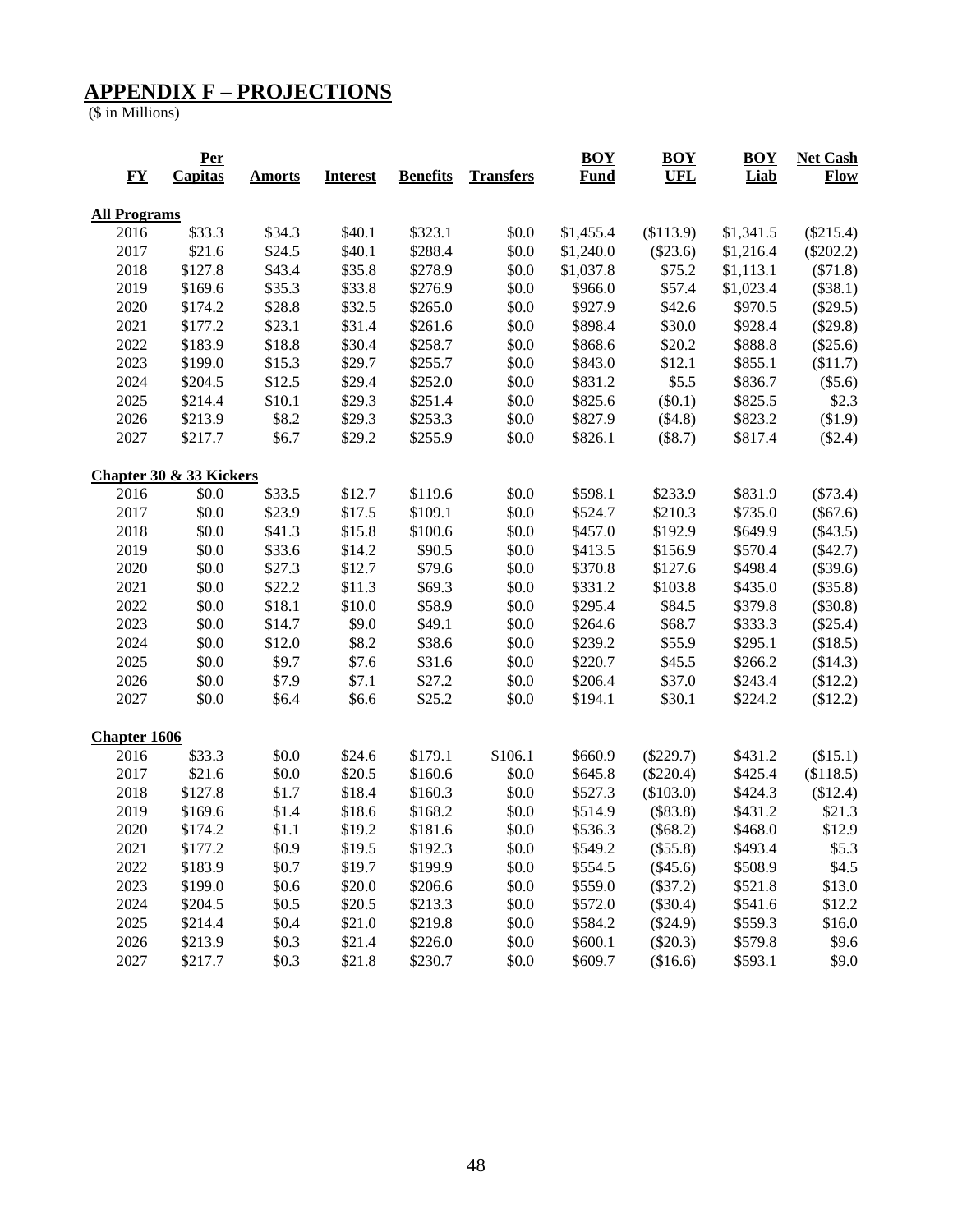## **APPENDIX F – PROJECTIONS (Cont.)**

(Dollar Amounts in Millions)

|                     | <b>Per</b>     |               |                 |                 |                  | <b>BOY</b>  | <b>BOY</b> | <b>BOY</b> | <b>Net Cash</b> |
|---------------------|----------------|---------------|-----------------|-----------------|------------------|-------------|------------|------------|-----------------|
| <b>FY</b>           | <b>Capitas</b> | <b>Amorts</b> | <b>Interest</b> | <b>Benefits</b> | <b>Transfers</b> | <b>Fund</b> | <b>UFL</b> | Liab       | <b>Flow</b>     |
| <b>Chapter 1607</b> |                |               |                 |                 |                  |             |            |            |                 |
| 2016                | \$0.0          | \$0.0         | \$2.8           | \$23.9          | (\$106.1)        | \$197.3     | (\$121.3)  | \$76.0     | (\$127.1)       |
| 2017                | \$0.0          | \$0.0         | \$2.2           | \$18.3          | \$0.0            | \$70.1      | (\$15.7)   | \$54.4     | (\$16.1)        |
| 2018                | \$0.0          | \$0.0         | \$1.6           | \$17.6          | \$0.0            | \$54.0      | (\$16.3)   | \$37.7     | (\$16.0)        |
| 2019                | \$0.0          | \$0.0         | \$1.0           | \$17.8          | \$0.0            | \$38.0      | (\$16.8)   | \$21.1     | (\$16.8)        |
| 2020                | \$0.0          | \$0.0         | \$0.7           | \$3.8           | \$0.0            | \$21.2      | (\$17.4)   | \$3.7      | (\$3.1)         |
| 2021                | \$0.0          | \$0.0         | \$0.6           | \$0.0           | \$0.0            | \$18.0      | (\$18.0)   | \$0.0      | \$0.6           |
| 2022                | \$0.0          | \$0.0         | \$0.7           | \$0.0           | \$0.0            | \$18.7      | (\$18.7)   | \$0.0      | \$0.7           |
| 2023                | \$0.0          | \$0.0         | \$0.7           | \$0.0           | \$0.0            | \$19.3      | (\$19.3)   | \$0.0      | \$0.7           |
| 2024                | \$0.0          | \$0.0         | \$0.7           | \$0.0           | \$0.0            | \$20.0      | $(\$20.0)$ | \$0.0      | \$0.7           |
| 2025                | \$0.0          | \$0.0         | \$0.7           | \$0.0           | \$0.0            | \$20.7      | $(\$20.7)$ | \$0.0      | \$0.7           |
| 2026                | \$0.0          | \$0.0         | \$0.8           | \$0.0           | \$0.0            | \$21.4      | (\$21.4)   | \$0.0      | \$0.8           |
| 2027                | \$0.0          | \$0.0         | \$0.8           | \$0.0           | \$0.0            | \$22.2      | $(\$22.2)$ | \$0.0      | \$0.8           |
| Cat III             |                |               |                 |                 |                  |             |            |            |                 |
| 2016                | \$0.0          | \$0.8         | (\$0.0)         | \$0.6           | \$0.0            | (\$0.8)     | \$3.2      | \$2.4      | \$0.2           |
| 2017                | \$0.0          | \$0.6         | (\$0.0)         | \$0.5           | \$0.0            | (\$0.6)     | \$2.2\$    | \$1.7      | \$0.1           |
| 2018                | \$0.0          | \$0.5         | $(\$0.0)$       | \$0.4           | \$0.0            | (\$0.5)     | \$1.6      | \$1.1      | \$0.1           |
| 2019                | \$0.0          | \$0.4         | (\$0.0)         | \$0.3           | \$0.0            | $(\$0.4)$   | \$1.1      | \$0.7      | \$0.1           |
| 2020                | \$0.0          | \$0.3\$       | \$0.0           | \$0.0           | \$0.0            | $(\$0.3)$   | \$0.6      | \$0.3\$    | \$0.3\$         |
| 2021                | \$0.0          | \$0.0         | \$0.0           | \$0.0           | \$0.0            | \$0.0       | \$0.0      | \$0.0      | \$0.0           |
| 2022                | \$0.0          | \$0.0         | \$0.0           | \$0.0           | \$0.0            | \$0.0       | \$0.0      | \$0.0      | \$0.0           |
| 2023                | \$0.0          | \$0.0         | \$0.0           | \$0.0           | \$0.0            | \$0.0       | \$0.0      | \$0.0      | \$0.0           |
| 2024                | \$0.0          | \$0.0         | \$0.0           | \$0.0           | \$0.0            | \$0.0       | \$0.0      | \$0.0      | \$0.0           |
| 2025                | \$0.0          | \$0.0         | \$0.0           | \$0.0           | \$0.0            | \$0.0       | \$0.0      | \$0.0      | \$0.0           |
| 2026                | \$0.0          | \$0.0         | \$0.0           | \$0.0           | \$0.0            | \$0.0       | \$0.0      | \$0.0      | \$0.0           |
| 2027                | \$0.0          | \$0.0         | \$0.0           | \$0.0           | \$0.0            | \$0.0       | \$0.0      | \$0.0      | \$0.0           |

 Note that Category III payments are reimbursements for benefits paid during the previous fiscal year adjusted for interest and carryover. Also, for projection purposes a margin is assumed to remain in the portion of the EBF allocated to Chapter 1607 after the Chapter 1607 sunset date. In practice this may not occur, e.g., excess funds will transfer to the respective components' Chapter 1606 accounts.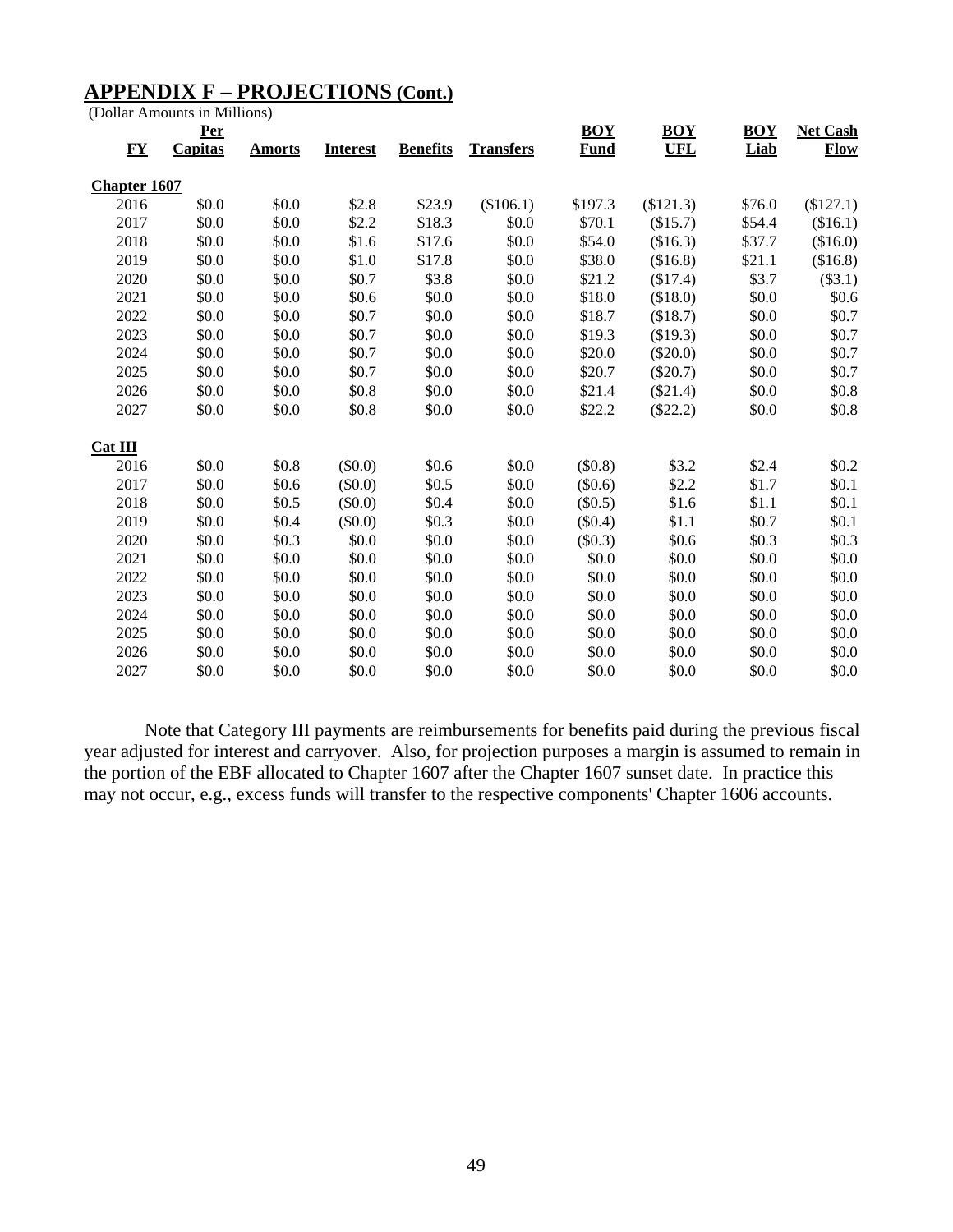## **APPENDIX G – SFFAS ACCOUNTING STATEMENT**

(\$ in thousands)

| <b>EBF CFO Statement for 9/30/2016</b>                                     | <b>Total</b>   |
|----------------------------------------------------------------------------|----------------|
| <b>Beginning Actuarial Liability 9/30/2015</b>                             | \$1,137,376    |
| <b>Plus Expenses</b>                                                       |                |
| Normal Cost                                                                | \$102,342      |
| <b>Interest Cost</b>                                                       | \$37,894       |
| <b>Plan Amendments</b>                                                     | $(\$31,154)$   |
| Experience Losses (Gains)                                                  | $(\$31,082)$   |
| Other factors                                                              | \$1)           |
| Subtotal: Expenses before Losses (Gains) from Actuarial Assumption Changes | \$77,999       |
| Actuarial Losses (Gains) due to:                                           |                |
| Actuarials (gains)/losses due to changes in trend assumptions              | \$0            |
| Changes in assumptions other than trend                                    | \$241,608      |
| Subtotal: Losses (Gains) from Actuarial Assumption Changes                 | \$241,608      |
| <b>Total Expenses</b>                                                      | \$319,607      |
| <b>Less Benefit Outlays</b>                                                | $(\$241, 107)$ |
| <b>Total Change in Actuarial Liability</b>                                 | \$78,500       |
|                                                                            |                |
| <b>Ending Actuarial Liability 9/30/2016</b>                                | \$1,215,876    |

 For Education Benefits Fund liabilities, OACT performs an annual valuation that is governed by Sec 2006 of Title 10, United States Code, and uses methods and assumptions approved by the DoD Board of Actuaries. Prior to FY 2010, OACT used Board-approved methods and assumptions to calculate liabilities for financial statement purposes, although timing differences led to differences between Board and financial statement numbers.

 A separate financial statement valuation (i.e., with different assumptions) may be necessary to satisfy a financial statement regulation called the Statement of Federal Financial Accounting Standards 33 (SFFAS 33) because SFFAS 33 requires the use of a yield curve whereas the Board valuation uses a single average discount rate. (The terms 'interest rate' and 'discount rate' are often used interchangeably in this context.)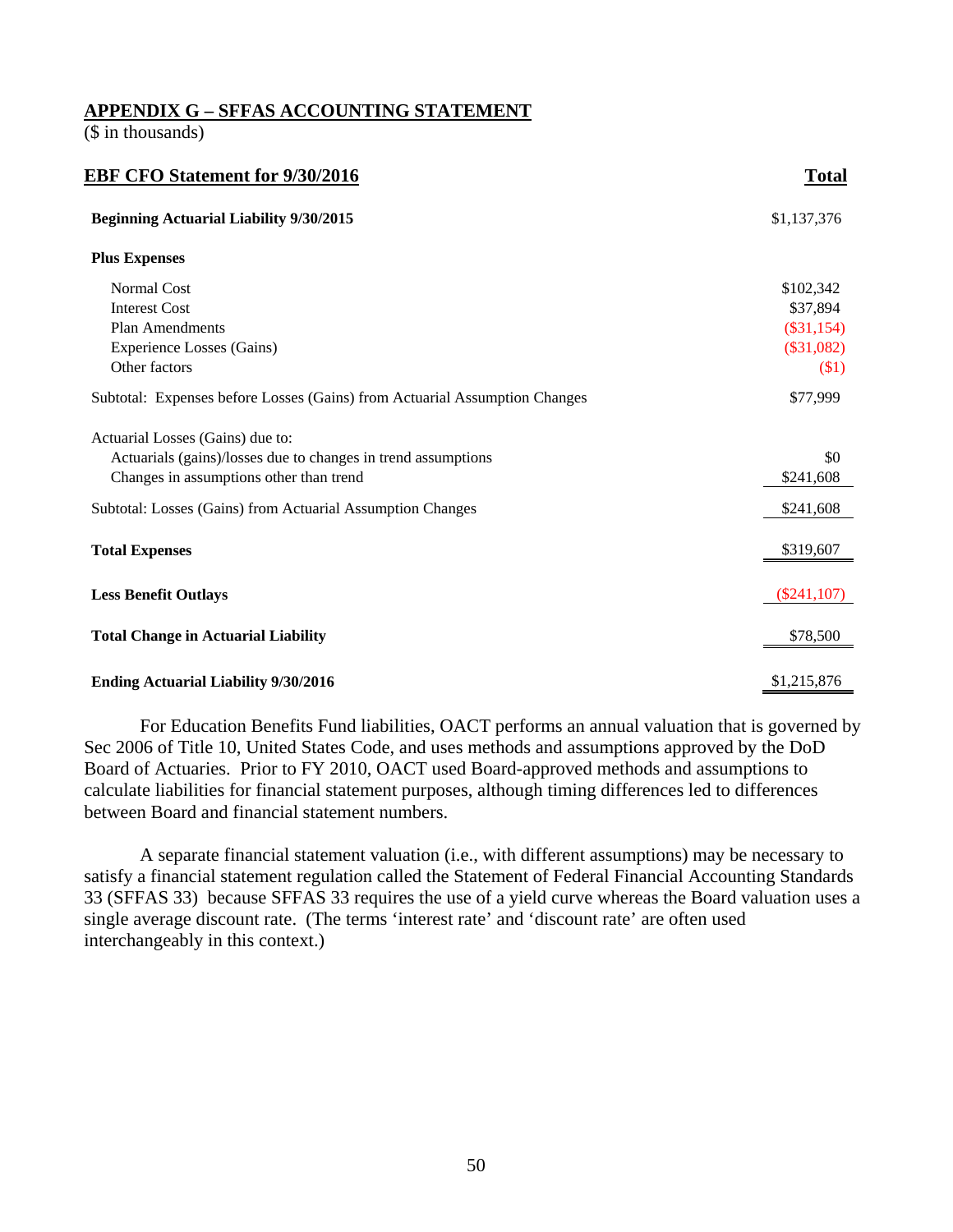## **APPENDIX G – SFFAS ACCOUNTING STATEMENT (Cont.)**

 SFFAS 33 requires a minimum of five years of historical rates for the yield curve input and a consistency in the number of historical rates used from period to period. OACT uses the U.S. Department of the Treasury-Office of Economic Policy's 10-Year Average Yield Curve for Treasury Nominal Coupon Issues (TNC yield curve) representing average rates from April 1, 2006, through March 31, 2016. These quarterly rates are equivalent (in terms of producing the same EBF AL) to the SFFAS single equivalent rate of 2.88%. This compares to the Board valuation single average discount rate of 3.50%.

 SFFAS 33 permits the use of a single average discount rate if the resulting present value is not materially different from what would be obtained using the yield curve. Increasing the single average discount rate from the SFFAS single equivalent rate of 2.88% to 3.50% decreases the EBF actuarial liabilities by 2.90%. As this difference is not material, the Board valuation single average discount rate of 3.50% will be used for 9/30/2016 financial statement purposes.

 For 9/30/2016 financial statement purposes, SFFAS 33 did not require OACT to change any other assumption beside the discount rate. OACT considered the minor adjustment to expected future inflation that would result from basing the assumption on the same period used to derive the yield curve, and that adjustment is reflected in the above materiality test. Therefore, for 9/30/2016 financial statement purposes, all economic assumptions will be consistent with the Board valuation. Note that Chapter 1607 reflects only experience and plan amendment gains due to the Chapter 1607 sunset legislation; for Chapter 1607 there are no assumption changes separate from the plan amendment.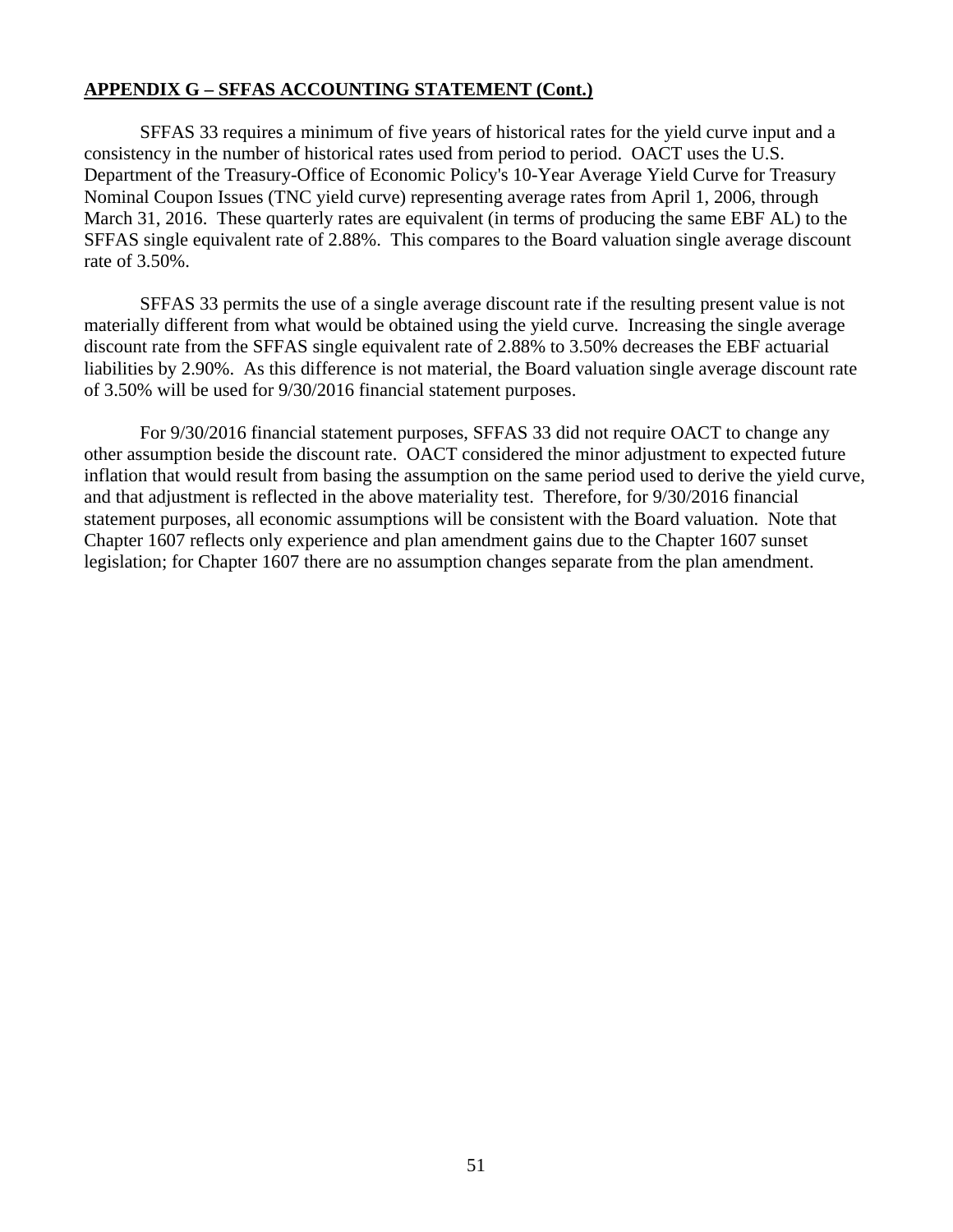## **APPENDIX H – GLOSSARY**

#### **Actuarial Liability**

The present value of benefits expected to be paid from the Fund to current plan participants. Does not include new entrants after the valuation date.

#### **Amortization Payment**

An annual payment of principal and interest on unfunded liability.

#### **Basic Benefit**

The amount of basic educational assistance available in each program for approved education purposes. This amount may be reduced for education pursued on a less than full-time basis.

#### **Benefit Usage Rates**

The likelihood that a member will use an offered benefit.

#### **Board**

The Department of Defense Board of Actuaries.

#### **Book Value**

Treasury bonds, notes, and bills that are valued with amortized premiums/discounts and yields that are set at purchase.

#### **Closed Group**

The actuarial liability is based only on people already in the system. New entrants after the valuation date are not included. For this reason, the population is called a "closed" group.

#### **Component**

In the case of active duty benefits, the term component refers to the branch of service: Army, Navy, Air Force, Marine Corps, or Coast Guard. In the case of reserve benefits, the term component refers to the separate guard and reserve services: Army National Guard, Army Reserve, Navy Reserve, Marine Corps Reserve, Air National Guard, Air Force Reserve, and the Coast Guard Reserve.

#### **Decrement**

An event that causes the nature of liability to change. Decrements for this report include disability, withdrawal from and re-entry to service, and death.

#### **DoD**

Department of Defense

#### **DMDC**

Defense Manpower Data Center

#### **DFAS**

Defense Finance and Accounting Service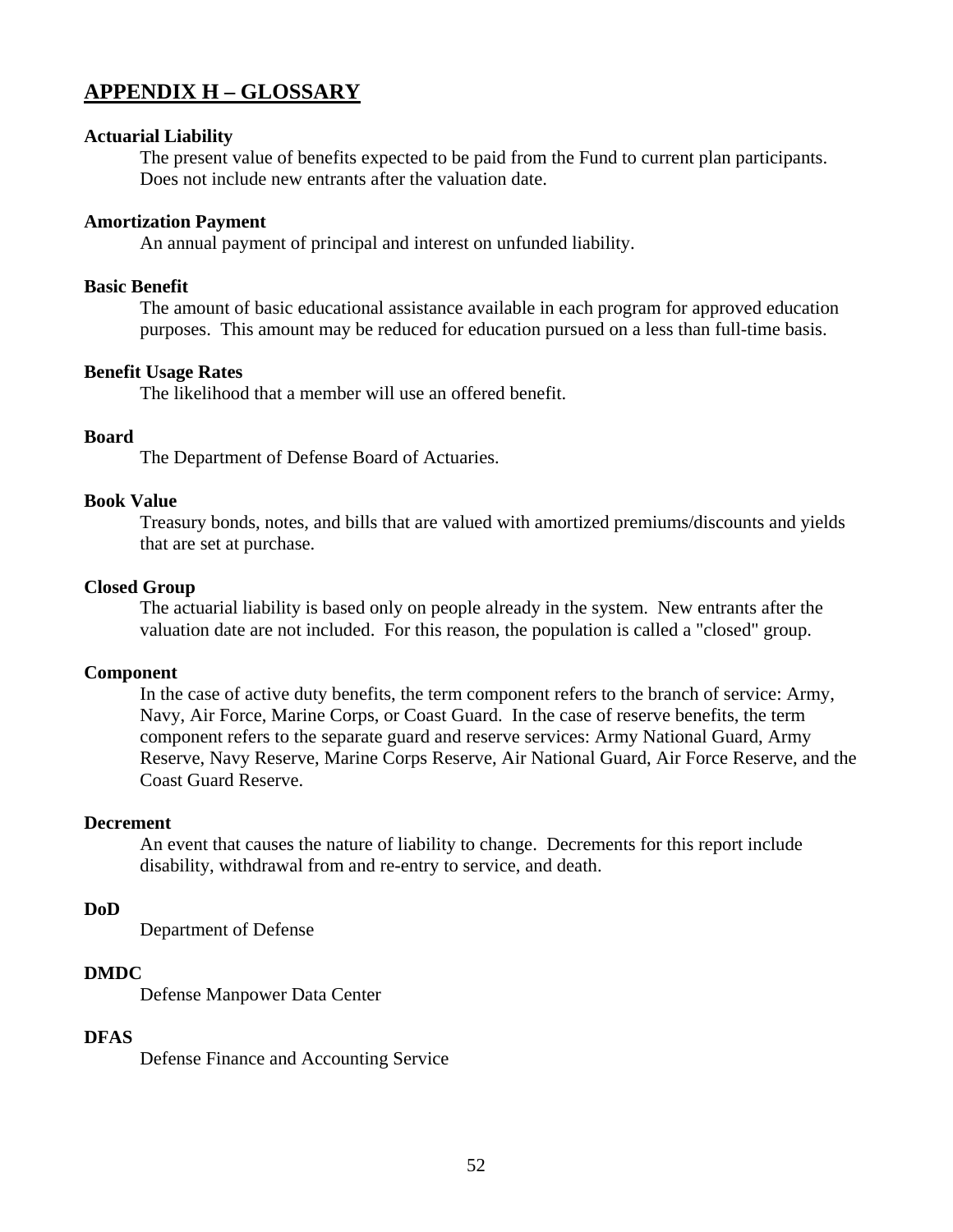## **APPENDIX H – GLOSSARY (cont.)**

## **Fund**

The Education Benefits Fund

## **Fund Balance**

The amount of monies, tracked separately for each program and each component, available to pay future benefits.

## **IADT**

Initial active duty.

## **Inflation Rate**

The rate of increase in the average price level of goods and services during a specified period.

## **Interest Rate**

The rate of investment return used to calculate the present value of a series of future payments.

## **Interest (or Investment Earnings)**

The amount of money the Fund earns from securities.

## **Kicker Benefit**

An additional benefit offered to members who have a critical skill or critical specialty. The Secretary of Defense may increase the amount of basic educational assistance by as much as \$950 per month.

## **Member**

A person eligible to participate in a Fund program.

## **MGIB-AD**

Montgomery GI Bill benefits for Active Duty under Chapter 30 of Title 38, United States Code.

## **MGIB-SR**

Montgomery GI Bill benefits for Selected Reserve under Chapter 1606 of Title 10, United States Code.

## **Normal Cost**

The expected present value of liabilities for a new entrant.

## **OACT**

The Department of Defense Office of the Actuary

## **Offset**

A reduction applied to the normal cost in order to decrease a surplus.